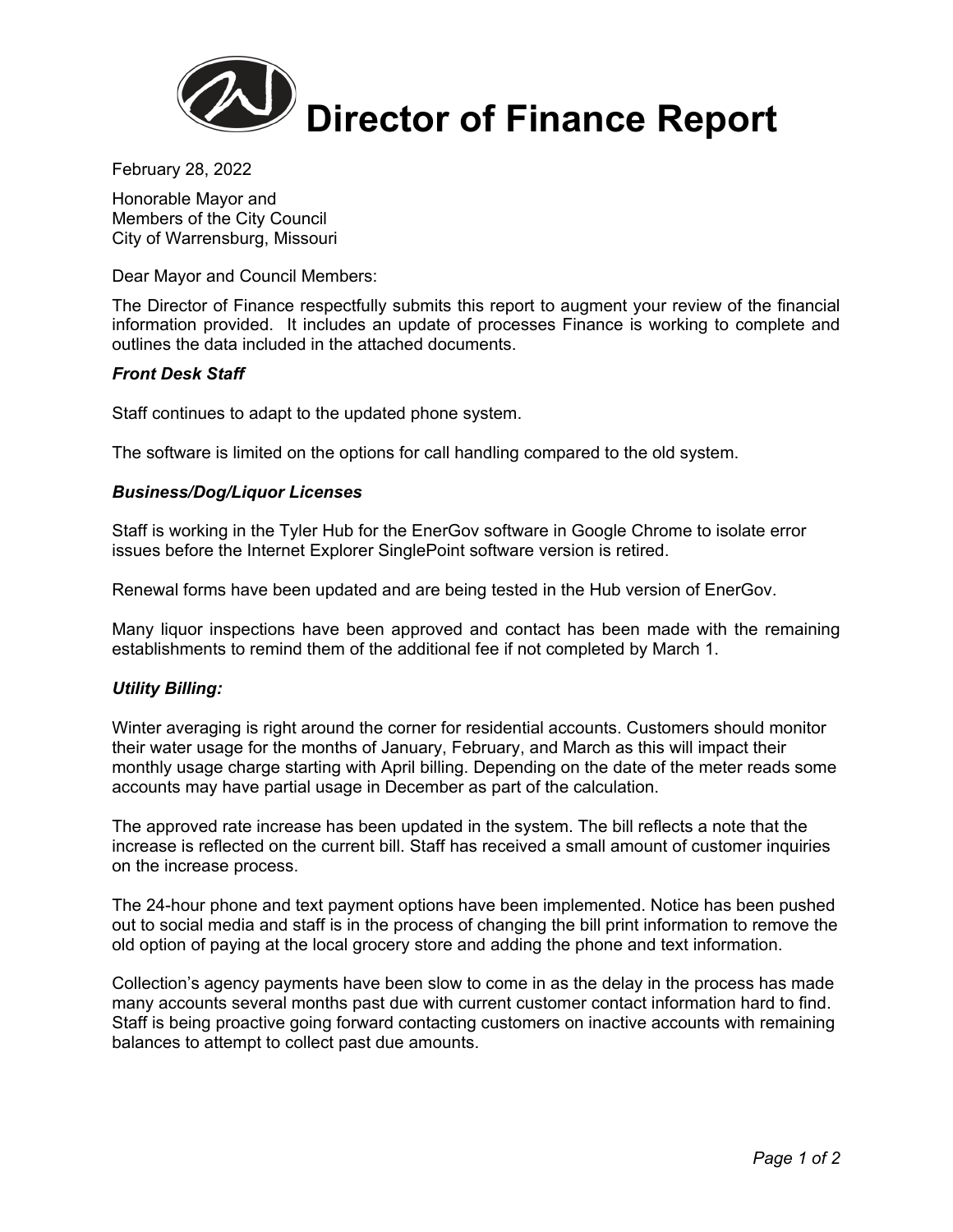# *Fiscal Year 2022 Budget:*

In January fiscal year 2022 budget was amended to include projects started yet not completed prior to September 30, 2021. The budget amendment outlined how the process worked with outstanding encumbrances increasing the 2022 budget. Other items were also included in the amendment as presented. The primary piece is the additional American Rescue Plan Act (ARPA) revenue anticipated to be received prior to the end of fiscal year 2022. This meeting included a budget amendment authorizing further use of the ARPA funds along with adjusting General Fund and Water Pollution Control. Further amendments will be presented as items are identified and specifically with the expenditure of ARPA money.

The budget report included here reflects the adopted budget amendment in the "Current Total Budget" column. This report shows general fund revenue exceeding budget by nearly 6% and general fund expenditures below budget by just over 1.5%. Current general fund revenue are exceeding expenditures by just over \$330,000. Debt Service, Water Pollution Control, and the Stevenson Fund all show expenditures exceeding revenue as of January 2022. Overall, city revenue is exceeding expenditures.

### *Prior-Year Comparative Income Statement*

Attached for your review is a summary comparative income statement showing variances between January 2022 activity to January 2021. General Fund revenue for January 2022 reflects an increase of 1.43% compared to January 2021. Year to date comparison reflects 4.25% more than Fiscal Year 2021. January 2022 expenditures reflect an increase of 17.89% compared to January 2021. Year to date reflects an increase of 1.28%.

Property tax collection is up compared to January 2021 collections as well as year-to-date. This is due to the timing of payments received by the County and the County timeline for distribution. Nearly all the projected property tax revenue is received in December and January. Sales and Use tax collections for January show a decrease compared to January last year. Year-to-date sales and use tax collection combined are up compared to last year by about 9.9%. Use Tax continues to fluctuate each month showing a decline both monthly and year-to-date.

Franchise Taxes reflect an increase of over 2.15% from January 2021 to January 2022. Year-todate comparison also reflects an increase of over 8.7%. The Lodging Tax continues to reflect an increase compared to last year and is just over 28% higher than year-to-date 2021. Like sales tax, the hotel tax is collected after the hotel stay has taken place. The revenue collected is from December lodging.

Total January receipts and expenditures for most funds reflects revenue exceeding expenditures or expense. As mentioned earlier, there are funds that reflect expenditures or expense exceeding revenue collected.

Please keep in mind this is a snapshot in time and a comparison to the events that were taking place this time last year. This report reflects the city in a good position with the pandemic activity. February sales tax receipts increased comparted to February last year. Overall activity is nearly meeting budget that reflects the divisions managing activities well.

### *Attachments:*

Budget Report Prior-Year Comparative Income Statement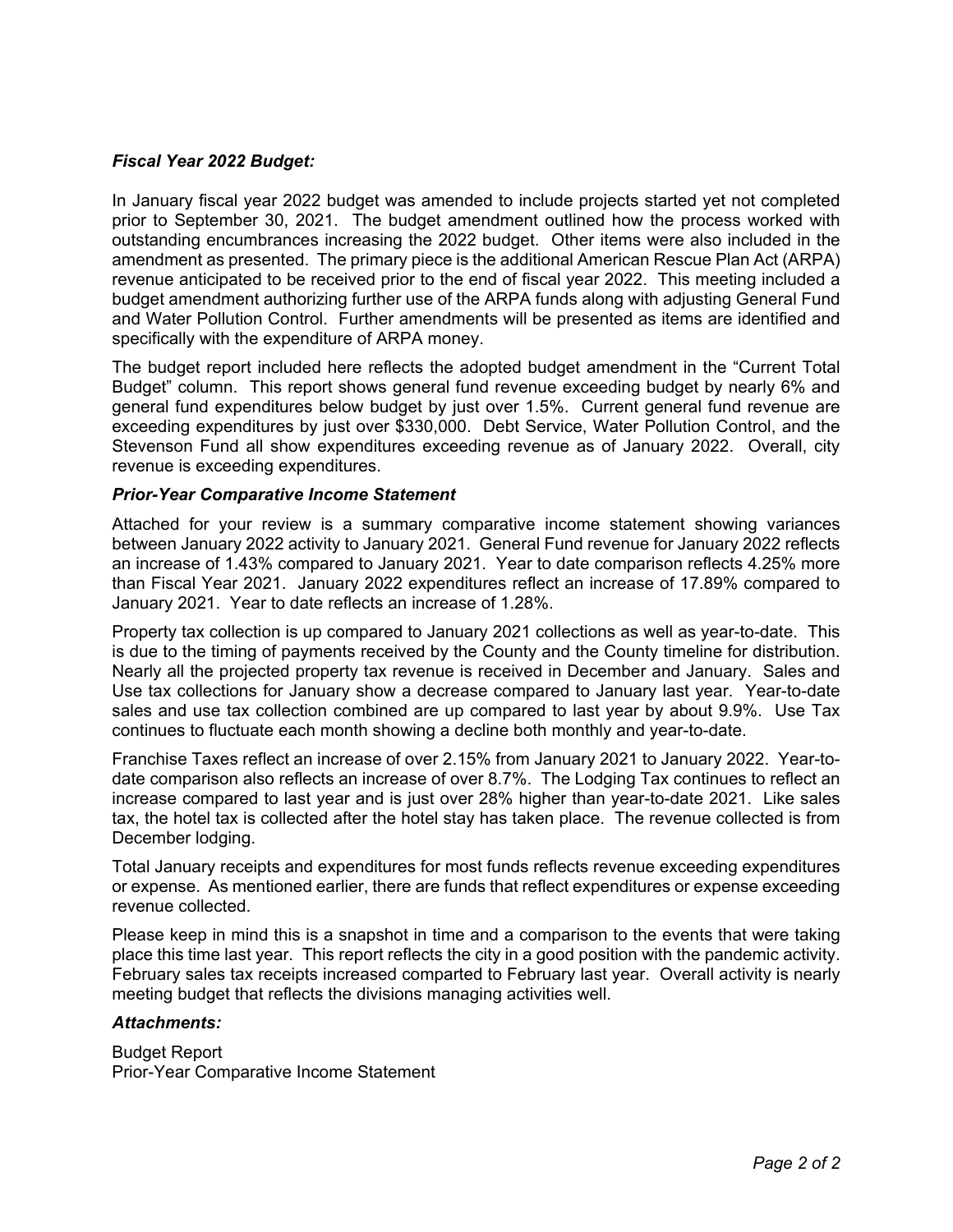

# **Budget Report**

For Fiscal: 2021-2022 Period Ending: 01/31/2022

|                                        |                       |                     |                     |                 |                 | Variance        |           |
|----------------------------------------|-----------------------|---------------------|---------------------|-----------------|-----------------|-----------------|-----------|
|                                        |                       | Original            | Current             | Period          | <b>Fiscal</b>   | Favorable       | Percent   |
| Department;ExpCategory;RevCategor      |                       | <b>Total Budget</b> | <b>Total Budget</b> | <b>Activity</b> | <b>Activity</b> | (Unfavorable)   | Remaining |
| <b>Fund: 110 - GENERAL</b>             |                       |                     |                     |                 |                 |                 |           |
| Revenue                                |                       |                     |                     |                 |                 |                 |           |
| 511 - PROPERTY TAX                     |                       | 886,300.00          | 886,300.00          | 650,199.74      | 845,353.65      | $-40,946.35$    | 4.62%     |
| 512 - SALES TAX                        |                       | 4,667,000.00        | 4,667,000.00        | 381,275.57      | 1,672,209.07    | -2,994,790.93   | 64.17%    |
| <b>513 - USE TAX</b>                   |                       | 420,000.00          | 420,000.00          | 34,287.18       | 130,547.99      | $-289,452.01$   | 68.92%    |
| 514 - FRANCHISE TAX                    |                       | 2,408,000.00        | 2,408,000.00        | 213,434.66      | 821,523.94      | $-1,586,476.06$ | 65.88%    |
| 519 - TAX - NON CATEGORIZED            |                       | 250,000.00          | 250,000.00          | 14,828.82       | 114,939.83      | $-135,060.17$   | 54.02%    |
| 521 - INTERGOVEN - FED GRANT           |                       | 18,890.00           | 18,890.00           | 2,212.00        | 2,212.00        | $-16,678.00$    | 88.29%    |
| 522 - INTERGOVEN - STATE GRANT         |                       | 10,000.00           | 10,000.00           | 0.00            | 17,257.16       | 7,257.16        | 72.57%    |
| 523 - INTERGOVEN - LOCAL GRANT         |                       | 11,700.00           | 12,900.00           | 1,200.00        | 1,200.00        | $-11,700.00$    | 90.70%    |
| 531 - LICENSES                         |                       | 102,800.00          | 102,800.00          | 579.50          | 7,941.79        | $-94,858.21$    | 92.27%    |
| 532 - PERMITS                          |                       | 125,390.00          | 125,390.00          | 10,777.08       | 42,049.40       | $-83,340.60$    | 66.47%    |
| 541 - FINES                            |                       | 267,300.00          | 267,300.00          | 19,413.58       | 69,714.08       | $-197,585.92$   | 73.92 %   |
| 551 - SERVICE & MERCHANDISE            |                       | 271,600.00          | 271,600.00          | 8,436.40        | 86,074.25       | $-185,525.75$   | 68.31%    |
| 555 - SERVICE & MERCHANDISE            |                       | 847,470.00          | 847,470.00          | 0.00            | 211,867.50      | $-635,602.50$   | 75.00 %   |
| 561 - ASSET SALES                      |                       | 6,000.00            | 6,000.00            | 0.00            | 0.00            | $-6,000.00$     | 100.00%   |
| 571 - INTEREST INCOME                  |                       | 56,020.00           | 56,020.00           | 0.00            | 13,382.04       | -42,637.96      | 76.11%    |
| 591 - DONATION                         |                       | 18,900.00           | 18,900.00           | 1,150.00        | 12,100.00       | $-6,800.00$     | 35.98%    |
| 599 - REVENUE - NON CATEGORIZED        |                       | 35,000.00           | 35,000.00           | 1,300.00        | 4,522.82        | $-30,477.18$    | 87.08%    |
| 711 - OTHER FINANCING SOURCES          |                       | 4,000.00            | 27,262.00           | 0.00            | 0.00            | $-27,262.00$    | 100.00%   |
|                                        | <b>Revenue Total:</b> | 10,406,370.00       | 10,430,832.00       | 1,339,094.53    | 4,052,895.52    | -6,377,936.48   | 61.15%    |
| <b>Expense</b>                         |                       |                     |                     |                 |                 |                 |           |
| 601 - LEGISLATIVE                      |                       | 139,880.00          | 139,880.00          | 295.62          | 51,678.52       | 88,201.48       | 63.06%    |
| 602 - CITY CLERK                       |                       | 85,960.00           | 85,960.00           | 2,561.58        | 14,071.26       | 71,888.74       | 83.63%    |
| 603 - CITY MANAGER                     |                       | 246,440.00          | 250,612.54          | 19,698.99       | 75,199.08       | 175,413.46      | 69.99%    |
| 604 - MUNICIPAL COURT                  |                       | 177,860.00          | 177,860.00          | 11,615.63       | 52,073.23       | 125,786.77      | 70.72%    |
| 605 - LEGAL                            |                       | 7,500.00            | 7,500.00            | 5.26            | 821.04          | 6,678.96        | 89.05%    |
| 610 - HUMAN RESOURCES                  |                       | 204,040.00          | 204,040.00          | 18,390.83       | 66,405.21       | 137,634.79      | 67.45%    |
| 611 - GENERAL                          |                       | 533,350.00          | 533,350.00          | 17,647.69       | 32,636.12       | 500,713.88      | 93.88%    |
| 612 - FINANCE                          |                       | 556,420.00          | 556,420.00          | 38,876.76       | 174,177.22      | 382,242.78      | 68.70%    |
| 613 - INFORMATION TECHNOLOGY           |                       | 617,290.00          | 644,765.00          | 55,739.22       | 330,940.60      | 313,824.40      | 48.67%    |
| 614 - BUILDINGS & GROUNDS              |                       | 210,480.00          | 210,480.00          | 21,142.33       | 61,417.50       | 149,062.50      | 70.82%    |
| 620 - EMERGENCY MANAGEMENT             |                       | 17,230.00           | 17,230.00           | 0.00            | 13,382.45       | 3,847.55        | 22.33 %   |
| 621 - FIRE PROTECTION                  |                       | 2,298,020.00        | 2,299,220.00        | 187,975.04      | 796,137.72      | 1,503,082.28    | 65.37%    |
| 622 - LAW ENFORCEMENT                  |                       | 2,945,380.00        | 2,971,752.50        | 327,569.12      | 1,037,474.72    | 1,934,277.78    | 65.09%    |
| 640 - GRAPHIC INFORMATION SYSTEMS      |                       | 83,140.00           | 88,140.00           | 5,566.04        | 28,358.24       | 59,781.76       | 67.83%    |
| 641 - COMMUNITY DEVELOPMENT            |                       | 531,250.00          | 531,250.00          | 41,836.40       | 178,232.70      | 353,017.30      | 66.45%    |
| 642 - ECONOMIC DEVELOPMENT             |                       | 201,060.00          | 201,060.00          | 44,439.27       | 286,788.82      | $-85,728.82$    | $-42.64%$ |
| 643 - STREET MAINTENANCE               |                       | 1,506,420.00        | 1,506,420.00        | 92,191.59       | 404,259.71      | 1,102,160.29    | 73.16%    |
| 644 - CEMETERY                         |                       | 153,650.00          | 153,650.00          | 6,165.29        | 31,320.09       | 122,329.91      | 79.62%    |
| 645 - CEMETERY - DONATION              |                       | 5,500.00            | 5,500.00            | 0.00            | 0.00            | 5,500.00        | 100.00%   |
| 810 - NON-DEPARTMENTAL                 |                       | 184,510.00          | 184,510.00          | 0.00            | 83,883.83       | 100,626.17      | 54.54 %   |
|                                        | <b>Expense Total:</b> | 10,705,380.00       | 10,769,600.04       | 891,716.66      | 3,719,258.06    | 7,050,341.98    | 65.47%    |
| Fund: 110 - GENERAL Surplus (Deficit): |                       | -299,010.00         | -338,768.04         | 447,377.87      | 333,637.46      | 672,405.50      | 198.49%   |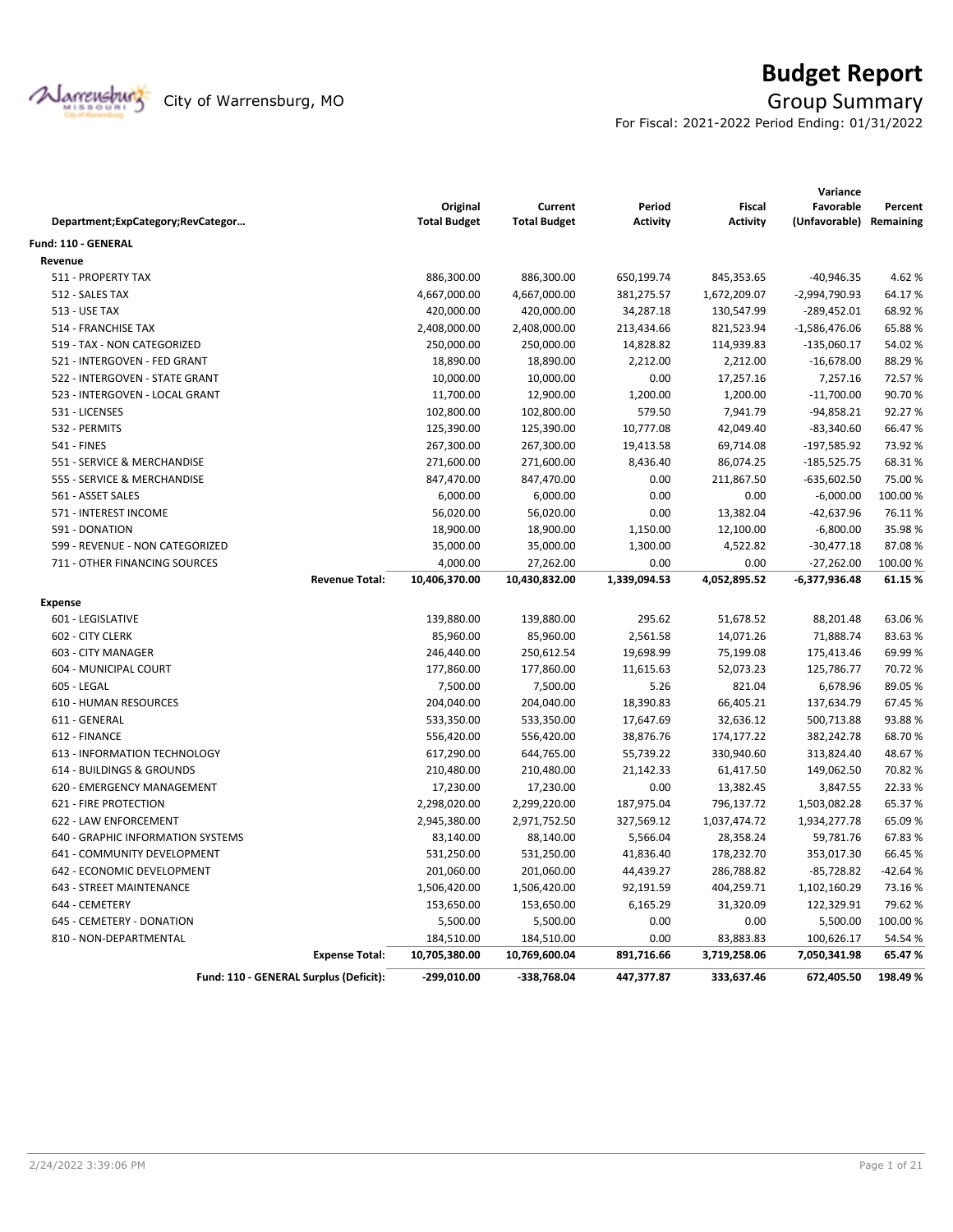| Department;ExpCategory;RevCategor                       |                       | Original<br><b>Total Budget</b> | Current<br><b>Total Budget</b> | Period<br><b>Activity</b> | Fiscal<br><b>Activity</b> | Variance<br>Favorable<br>(Unfavorable) | Percent<br>Remaining |
|---------------------------------------------------------|-----------------------|---------------------------------|--------------------------------|---------------------------|---------------------------|----------------------------------------|----------------------|
| <b>Fund: 210 - CAPITAL IMPROVEMENT TRAN</b>             |                       |                                 |                                |                           |                           |                                        |                      |
| Revenue                                                 |                       |                                 |                                |                           |                           |                                        |                      |
| 512 - SALES TAX                                         |                       | 680,000.00                      | 680,000.00                     | 60,446.90                 | 243,380.40                | $-436,619.60$                          | 64.21%               |
| 551 - SERVICE & MERCHANDISE                             |                       | 86,000.00                       | 86,000.00                      | 7,627.99                  | 28,420.44                 | $-57,579.56$                           | 66.95 %              |
| 571 - INTEREST INCOME                                   |                       | 5,000.00                        | 5,000.00                       | 0.00                      | 2,741.97                  | $-2,258.03$                            | 45.16%               |
| 711 - OTHER FINANCING SOURCES                           |                       | 151,300.00                      | 151,300.00                     | 0.00                      | 0.00                      | -151,300.00                            | 100.00 %             |
|                                                         | <b>Revenue Total:</b> | 922.300.00                      | 922.300.00                     | 68,074.89                 | 274.542.81                | $-647,757.19$                          | 70.23%               |
| Expense                                                 |                       |                                 |                                |                           |                           |                                        |                      |
| 611 - GENERAL                                           |                       | 2,000.00                        | 2,000.00                       | 0.00                      | 677.95                    | 1,322.05                               | 66.10%               |
| 680 - CAPITAL IMPROVEMENT                               |                       | 920,300.00                      | 934,847.30                     | 12,555.80                 | 58,386.03                 | 876,461.27                             | 93.75 %              |
|                                                         | <b>Expense Total:</b> | 922,300.00                      | 936,847.30                     | 12,555.80                 | 59,063.98                 | 877,783.32                             | 93.70%               |
| Fund: 210 - CAPITAL IMPROVEMENT TRAN Surplus (Deficit): |                       | 0.00                            | -14,547.30                     | 55,519.09                 | 215,478.83                | 230,026.13 1,581.23 %                  |                      |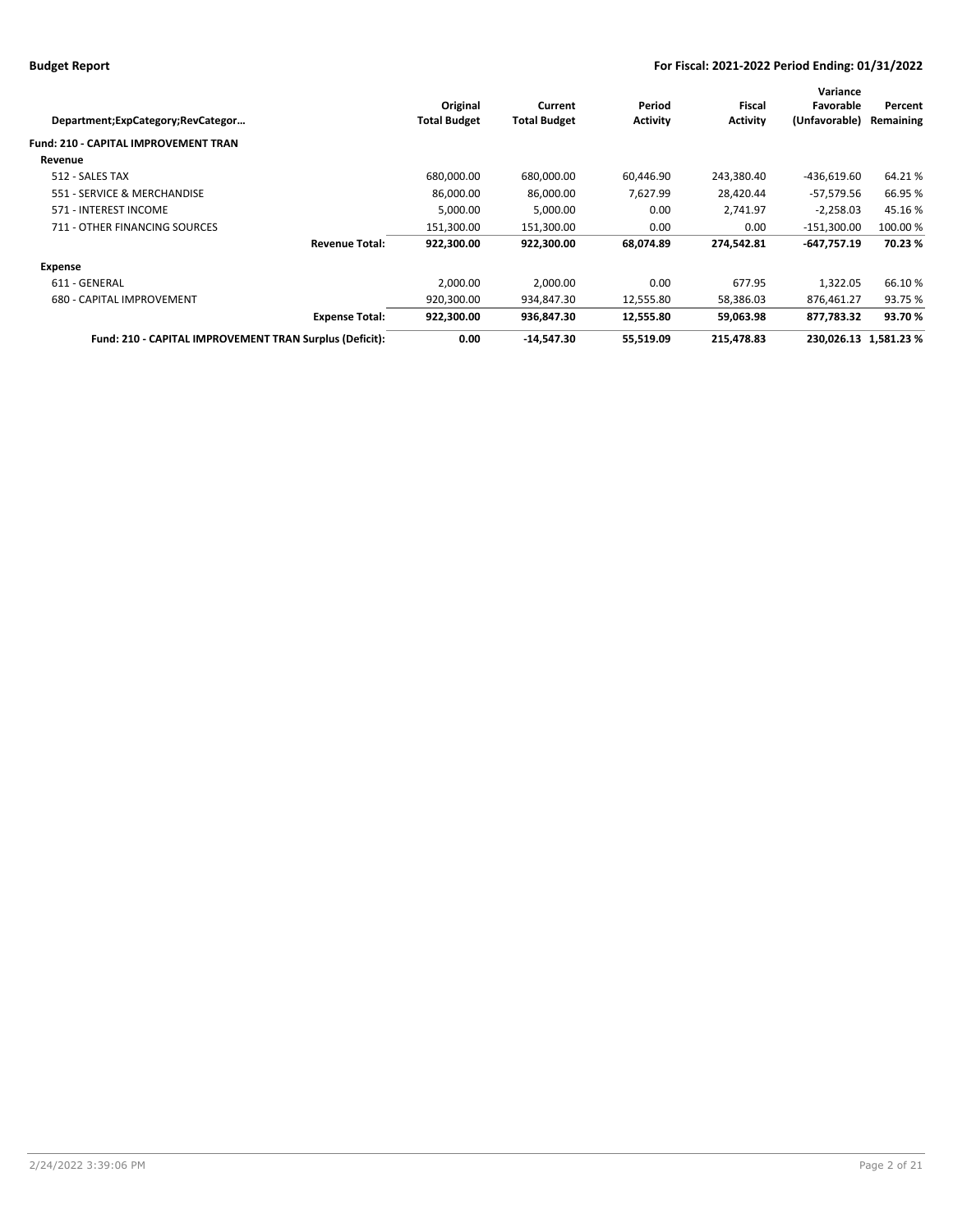|                     |                                                                                                            |                 |                 | Variance        |           |
|---------------------|------------------------------------------------------------------------------------------------------------|-----------------|-----------------|-----------------|-----------|
| Original            | Current                                                                                                    | Period          | Fiscal          | Favorable       | Percent   |
| <b>Total Budget</b> | <b>Total Budget</b>                                                                                        | <b>Activity</b> | <b>Activity</b> | (Unfavorable)   | Remaining |
|                     |                                                                                                            |                 |                 |                 |           |
|                     |                                                                                                            |                 |                 |                 |           |
| 1,800,000.00        | 1,800,000.00                                                                                               | 149,270.29      | 657,550.32      | $-1,142,449.68$ | 63.47 %   |
| 200.000.00          | 200,000.00                                                                                                 | 17,146.80       | 65,286.23       | $-134,713.77$   | 67.36%    |
| 3,500.00            | 3,500.00                                                                                                   | 0.00            | 3,339.40        | $-160.60$       | 4.59%     |
| 2,003,500.00        | 2,003,500.00                                                                                               | 166,417.09      | 726.175.95      | -1,277,324.05   | 63.75 %   |
|                     |                                                                                                            |                 |                 |                 |           |
| 1.400.00            | 1.400.00                                                                                                   | 0.00            | 733.94          | 666.06          | 47.58%    |
| 588,750.00          | 588,750.00                                                                                                 | 0.00            | 25,312.22       | 563,437.78      | 95.70%    |
| 1,413,350.00        | 1,413,350.00                                                                                               | 0.00            | 0.00            | 1,413,350.00    | 100.00 %  |
| 2,003,500.00        | 2,003,500.00                                                                                               | 0.00            | 26,046.16       | 1,977,453.84    | 98.70%    |
| 0.00                | 0.00                                                                                                       | 166.417.09      | 700.129.79      | 700.129.79      | 0.00%     |
|                     | <b>Revenue Total:</b><br><b>Expense Total:</b><br>Fund: 215 - CAPITAL IMPROVEMENT 1/2 C Surplus (Deficit): |                 |                 |                 |           |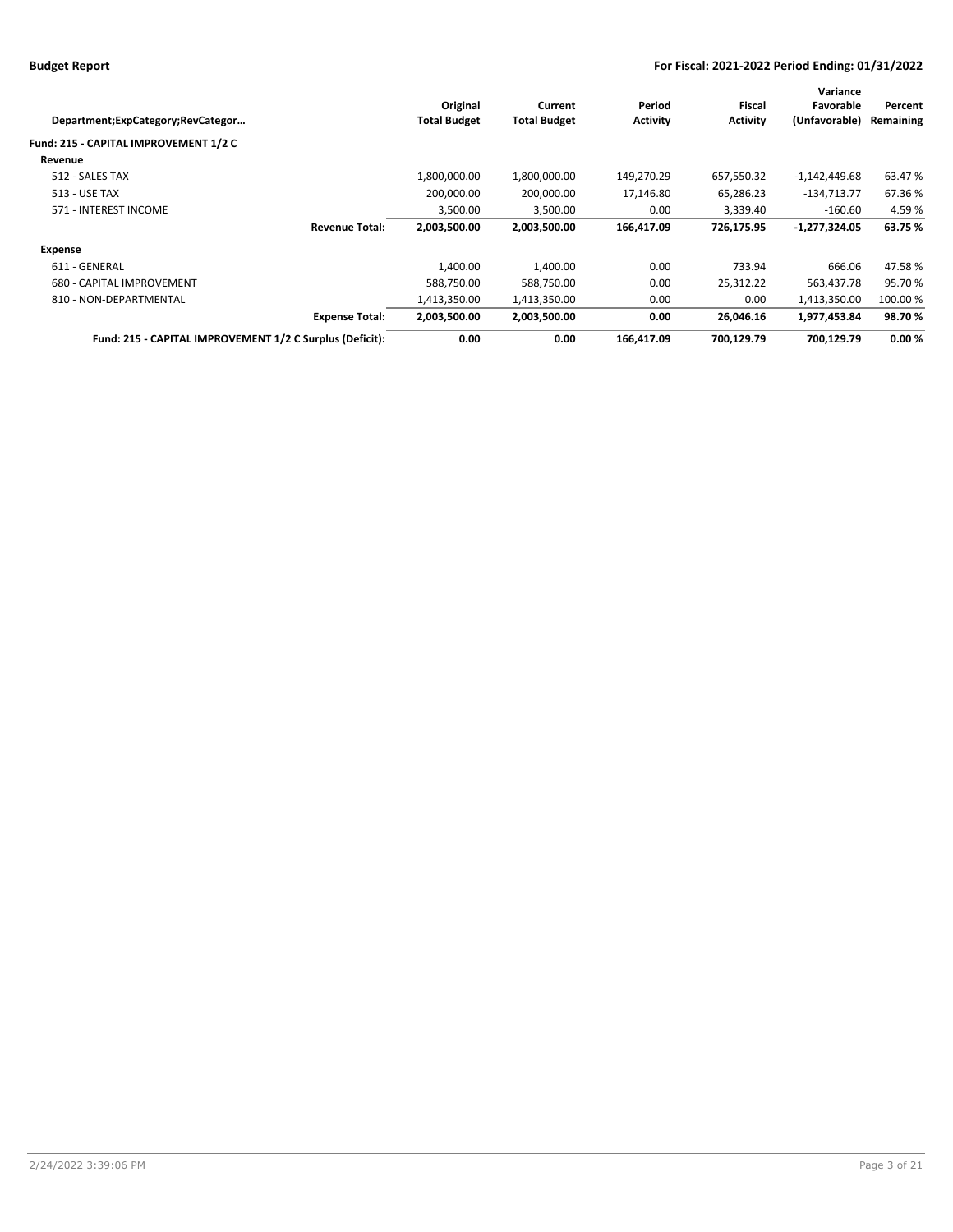| Department;ExpCategory;RevCategor                       | Original<br><b>Total Budget</b> | Current<br><b>Total Budget</b> | Period<br><b>Activity</b> | Fiscal<br><b>Activity</b> | Variance<br>Favorable<br>(Unfavorable) | Percent<br>Remaining |
|---------------------------------------------------------|---------------------------------|--------------------------------|---------------------------|---------------------------|----------------------------------------|----------------------|
| <b>Fund: 225 - GENERAL OBLIGATION BONDS</b>             |                                 |                                |                           |                           |                                        |                      |
| Revenue                                                 |                                 |                                |                           |                           |                                        |                      |
| 511 - PROPERTY TAX                                      | 1,114,300.00                    | 1,114,300.00                   | 862,451.96                | 1,011,826.63              | $-102,473.37$                          | 9.20%                |
| 571 - INTEREST INCOME                                   | 3,300.00                        | 3,300.00                       | 0.00                      | 13,648.94                 | 10,348.94                              | 313.60%              |
| 599 - REVENUE - NON CATEGORIZED                         | 12,000,000.00                   | 12,000,000.00                  | 0.00                      | 0.00                      | $-12,000,000.00$                       | 100.00 %             |
| <b>Revenue Total:</b>                                   | 13,117,600.00                   | 13,117,600.00                  | 862,451.96                | 1,025,475.57              | $-12,092,124.43$                       | 92.18%               |
| Expense                                                 |                                 |                                |                           |                           |                                        |                      |
| 611 - GENERAL                                           | 0.00                            | 0.00                           | 0.00                      | 3,431.80                  | $-3,431.80$                            | 0.00%                |
| 680 - CAPITAL IMPROVEMENT                               | 12,000,000.00                   | 12,000,000.00                  | 0.00                      | 0.00                      | 12,000,000.00                          | 100.00 %             |
| 810 - NON-DEPARTMENTAL                                  | 1,117,600.00                    | 1,117,600.00                   | 0.00                      | 0.00                      | 1,117,600.00                           | 100.00%              |
| <b>Expense Total:</b>                                   | 13,117,600.00                   | 13,117,600.00                  | 0.00                      | 3.431.80                  | 13,114,168.20                          | 99.97 %              |
| Fund: 225 - GENERAL OBLIGATION BONDS Surplus (Deficit): | 0.00                            | 0.00                           | 862,451.96                | 1,022,043.77              | 1,022,043.77                           | 0.00%                |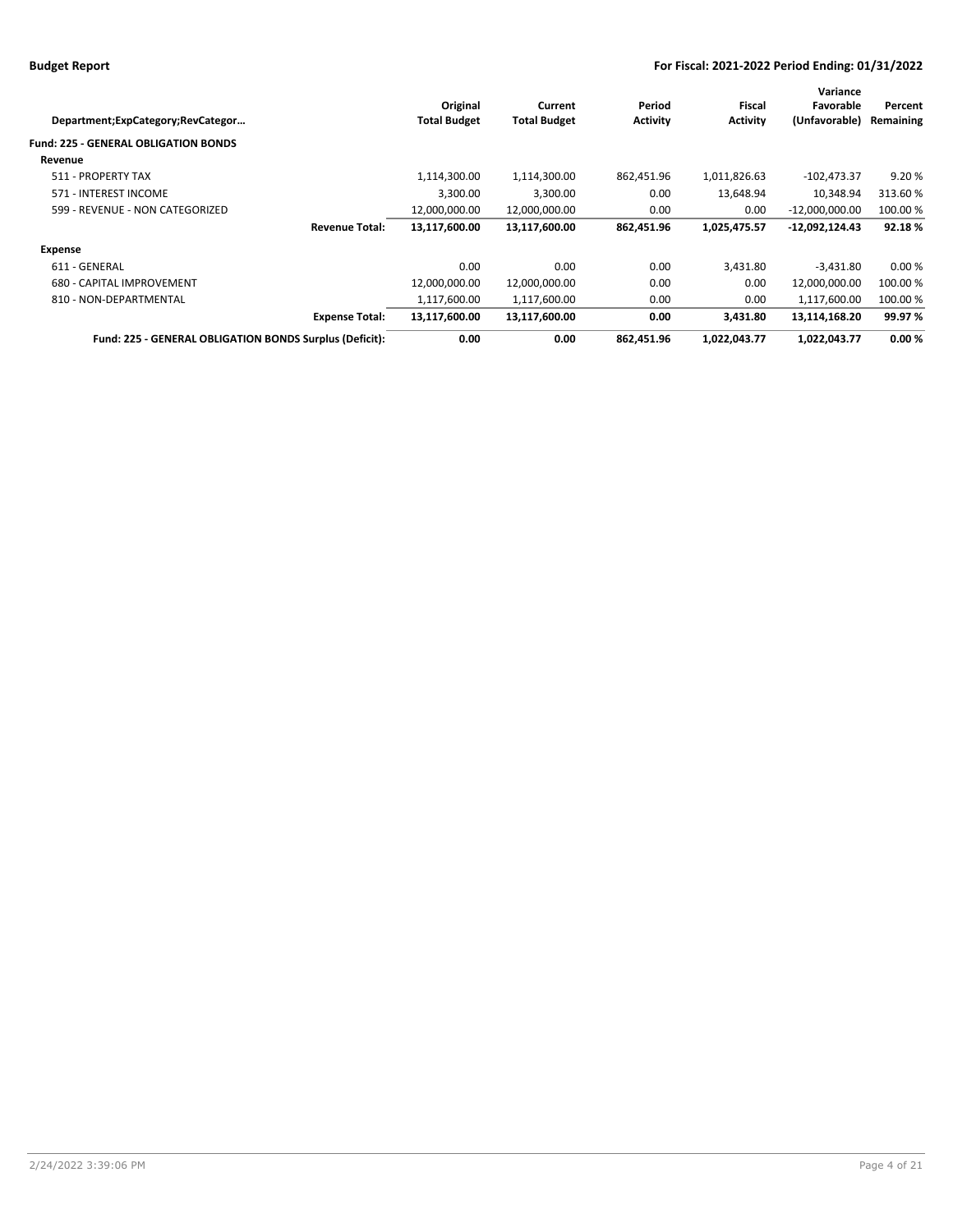|                     |                                                                                                       |                 |                 | Variance        |           |
|---------------------|-------------------------------------------------------------------------------------------------------|-----------------|-----------------|-----------------|-----------|
| Original            | Current                                                                                               | Period          | Fiscal          | Favorable       | Percent   |
| <b>Total Budget</b> | <b>Total Budget</b>                                                                                   | <b>Activity</b> | <b>Activity</b> | (Unfavorable)   | Remaining |
|                     |                                                                                                       |                 |                 |                 |           |
|                     |                                                                                                       |                 |                 |                 |           |
| 0.00                | 2,060,029.00                                                                                          | 0.00            | 0.00            | $-2,060,029.00$ | 100.00 %  |
| 0.00                | 0.00                                                                                                  | 0.00            | 5,319.16        | 5.319.16        | 0.00%     |
| 0.00                | 2,060,029.00                                                                                          | 0.00            | 5,319.16        | -2,054,709.84   | 99.74%    |
|                     |                                                                                                       |                 |                 |                 |           |
| 0.00                | 5,400.00                                                                                              | 0.00            | 1,351.84        | 4.048.16        | 74.97%    |
| 0.00                | 35.000.00                                                                                             | 0.00            | 0.00            | 35.000.00       | 100.00 %  |
| 0.00                | 550,000.00                                                                                            | 0.00            | 0.00            | 550,000.00      | 100.00 %  |
| 0.00                | 590,400.00                                                                                            | 0.00            | 1,351.84        | 589,048.16      | 99.77%    |
| 0.00                | 1,469,629.00                                                                                          | 0.00            | 3.967.32        | $-1,465,661.68$ | 99.73%    |
|                     | <b>Revenue Total:</b><br><b>Expense Total:</b><br>Fund: 240 - AMERICAN RESCUE PLAN Surplus (Deficit): |                 |                 |                 |           |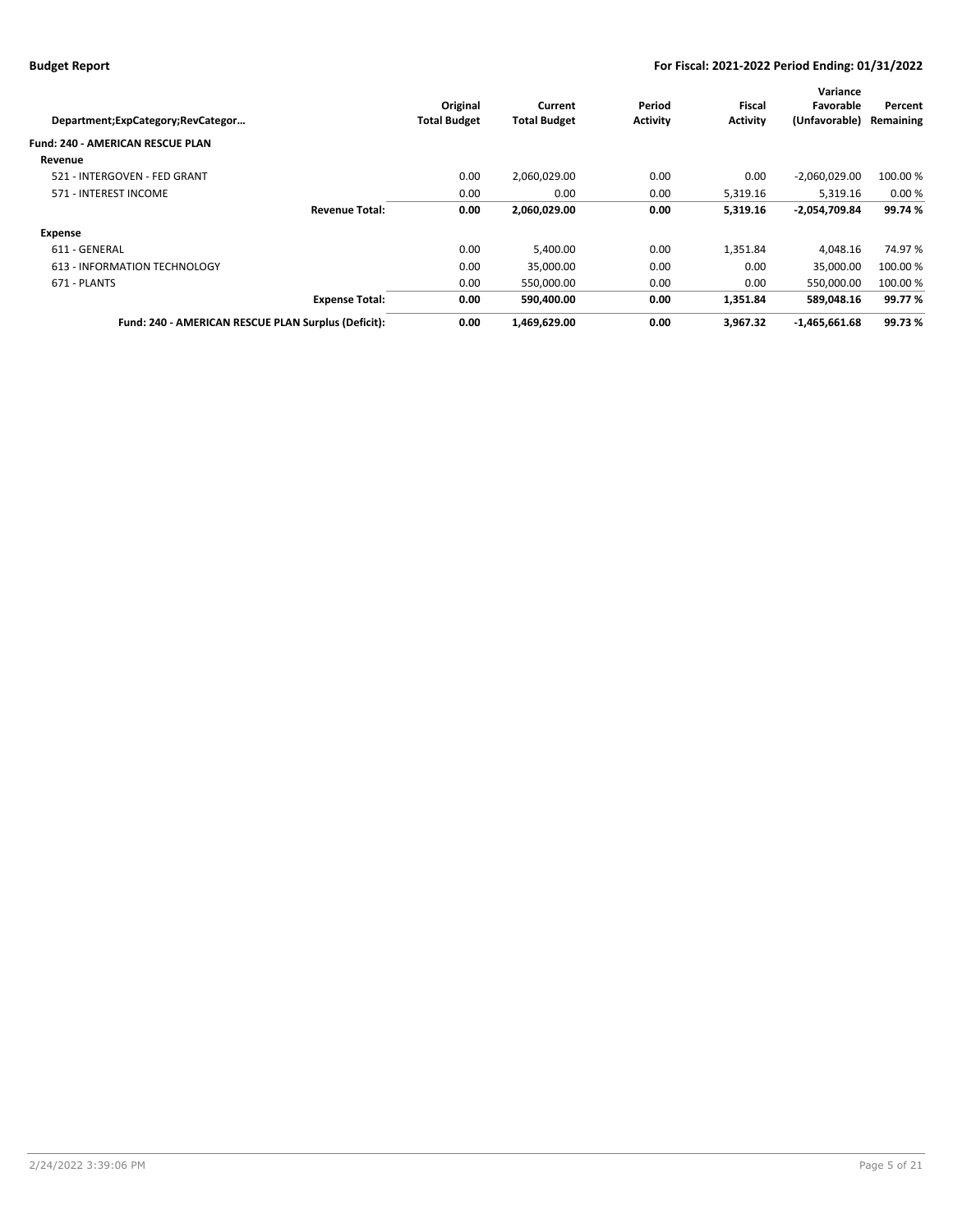|                     |                                                                                               |                 |                 | Variance        |           |
|---------------------|-----------------------------------------------------------------------------------------------|-----------------|-----------------|-----------------|-----------|
| Original            | Current                                                                                       | Period          | Fiscal          | Favorable       | Percent   |
| <b>Total Budget</b> | <b>Total Budget</b>                                                                           | <b>Activity</b> | <b>Activity</b> | (Unfavorable)   | Remaining |
|                     |                                                                                               |                 |                 |                 |           |
|                     |                                                                                               |                 |                 |                 |           |
| 2,757,010.00        | 2,757,010.00                                                                                  | 0.00            | 91,155.01       | $-2,665,854.99$ | 96.69%    |
| 2,757,010.00        | 2,757,010.00                                                                                  | 0.00            | 91,155.01       | $-2,665,854.99$ | 96.69%    |
|                     |                                                                                               |                 |                 |                 |           |
| 2.757.010.00        | 2,757,010.00                                                                                  | 6.678.00        | 97.833.01       | 2.659.176.99    | 96.45 %   |
| 2.757.010.00        | 2,757,010.00                                                                                  | 6.678.00        | 97.833.01       | 2,659,176.99    | 96.45 %   |
| 0.00                | 0.00                                                                                          | $-6.678.00$     | $-6.678.00$     | $-6.678.00$     | 0.00%     |
|                     | <b>Revenue Total:</b><br><b>Expense Total:</b><br>Fund: 310 - DEBT SERVICE Surplus (Deficit): |                 |                 |                 |           |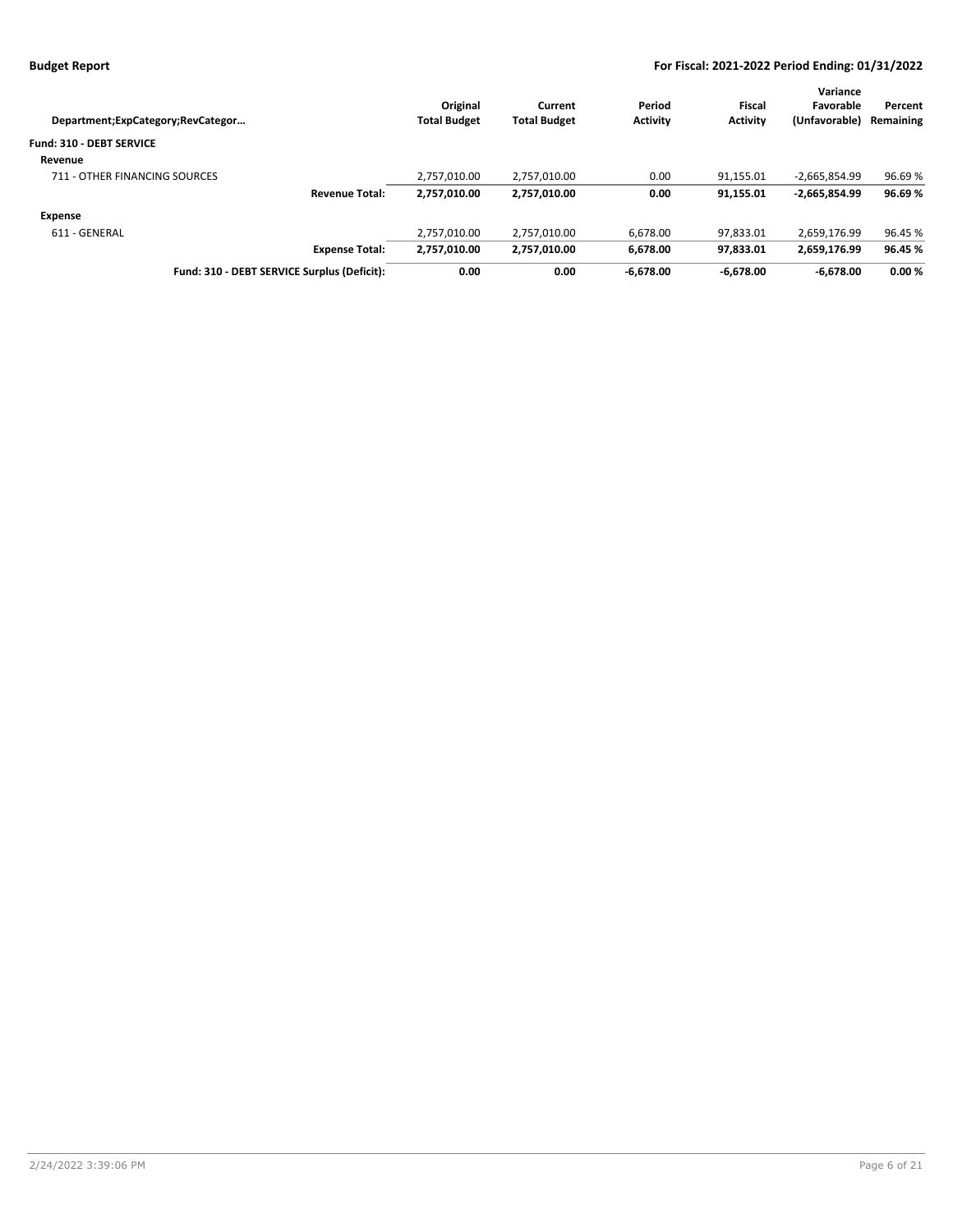| Department;ExpCategory;RevCategor                       | Original<br><b>Total Budget</b> | Current<br><b>Total Budget</b> | Period<br><b>Activity</b> | Fiscal<br><b>Activity</b> | Variance<br>Favorable<br>(Unfavorable) | Percent<br>Remaining |
|---------------------------------------------------------|---------------------------------|--------------------------------|---------------------------|---------------------------|----------------------------------------|----------------------|
| Fund: 410 - NEIGHBORHOOD IMPROVEMENT                    |                                 |                                |                           |                           |                                        |                      |
| Revenue                                                 |                                 |                                |                           |                           |                                        |                      |
| 511 - PROPERTY TAX                                      | 59,500.00                       | 59,500.00                      | 31,958.73                 | 54,082.80                 | $-5,417.20$                            | 9.10%                |
| 571 - INTEREST INCOME                                   | 0.00                            | 0.00                           | 0.00                      | 705.59                    | 705.59                                 | 0.00%                |
| 711 - OTHER FINANCING SOURCES                           | 100,620.00                      | 100,620.00                     | 0.00                      | 0.00                      | $-100,620.00$                          | 100.00 %             |
| <b>Revenue Total:</b>                                   | 160,120.00                      | 160,120.00                     | 31,958.73                 | 54,788.39                 | $-105,331.61$                          | 65.78%               |
| <b>Expense</b>                                          |                                 |                                |                           |                           |                                        |                      |
| 611 - GENERAL                                           | 0.00                            | 0.00                           | 0.00                      | 151.68                    | $-151.68$                              | 0.00%                |
| 692 - HAWTHORNE DEVELOPMENT                             | 160.120.00                      | 160,120.00                     | 0.00                      | 0.00                      | 160.120.00                             | 100.00 %             |
| <b>Expense Total:</b>                                   | 160,120.00                      | 160,120.00                     | 0.00                      | 151.68                    | 159,968.32                             | 99.91%               |
| Fund: 410 - NEIGHBORHOOD IMPROVEMENT Surplus (Deficit): | 0.00                            | 0.00                           | 31,958.73                 | 54,636.71                 | 54.636.71                              | 0.00%                |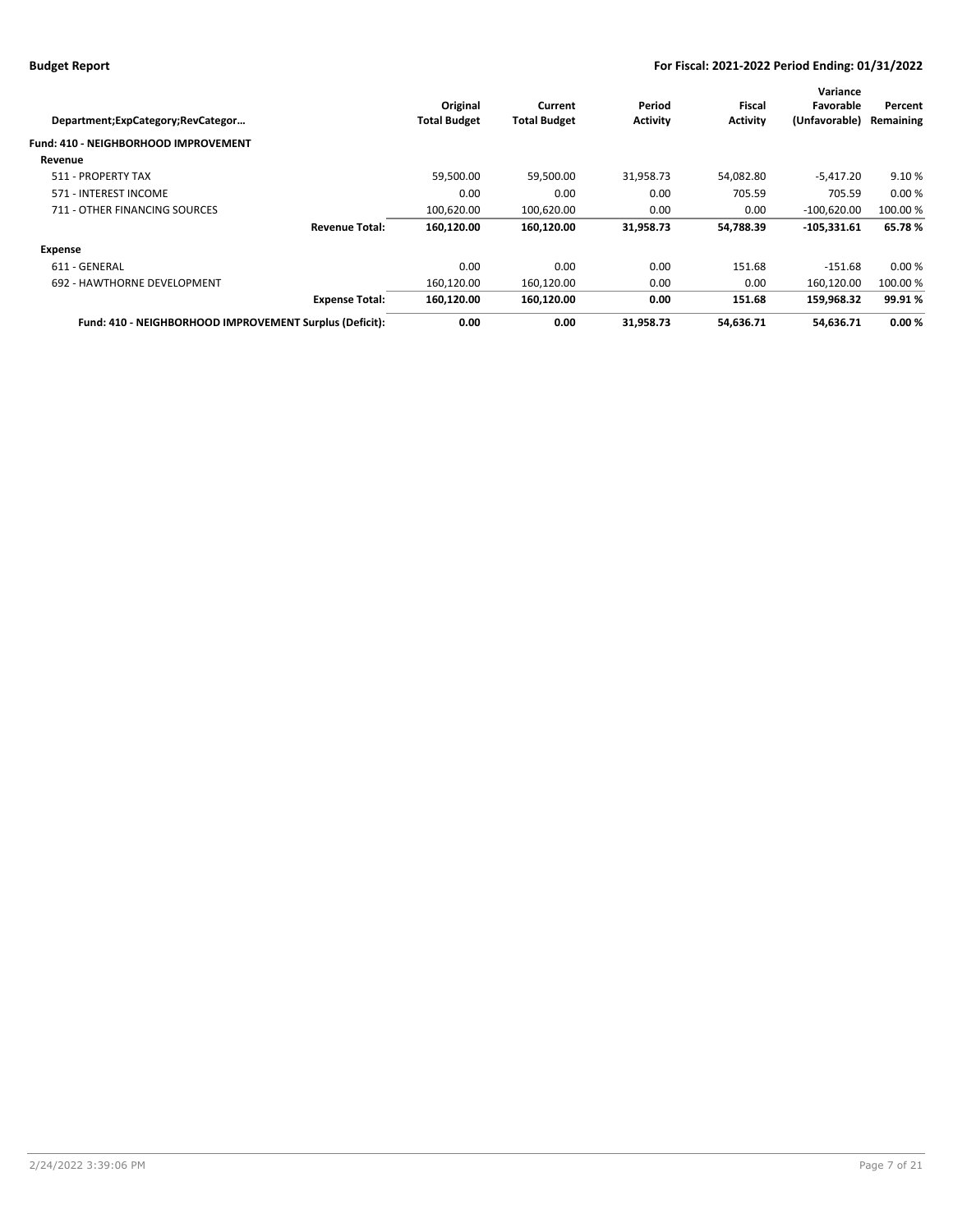| Department;ExpCategory;RevCategor                |                       | Original<br><b>Total Budget</b> | Current<br><b>Total Budget</b> | Period<br><b>Activity</b> | <b>Fiscal</b><br><b>Activity</b> | Variance<br>Favorable<br>(Unfavorable) | Percent<br>Remaining |
|--------------------------------------------------|-----------------------|---------------------------------|--------------------------------|---------------------------|----------------------------------|----------------------------------------|----------------------|
| <b>Fund: 430 - PARK &amp; RECREATION</b>         |                       |                                 |                                |                           |                                  |                                        |                      |
| Revenue                                          |                       |                                 |                                |                           |                                  |                                        |                      |
| 511 - PROPERTY TAX                               |                       | 465,780.00                      | 465,780.00                     | 343,821.68                | 424,770.44                       | $-41,009.56$                           | 8.80%                |
| 512 - SALES TAX                                  |                       | 1,350,000.00                    | 1,350,000.00                   | 109,764.53                | 479,417.14                       | $-870,582.86$                          | 64.49%               |
| <b>513 - USE TAX</b>                             |                       | 150,000.00                      | 150,000.00                     | 12,858.50                 | 48,958.55                        | $-101,041.45$                          | 67.36%               |
| 551 - SERVICE & MERCHANDISE                      |                       | 862.890.50                      | 862.890.50                     | 24.353.72                 | 128.503.40                       | $-734.387.10$                          | 85.11%               |
| 561 - ASSET SALES                                |                       | 200.00                          | 200.00                         | 0.00                      | 0.00                             | $-200.00$                              | 100.00%              |
| 571 - INTEREST INCOME                            |                       | 15,960.00                       | 15,960.00                      | 0.00                      | 4,685.45                         | $-11,274.55$                           | 70.64%               |
| 591 - DONATION                                   |                       | 2,000.00                        | 2,000.00                       | 0.00                      | 250.00                           | $-1,750.00$                            | 87.50%               |
| 599 - REVENUE - NON CATEGORIZED                  |                       | 2,500.00                        | 2,500.00                       | 0.00                      | 13,598.00                        | 11.098.00                              | 443.92%              |
|                                                  | <b>Revenue Total:</b> | 2,849,330.50                    | 2,849,330.50                   | 490,798.43                | 1,100,182.98                     | $-1,749,147.52$                        | 61.39%               |
| <b>Expense</b>                                   |                       |                                 |                                |                           |                                  |                                        |                      |
| 611 - GENERAL                                    |                       | 679,420.66                      | 679,420.66                     | 37,263.01                 | 138,424.93                       | 540,995.73                             | 79.63%               |
| 631 - MAINTENANCE                                |                       | 470,125.00                      | 546,211.00                     | 12,078.18                 | 104,427.75                       | 441,783.25                             | 80.88%               |
| <b>632 - RECREATION PROGRAMS</b>                 |                       | 964,647.27                      | 1,001,761.27                   | 28,772.39                 | 127,319.26                       | 874,442.01                             | 87.29%               |
| <b>633 - COMMUNITY CENTER</b>                    |                       | 450,207.10                      | 494,012.56                     | 22,725.75                 | 80,478.02                        | 413,534.54                             | 83.71%               |
| 810 - NON-DEPARTMENTAL                           |                       | 284,512.77                      | 284,512.77                     | 0.00                      | 7.271.18                         | 277.241.59                             | 97.44 %              |
|                                                  | <b>Expense Total:</b> | 2,848,912.80                    | 3,005,918.26                   | 100,839.33                | 457,921.14                       | 2,547,997.12                           | 84.77%               |
| Fund: 430 - PARK & RECREATION Surplus (Deficit): |                       | 417.70                          | $-156,587.76$                  | 389,959.10                | 642,261.84                       | 798,849.60                             | 510.16%              |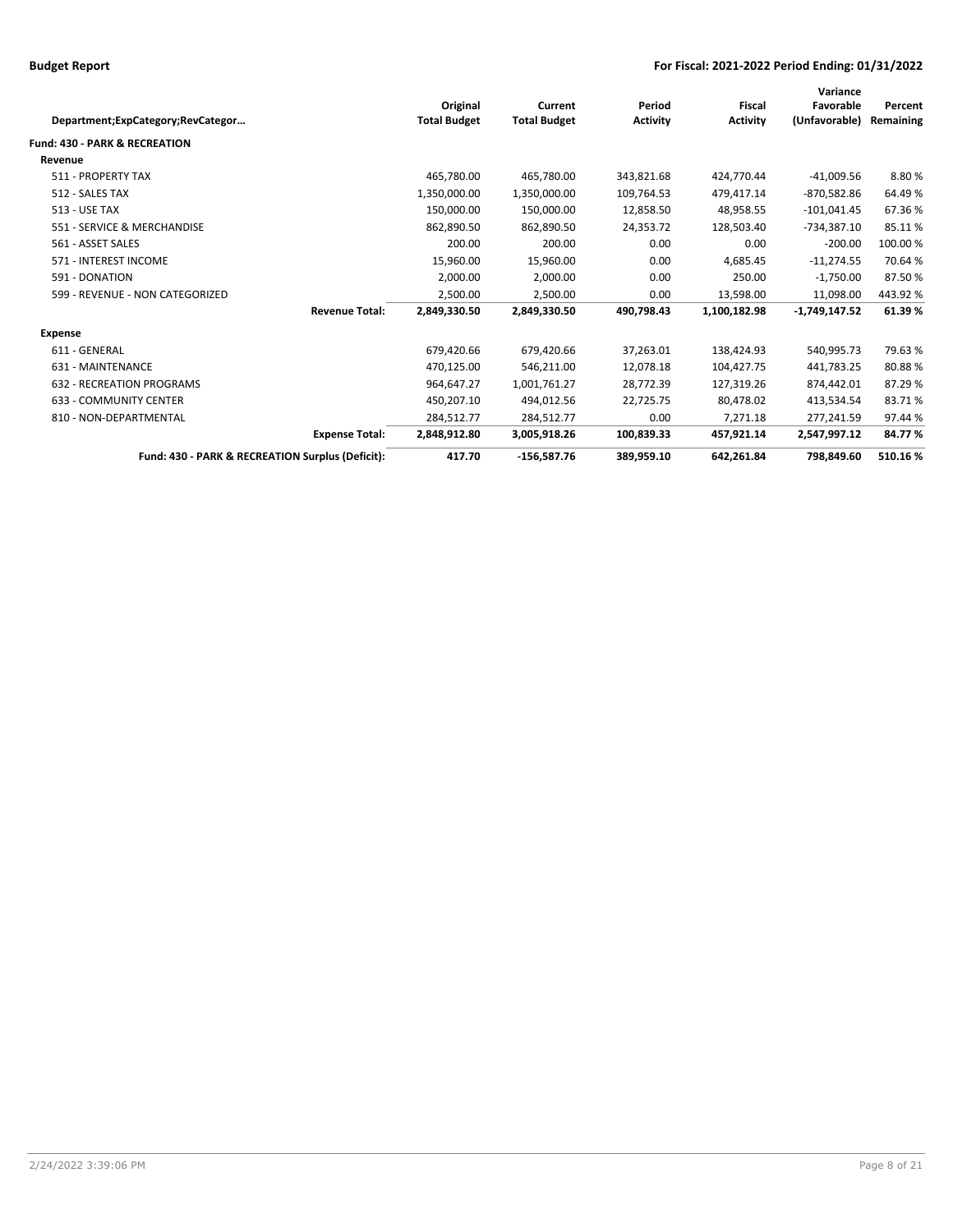|                                                          |                     |                     |                 |                 | Variance      |           |
|----------------------------------------------------------|---------------------|---------------------|-----------------|-----------------|---------------|-----------|
|                                                          | Original            | Current             | Period          | Fiscal          | Favorable     | Percent   |
| Department; ExpCategory; RevCategor                      | <b>Total Budget</b> | <b>Total Budget</b> | <b>Activity</b> | <b>Activity</b> | (Unfavorable) | Remaining |
| <b>Fund: 440 - TAX INCREMENTAL FINANCING</b>             |                     |                     |                 |                 |               |           |
| Revenue                                                  |                     |                     |                 |                 |               |           |
| 511 - PROPERTY TAX                                       | 140.600.00          | 140.600.00          | 131,401.65      | 131.401.65      | $-9,198.35$   | 6.54 %    |
| 512 - SALES TAX                                          | 9,500.00            | 9,500.00            | 0.00            | 0.00            | $-9,500.00$   | 100.00 %  |
| <b>Revenue Total:</b>                                    | 150.100.00          | 150,100.00          | 131,401.65      | 131,401.65      | $-18,698.35$  | 12.46 %   |
| Expense                                                  |                     |                     |                 |                 |               |           |
| 693 - KEYSTONE TIF                                       | 150.100.00          | 150.100.00          | 0.00            | 0.00            | 150.100.00    | 100.00 %  |
| <b>Expense Total:</b>                                    | 150.100.00          | 150.100.00          | 0.00            | 0.00            | 150.100.00    | 100.00 %  |
| Fund: 440 - TAX INCREMENTAL FINANCING Surplus (Deficit): | 0.00                | 0.00                | 131.401.65      | 131.401.65      | 131.401.65    | 0.00%     |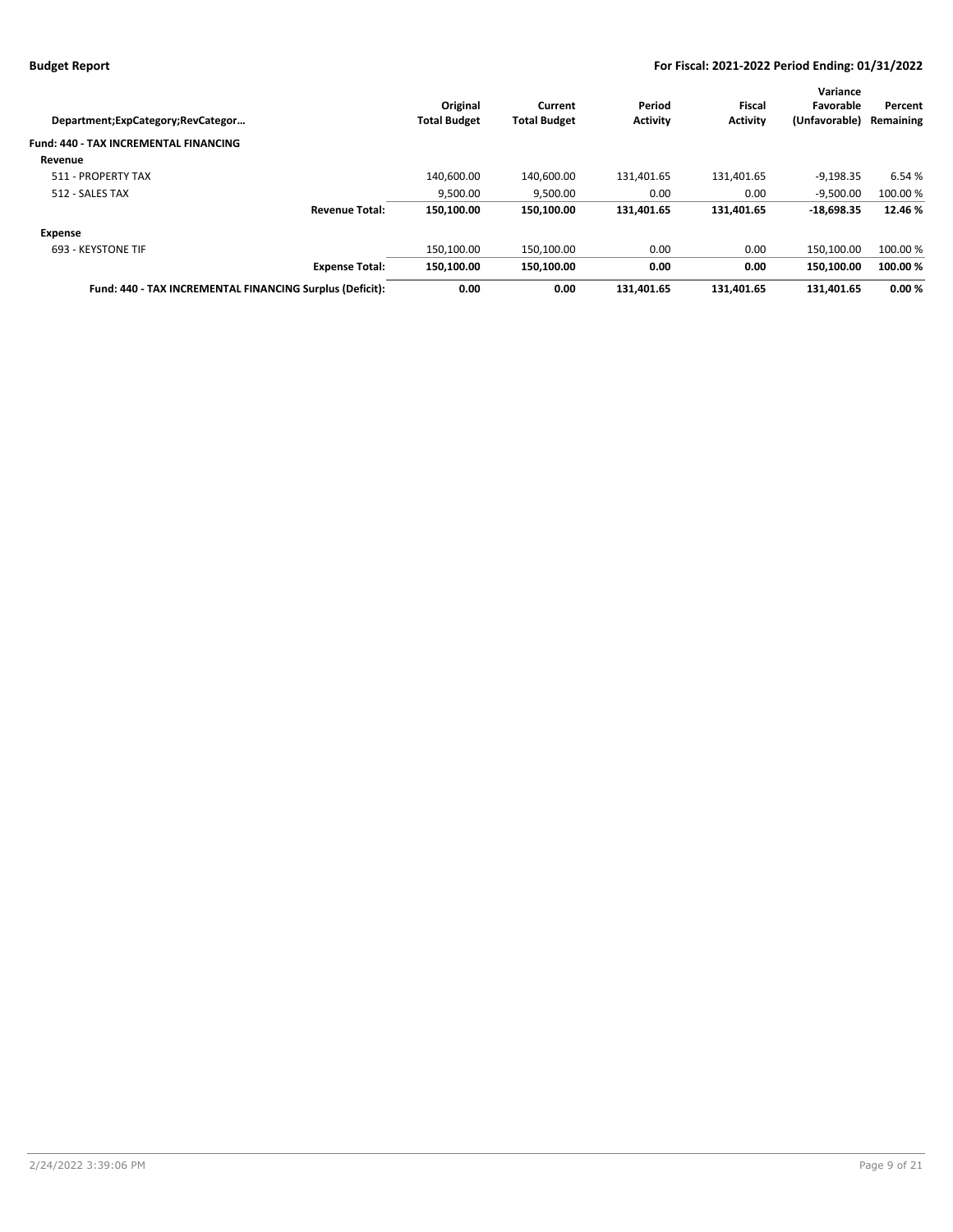| Department;ExpCategory;RevCategor                      |                       | Original<br><b>Total Budget</b> | Current<br><b>Total Budget</b> | Period<br><b>Activity</b> | <b>Fiscal</b><br><b>Activity</b> | Variance<br>Favorable<br>(Unfavorable) | Percent<br>Remaining |
|--------------------------------------------------------|-----------------------|---------------------------------|--------------------------------|---------------------------|----------------------------------|----------------------------------------|----------------------|
| <b>Fund: 610 - WATER POLLUTION CONTROL</b>             |                       |                                 |                                |                           |                                  |                                        |                      |
| Revenue                                                |                       |                                 |                                |                           |                                  |                                        |                      |
| 532 - PERMITS                                          |                       | 500.00                          | 500.00                         | 0.00                      | 0.00                             | $-500.00$                              | 100.00%              |
| 551 - SERVICE & MERCHANDISE                            |                       | 4,784,600.00                    | 4,784,600.00                   | 368,846.20                | 1,737,744.61                     | $-3,046,855.39$                        | 63.68%               |
| 571 - INTEREST INCOME                                  |                       | 287,540.00                      | 287,540.00                     | 16,378.94                 | 67,562.85                        | $-219,977.15$                          | 76.50%               |
| 599 - REVENUE - NON CATEGORIZED                        |                       | 0.00                            | 0.00                           | 0.00                      | 2,094.85                         | 2,094.85                               | 0.00%                |
|                                                        | <b>Revenue Total:</b> | 5,072,640.00                    | 5,072,640.00                   | 385,225.14                | 1,807,402.31                     | $-3,265,237.69$                        | 64.37%               |
| Expense                                                |                       |                                 |                                |                           |                                  |                                        |                      |
| 611 - GENERAL                                          |                       | 4,165,245.00                    | 4,165,245.00                   | 134,898.48                | 767,430.54                       | 3,397,814.46                           | 81.58%               |
| 612 - FINANCE                                          |                       | 85,130.00                       | 85,130.00                      | 18,857.64                 | 34,022.69                        | 51,107.31                              | 60.03%               |
| 671 - PLANTS                                           |                       | 1,939,215.00                    | 1,976,757.00                   | 114,733.25                | 862,507.73                       | 1,114,249.27                           | 56.37%               |
| 672 - COLLECTIONS                                      |                       | 554,710.00                      | 554,710.00                     | 25,590.37                 | 161,250.27                       | 393,459.73                             | 70.93 %              |
| 680 - CAPITAL IMPROVEMENT                              |                       | 1,112,600.00                    | 1,117,600.00                   | 0.00                      | 39,456.88                        | 1,078,143.12                           | 96.47%               |
|                                                        | <b>Expense Total:</b> | 7,856,900.00                    | 7,899,442.00                   | 294,079.74                | 1,864,668.11                     | 6,034,773.89                           | 76.39%               |
| Fund: 610 - WATER POLLUTION CONTROL Surplus (Deficit): |                       | $-2,784,260.00$                 | $-2,826,802.00$                | 91,145.40                 | $-57,265.80$                     | 2,769,536.20                           | 97.97%               |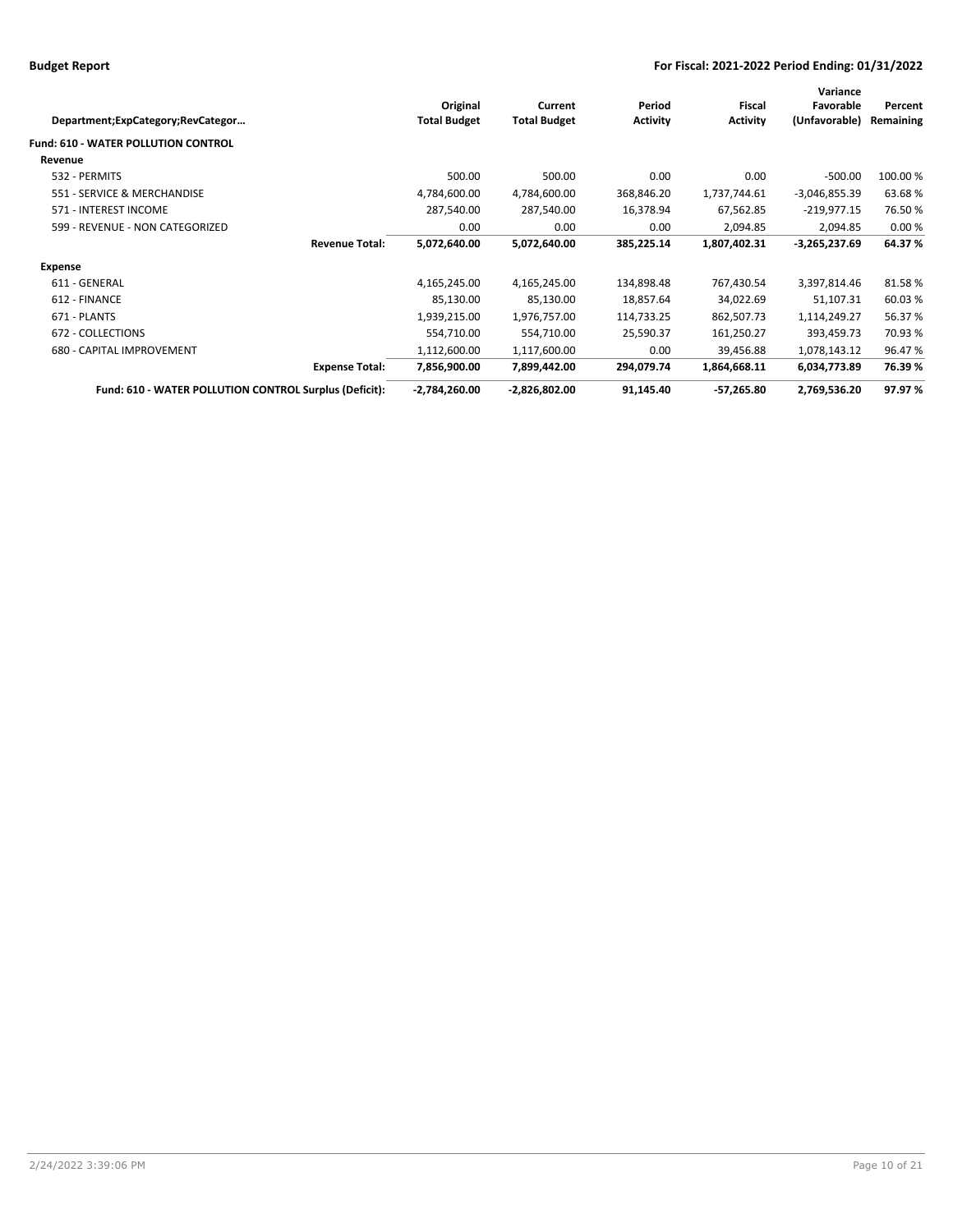| Department; ExpCategory; RevCategor      |                       | Original<br><b>Total Budget</b> | Current<br><b>Total Budget</b> | Period<br><b>Activity</b> | <b>Fiscal</b><br><b>Activity</b> | Variance<br>Favorable<br>(Unfavorable) | Percent<br>Remaining |
|------------------------------------------|-----------------------|---------------------------------|--------------------------------|---------------------------|----------------------------------|----------------------------------------|----------------------|
| Fund: 710 - STEVENSON                    |                       |                                 |                                |                           |                                  |                                        |                      |
| Revenue                                  |                       |                                 |                                |                           |                                  |                                        |                      |
| 571 - INTEREST INCOME                    |                       | 920.00                          | 920.00                         | 0.00                      | 245.43                           | $-674.57$                              | 73.32 %              |
|                                          | <b>Revenue Total:</b> | 920.00                          | 920.00                         | 0.00                      | 245.43                           | $-674.57$                              | 73.32 %              |
| Expense                                  |                       |                                 |                                |                           |                                  |                                        |                      |
| 611 - GENERAL                            |                       | 920.00                          | 920.00                         | 0.00                      | 1.262.63                         | $-342.63$                              | $-37.24%$            |
|                                          | <b>Expense Total:</b> | 920.00                          | 920.00                         | 0.00                      | 1,262.63                         | $-342.63$                              | $-37.24%$            |
| Fund: 710 - STEVENSON Surplus (Deficit): |                       | 0.00                            | 0.00                           | 0.00                      | $-1.017.20$                      | $-1.017.20$                            | 0.00%                |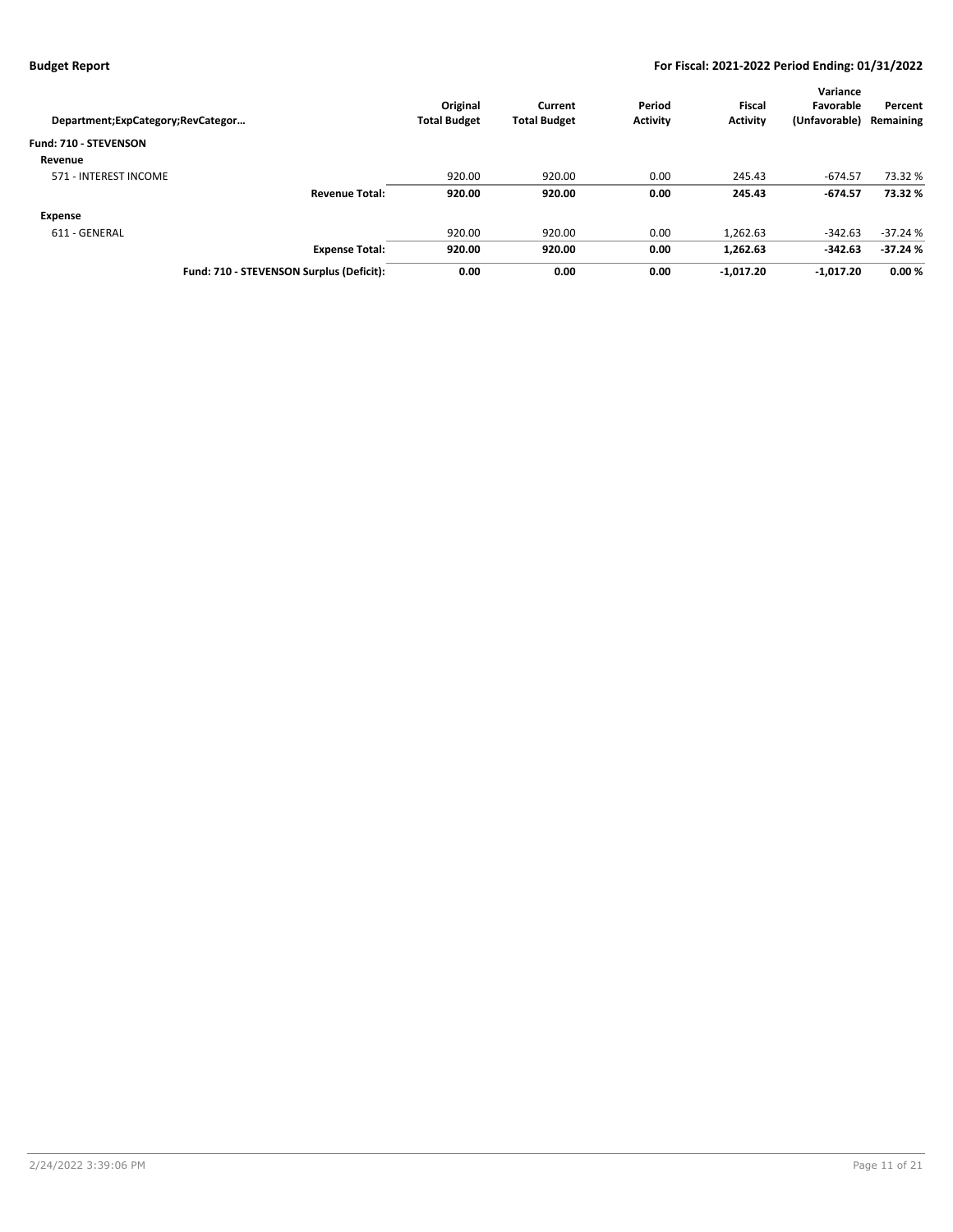| Department;ExpCategory;RevCategor    | Original<br><b>Total Budget</b> | Current<br><b>Total Budget</b> | Period<br><b>Activity</b> | <b>Fiscal</b><br><b>Activity</b> | Variance<br>Favorable<br>(Unfavorable) | Percent<br>Remaining |
|--------------------------------------|---------------------------------|--------------------------------|---------------------------|----------------------------------|----------------------------------------|----------------------|
| Fund: 720 - BROWN                    |                                 |                                |                           |                                  |                                        |                      |
| Revenue                              |                                 |                                |                           |                                  |                                        |                      |
| 571 - INTEREST INCOME                | 270.00                          | 270.00                         | 0.00                      | 70.19                            | $-199.81$                              | 74.00 %              |
| <b>Revenue Total:</b>                | 270.00                          | 270.00                         | 0.00                      | 70.19                            | $-199.81$                              | 74.00%               |
| Expense                              |                                 |                                |                           |                                  |                                        |                      |
| 611 - GENERAL                        | 0.00                            | 0.00                           | 0.00                      | 17.84                            | $-17.84$                               | 0.00%                |
| <b>Expense Total:</b>                | 0.00                            | 0.00                           | 0.00                      | 17.84                            | $-17.84$                               | 0.00%                |
| Fund: 720 - BROWN Surplus (Deficit): | 270.00                          | 270.00                         | 0.00                      | 52.35                            | $-217.65$                              | 80.61%               |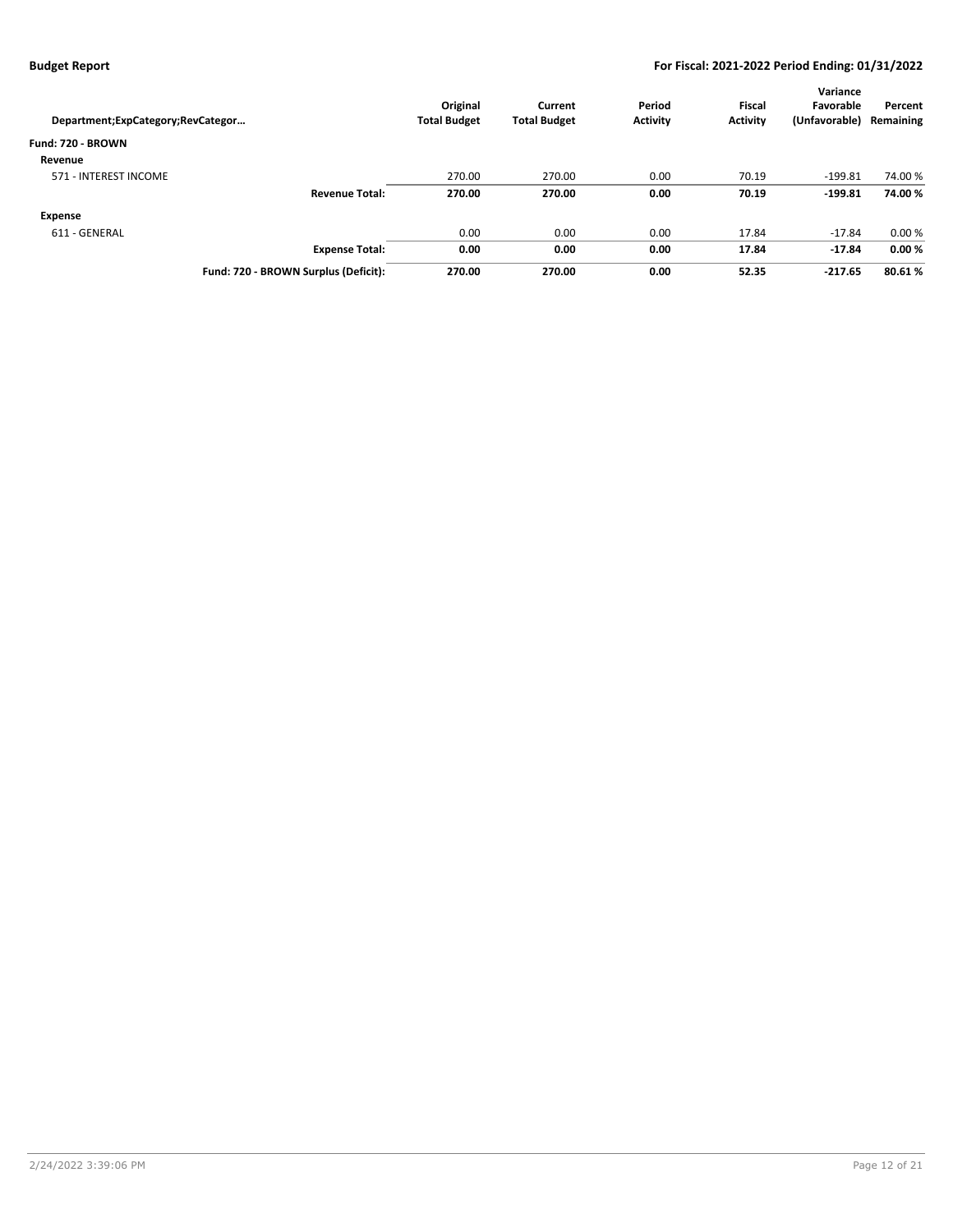|                                         |                       |                     |                     |                 |                 | Variance      |           |
|-----------------------------------------|-----------------------|---------------------|---------------------|-----------------|-----------------|---------------|-----------|
|                                         |                       | Original            | Current             | Period          | <b>Fiscal</b>   | Favorable     | Percent   |
| Department;ExpCategory;RevCategor       |                       | <b>Total Budget</b> | <b>Total Budget</b> | <b>Activity</b> | <b>Activity</b> | (Unfavorable) | Remaining |
| Fund: 730 - ANDERSON                    |                       |                     |                     |                 |                 |               |           |
| Revenue                                 |                       |                     |                     |                 |                 |               |           |
| 571 - INTEREST INCOME                   |                       | 190.00              | 190.00              | 0.00            | 51.11           | $-138.89$     | 73.10 %   |
| 591 - DONATION                          |                       | 1.000.00            | 1,000.00            | 0.00            | 0.00            | $-1,000.00$   | 100.00 %  |
|                                         | <b>Revenue Total:</b> | 1,190.00            | 1,190.00            | 0.00            | 51.11           | $-1,138.89$   | 95.71%    |
| Expense                                 |                       |                     |                     |                 |                 |               |           |
| 611 - GENERAL                           |                       | 1.000.00            | 1,000.00            | 0.00            | 12.99           | 987.01        | 98.70%    |
|                                         | <b>Expense Total:</b> | 1.000.00            | 1,000.00            | 0.00            | 12.99           | 987.01        | 98.70%    |
| Fund: 730 - ANDERSON Surplus (Deficit): |                       | 190.00              | 190.00              | 0.00            | 38.12           | $-151.88$     | 79.94 %   |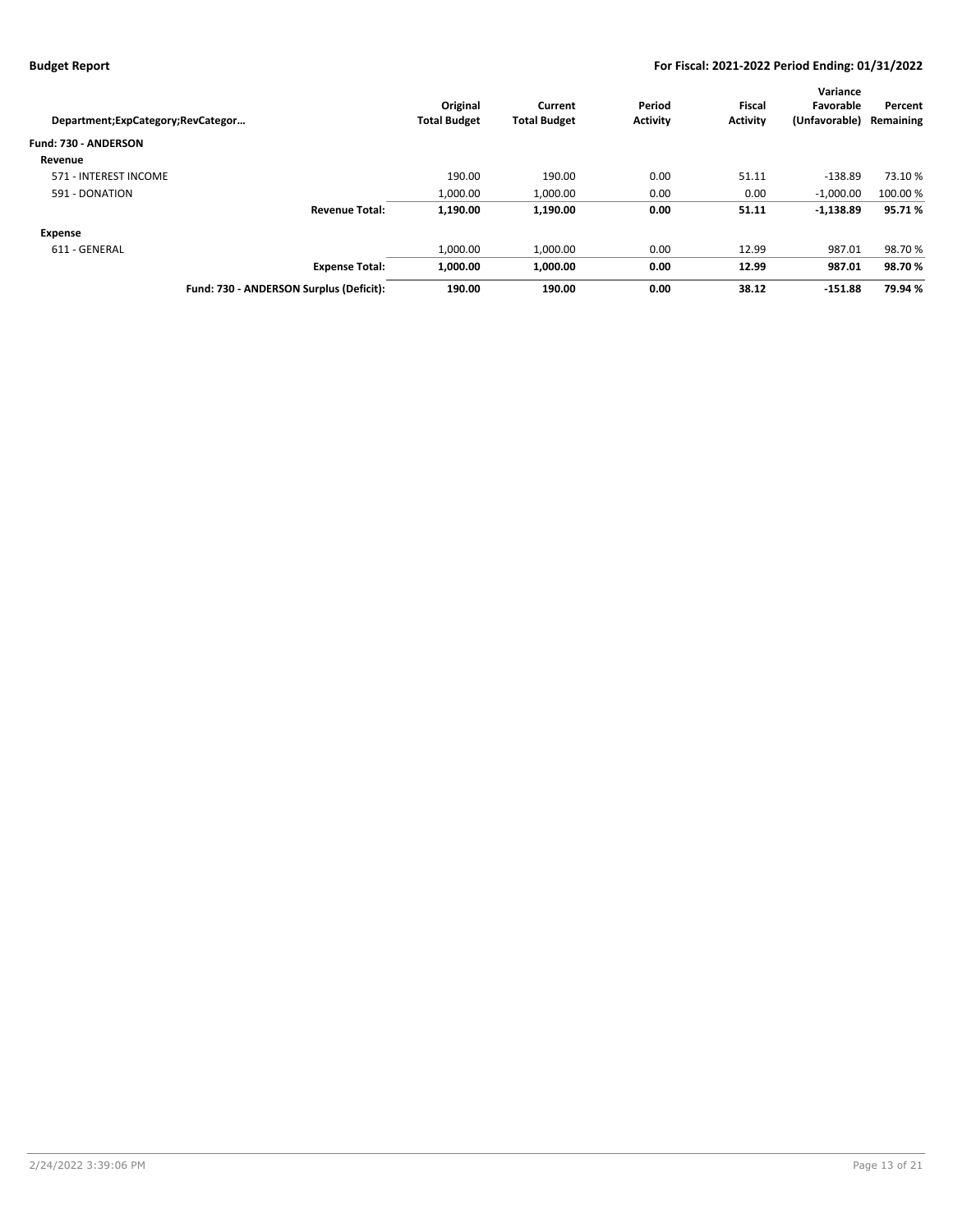| Department;ExpCategory;RevCategor      | Original<br><b>Total Budget</b> | Current<br><b>Total Budget</b> | Period<br><b>Activity</b> | <b>Fiscal</b><br><b>Activity</b> | Variance<br>Favorable<br>(Unfavorable) | Percent<br>Remaining |
|----------------------------------------|---------------------------------|--------------------------------|---------------------------|----------------------------------|----------------------------------------|----------------------|
| Fund: 740 - CRISSEY                    |                                 |                                |                           |                                  |                                        |                      |
| Revenue                                |                                 |                                |                           |                                  |                                        |                      |
| 571 - INTEREST INCOME                  | 230.00                          | 230.00                         | 0.00                      | 58.49                            | $-171.51$                              | 74.57 %              |
| <b>Revenue Total:</b>                  | 230.00                          | 230.00                         | 0.00                      | 58.49                            | $-171.51$                              | 74.57 %              |
| Expense                                |                                 |                                |                           |                                  |                                        |                      |
| 611 - GENERAL                          | 600.00                          | 600.00                         | 0.00                      | 14.87                            | 585.13                                 | 97.52 %              |
| <b>Expense Total:</b>                  | 600.00                          | 600.00                         | 0.00                      | 14.87                            | 585.13                                 | 97.52%               |
| Fund: 740 - CRISSEY Surplus (Deficit): | $-370.00$                       | $-370.00$                      | 0.00                      | 43.62                            | 413.62                                 | 111.79 %             |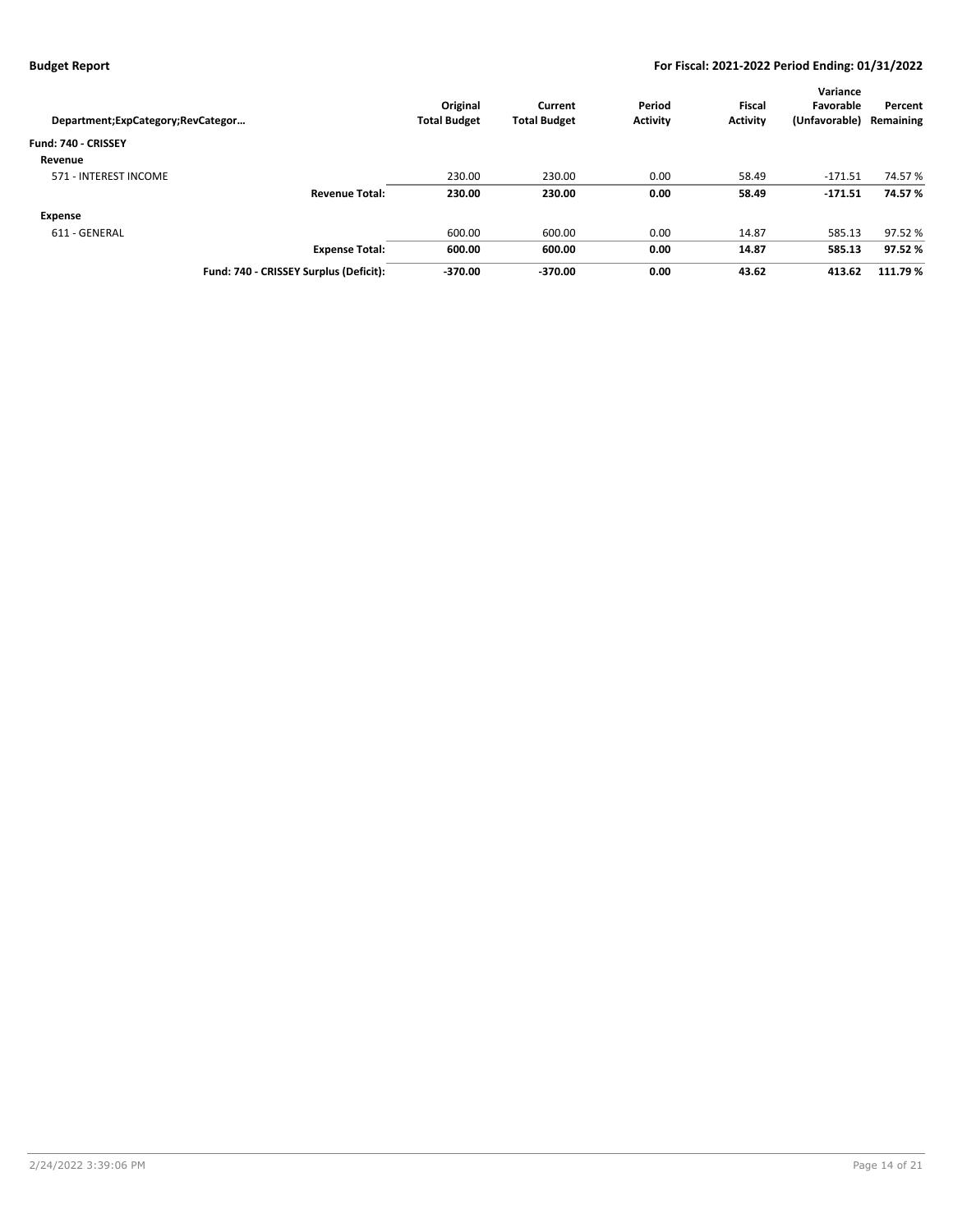| Department;ExpCategory;RevCategor            | Original<br><b>Total Budget</b> | Current<br><b>Total Budget</b> | Period<br><b>Activity</b> | <b>Fiscal</b><br><b>Activity</b> | Variance<br>Favorable<br>(Unfavorable) | Percent<br>Remaining |
|----------------------------------------------|---------------------------------|--------------------------------|---------------------------|----------------------------------|----------------------------------------|----------------------|
| <b>Fund: 750 - TRICENTENNIAL</b>             |                                 |                                |                           |                                  |                                        |                      |
| Revenue                                      |                                 |                                |                           |                                  |                                        |                      |
| 571 - INTEREST INCOME                        | 80.00                           | 80.00                          | 0.00                      | 39.45                            | $-40.55$                               | 50.69 %              |
| <b>Revenue Total:</b>                        | 80.00                           | 80.00                          | 0.00                      | 39.45                            | $-40.55$                               | 50.69%               |
| <b>Expense</b>                               |                                 |                                |                           |                                  |                                        |                      |
| 611 - GENERAL                                | 0.00                            | 0.00                           | 0.00                      | 10.03                            | $-10.03$                               | 0.00%                |
| <b>Expense Total:</b>                        | 0.00                            | 0.00                           | 0.00                      | 10.03                            | $-10.03$                               | 0.00%                |
| Fund: 750 - TRICENTENNIAL Surplus (Deficit): | 80.00                           | 80.00                          | 0.00                      | 29.42                            | $-50.58$                               | 63.23 %              |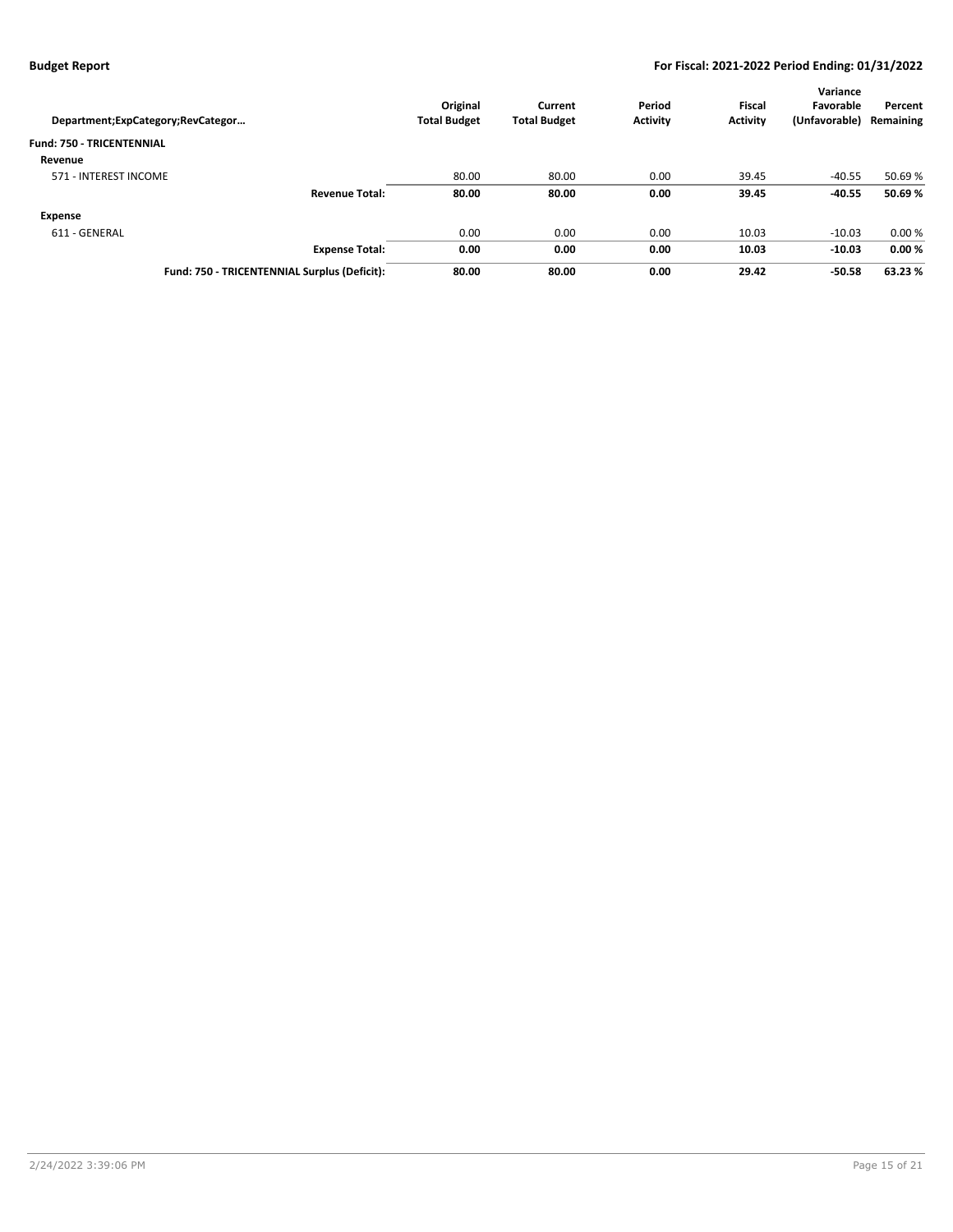|                                                    |                     |                     |                 |                 | Variance      |            |
|----------------------------------------------------|---------------------|---------------------|-----------------|-----------------|---------------|------------|
|                                                    | Original            | Current             | Period          | Fiscal          | Favorable     | Percent    |
| Department;ExpCategory;RevCategor                  | <b>Total Budget</b> | <b>Total Budget</b> | <b>Activity</b> | <b>Activity</b> | (Unfavorable) | Remaining  |
| <b>Fund: 810 - CHILDREN'S MEMORIAL</b>             |                     |                     |                 |                 |               |            |
| Revenue                                            |                     |                     |                 |                 |               |            |
| 571 - INTEREST INCOME                              | 330.00              | 330.00              | 0.00            | 154.40          | $-175.60$     | 53.21%     |
| 591 - DONATION                                     | 15.600.00           | 15,600.00           | 0.00            | 1.050.00        | $-14.550.00$  | 93.27 %    |
| <b>Revenue Total:</b>                              | 15,930.00           | 15.930.00           | 0.00            | 1.204.40        | $-14.725.60$  | 92.44 %    |
| <b>Expense</b>                                     |                     |                     |                 |                 |               |            |
| 611 - GENERAL                                      | 15.680.00           | 15.680.00           | 0.00            | 539.13          | 15.140.87     | 96.56%     |
| <b>Expense Total:</b>                              | 15,680.00           | 15.680.00           | 0.00            | 539.13          | 15,140.87     | 96.56%     |
| Fund: 810 - CHILDREN'S MEMORIAL Surplus (Deficit): | 250.00              | 250.00              | 0.00            | 665.27          | 415.27        | $-166.11%$ |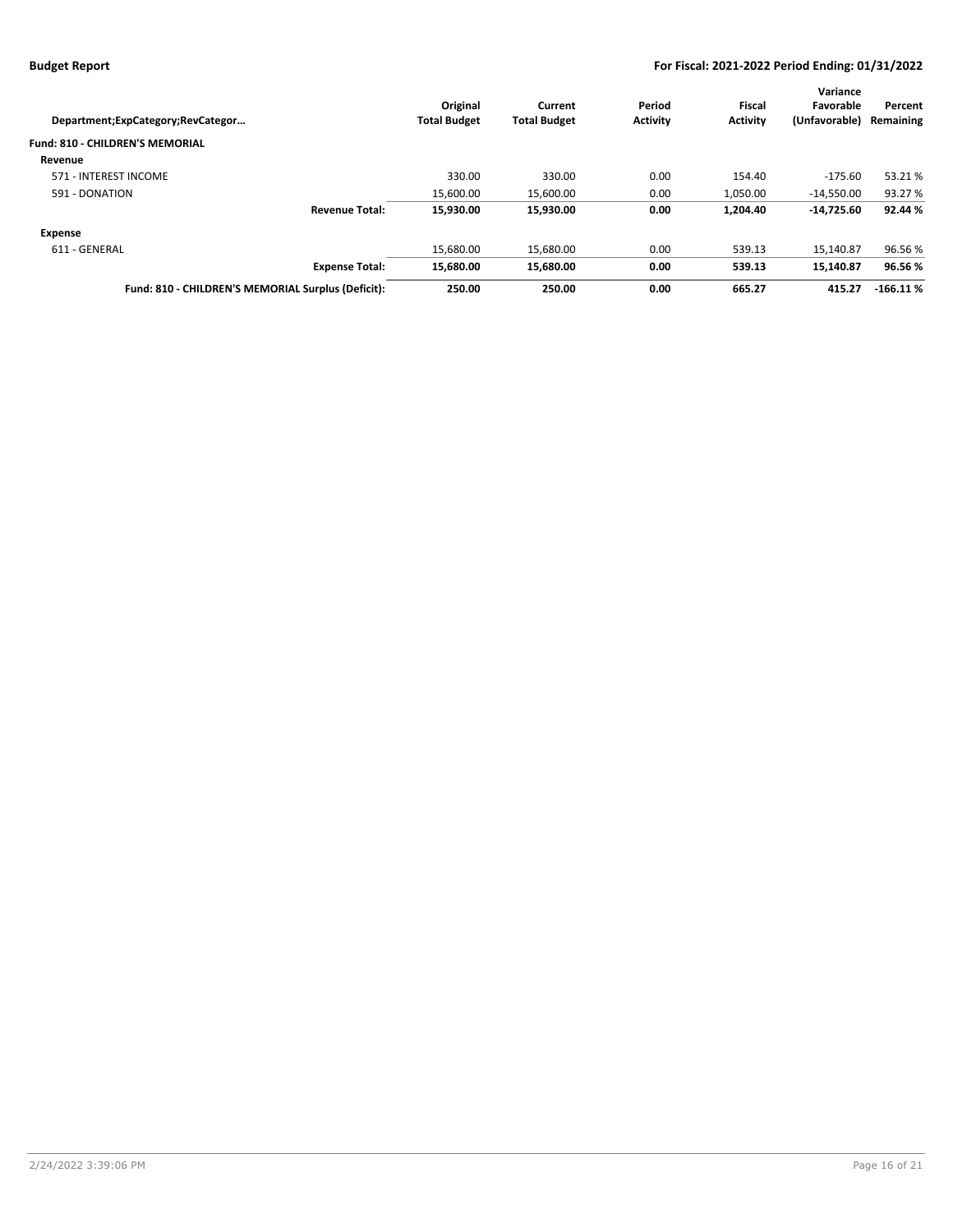|                                                |                     |                     |                 |                 | Variance      |           |
|------------------------------------------------|---------------------|---------------------|-----------------|-----------------|---------------|-----------|
|                                                | Original            | Current             | Period          | Fiscal          | Favorable     | Percent   |
| Department;ExpCategory;RevCategor              | <b>Total Budget</b> | <b>Total Budget</b> | <b>Activity</b> | <b>Activity</b> | (Unfavorable) | Remaining |
| <b>Fund: 820 - ARTS COMMISSION</b>             |                     |                     |                 |                 |               |           |
| Revenue                                        |                     |                     |                 |                 |               |           |
| 551 - SERVICE & MERCHANDISE                    | 1,000.00            | 1.000.00            | 0.00            | 0.00            | $-1,000.00$   | 100.00 %  |
| 571 - INTEREST INCOME                          | 0.00                | 0.00                | 0.00            | 49.75           | 49.75         | 0.00%     |
| 591 - DONATION                                 | 500.00              | 500.00              | 0.00            | 0.00            | $-500.00$     | 100.00 %  |
| <b>Revenue Total:</b>                          | 1.500.00            | 1.500.00            | 0.00            | 49.75           | $-1,450.25$   | 96.68%    |
| Expense                                        |                     |                     |                 |                 |               |           |
| 611 - GENERAL                                  | 9,750.00            | 9,750.00            | 0.00            | 12.70           | 9.737.30      | 99.87%    |
| <b>Expense Total:</b>                          | 9,750.00            | 9,750.00            | 0.00            | 12.70           | 9,737.30      | 99.87 %   |
| Fund: 820 - ARTS COMMISSION Surplus (Deficit): | $-8.250.00$         | $-8.250.00$         | 0.00            | 37.05           | 8.287.05      | 100.45 %  |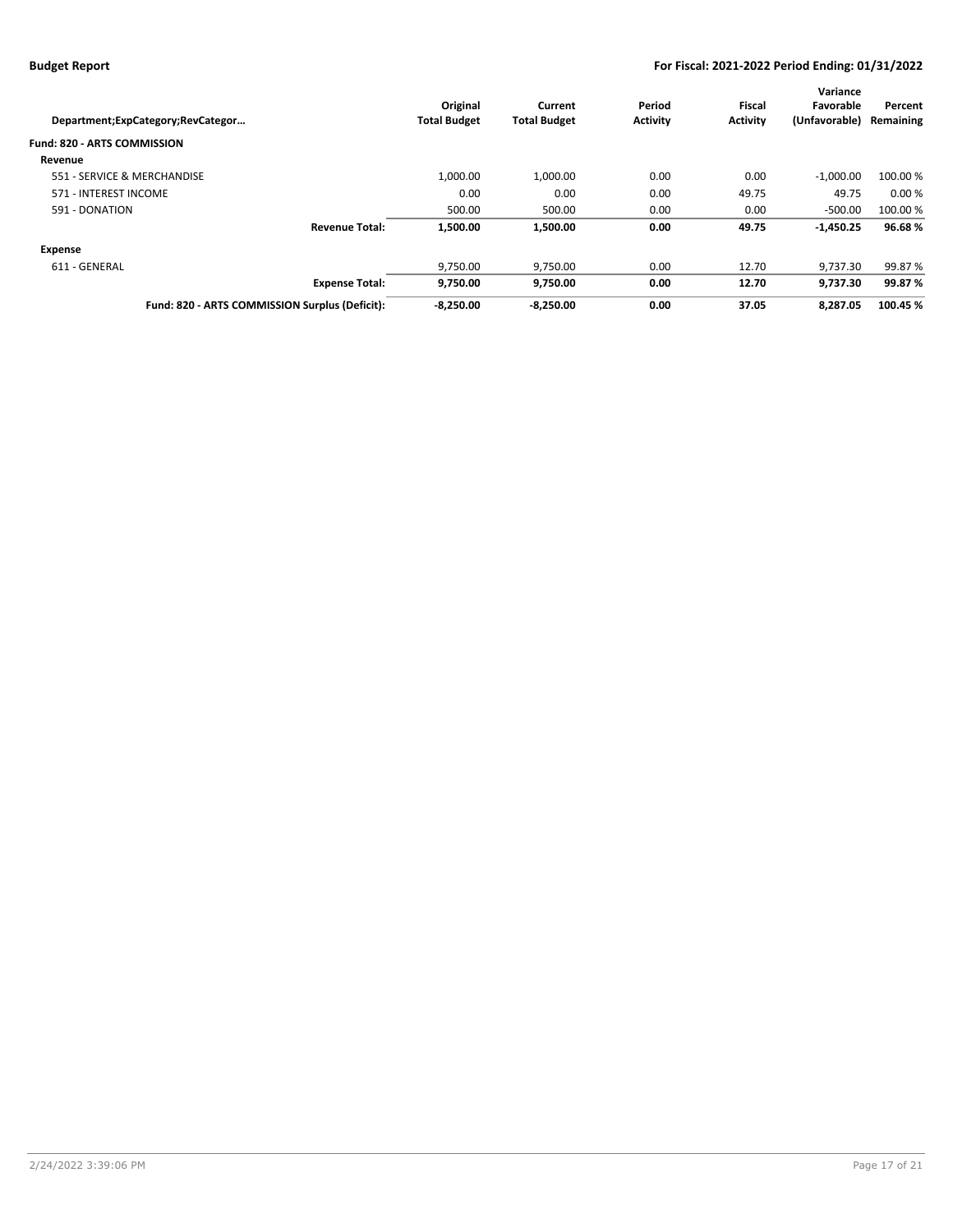| Department;ExpCategory;RevCategor               | Original<br><b>Total Budget</b> | Current<br><b>Total Budget</b> | Period<br><b>Activity</b> | <b>Fiscal</b><br><b>Activity</b> | Variance<br>Favorable<br>(Unfavorable) | Percent<br>Remaining |
|-------------------------------------------------|---------------------------------|--------------------------------|---------------------------|----------------------------------|----------------------------------------|----------------------|
| <b>Fund: 825 - PUBLIC ARTS FUND</b>             |                                 |                                |                           |                                  |                                        |                      |
| Revenue                                         |                                 |                                |                           |                                  |                                        |                      |
| 571 - INTEREST INCOME                           | 20.00                           | 20.00                          | 0.00                      | 1.91                             | $-18.09$                               | 90.45 %              |
| <b>Revenue Total:</b>                           | 20.00                           | 20.00                          | 0.00                      | 1.91                             | $-18.09$                               | 90.45 %              |
| Expense                                         |                                 |                                |                           |                                  |                                        |                      |
| 611 - GENERAL                                   | 0.00                            | 0.00                           | 0.00                      | 0.48                             | $-0.48$                                | 0.00%                |
| <b>Expense Total:</b>                           | 0.00                            | 0.00                           | 0.00                      | 0.48                             | $-0.48$                                | 0.00%                |
| Fund: 825 - PUBLIC ARTS FUND Surplus (Deficit): | 20.00                           | 20.00                          | 0.00                      | 1.43                             | $-18.57$                               | 92.85 %              |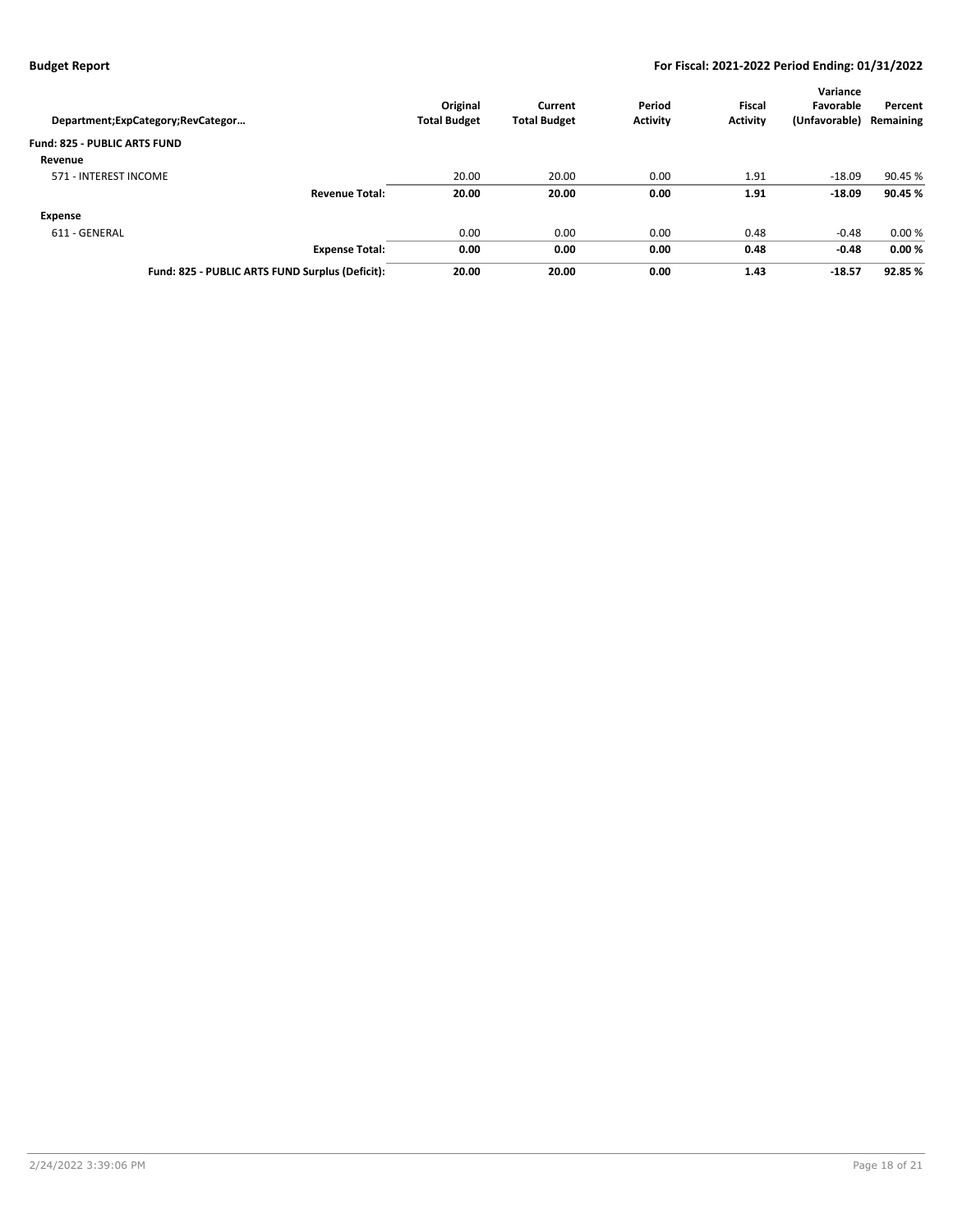|                                                    |                     |                     |                 |                 | Variance      |           |
|----------------------------------------------------|---------------------|---------------------|-----------------|-----------------|---------------|-----------|
|                                                    | Original            | Current             | Period          | Fiscal          | Favorable     | Percent   |
| Department;ExpCategory;RevCategor                  | <b>Total Budget</b> | <b>Total Budget</b> | <b>Activity</b> | <b>Activity</b> | (Unfavorable) | Remaining |
| Fund: 830 - WCVB TOURISM BUREAU                    |                     |                     |                 |                 |               |           |
| Revenue                                            |                     |                     |                 |                 |               |           |
| 519 - TAX - NON CATEGORIZED                        | 250,000.00          | 320,000.00          | 14,828.82       | 114,939.83      | $-205,060.17$ | 64.08%    |
| 522 - INTERGOVEN - STATE GRANT                     | 25.000.00           | 70,000.00           | 0.00            | 6,628.83        | $-63,371.17$  | 90.53%    |
| 551 - SERVICE & MERCHANDISE                        | 0.00                | 22,800.00           | 1,900.00        | 7,600.00        | $-15,200.00$  | 66.67%    |
| 571 - INTEREST INCOME                              | 4.600.00            | 4.600.00            | 428.17          | 1.617.58        | $-2.982.42$   | 64.84%    |
| 599 - REVENUE - NON CATEGORIZED                    | 0.00                | 0.00                | 0.00            | 250.00          | 250.00        | 0.00%     |
| <b>Revenue Total:</b>                              | 279.600.00          | 417,400.00          | 17,156.99       | 131,036.24      | -286.363.76   | 68.61%    |
| Expense                                            |                     |                     |                 |                 |               |           |
| 611 - GENERAL                                      | 279,600.00          | 477,100.00          | 18,722.38       | 75,429.21       | 401,670.79    | 84.19%    |
| <b>Expense Total:</b>                              | 279,600.00          | 477,100.00          | 18,722.38       | 75,429.21       | 401,670.79    | 84.19%    |
| Fund: 830 - WCVB TOURISM BUREAU Surplus (Deficit): | 0.00                | $-59.700.00$        | $-1.565.39$     | 55.607.03       | 115.307.03    | 193.14 %  |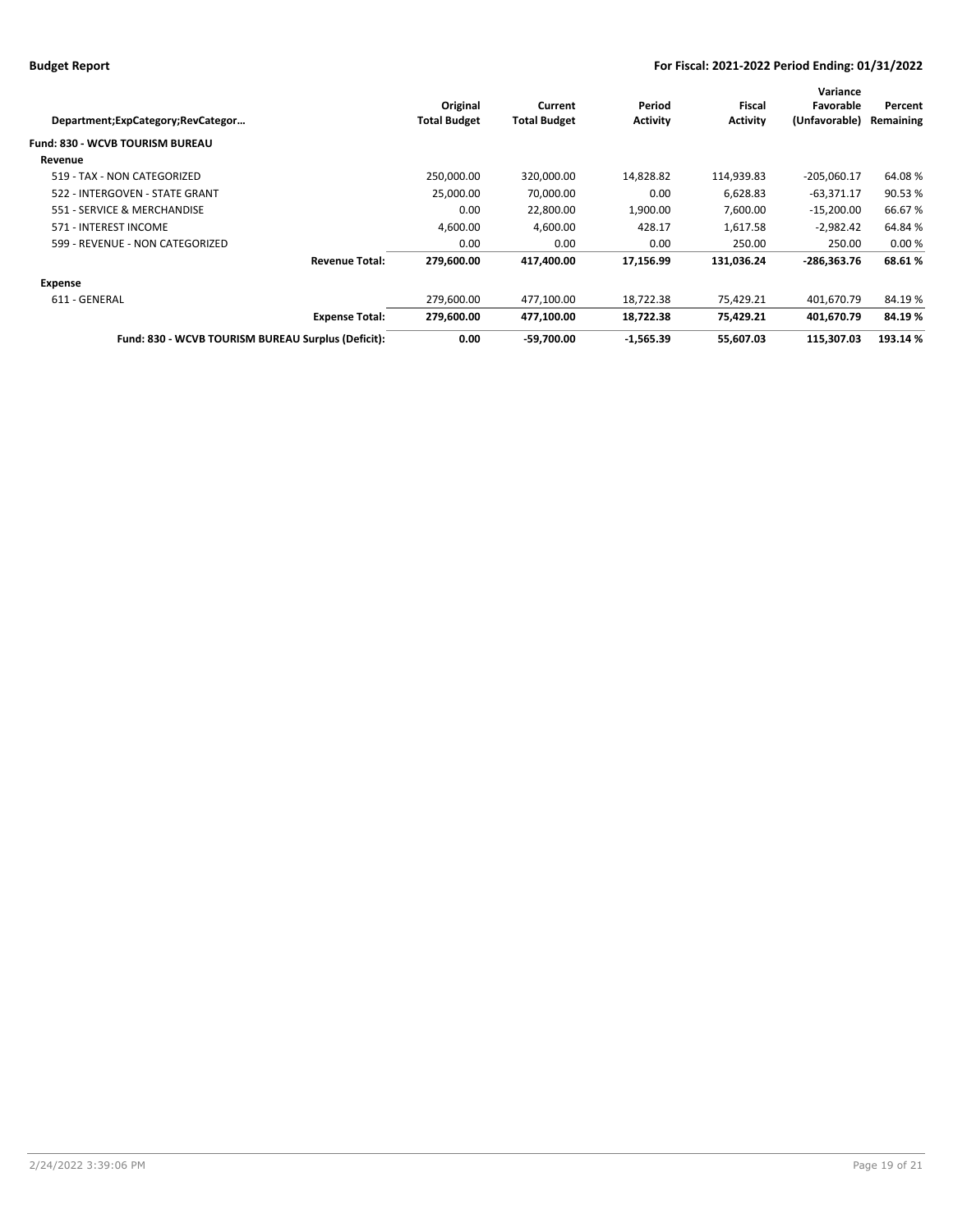|                                             |                     |                     |                 |                 | Variance      |           |
|---------------------------------------------|---------------------|---------------------|-----------------|-----------------|---------------|-----------|
|                                             | Original            | Current             | Period          | Fiscal          | Favorable     | Percent   |
| Department;ExpCategory;RevCategor           | <b>Total Budget</b> | <b>Total Budget</b> | <b>Activity</b> | <b>Activity</b> | (Unfavorable) | Remaining |
| <b>Fund: 900 - SELF INSURED</b>             |                     |                     |                 |                 |               |           |
| Revenue                                     |                     |                     |                 |                 |               |           |
| 500 - PREMIUMS                              | 1,334,040.00        | 1,334,040.00        | 106,338.36      | 382,732.87      | -951,307.13   | 71.31%    |
| 571 - INTEREST INCOME                       | 7.000.00            | 7.000.00            | 0.00            | 2,017.03        | -4.982.97     | 71.19 %   |
| <b>Revenue Total:</b>                       | 1,341,040.00        | 1,341,040.00        | 106,338.36      | 384,749.90      | $-956.290.10$ | 71.31%    |
| <b>Expense</b>                              |                     |                     |                 |                 |               |           |
| 611 - GENERAL                               | 61,150.00           | 61,150.00           | 1,228.96        | 5,178.41        | 55,971.59     | 91.53%    |
| 699 - SELF INSURANCE PREMIUM                | 1,071,770.00        | 1,071,770.00        | 165,827.74      | 344,802.33      | 726,967.67    | 67.83%    |
| <b>Expense Total:</b>                       | 1,132,920.00        | 1,132,920.00        | 167,056.70      | 349,980.74      | 782,939.26    | 69.11%    |
| Fund: 900 - SELF INSURED Surplus (Deficit): | 208.120.00          | 208.120.00          | -60.718.34      | 34.769.16       | -173.350.84   | 83.29 %   |
| <b>Report Surplus (Deficit):</b>            | $-2,882,542.30$     | $-1,726,466.10$     | 2,107,269.16    | 3,129,839.82    | 4,856,305.92  | 281.29%   |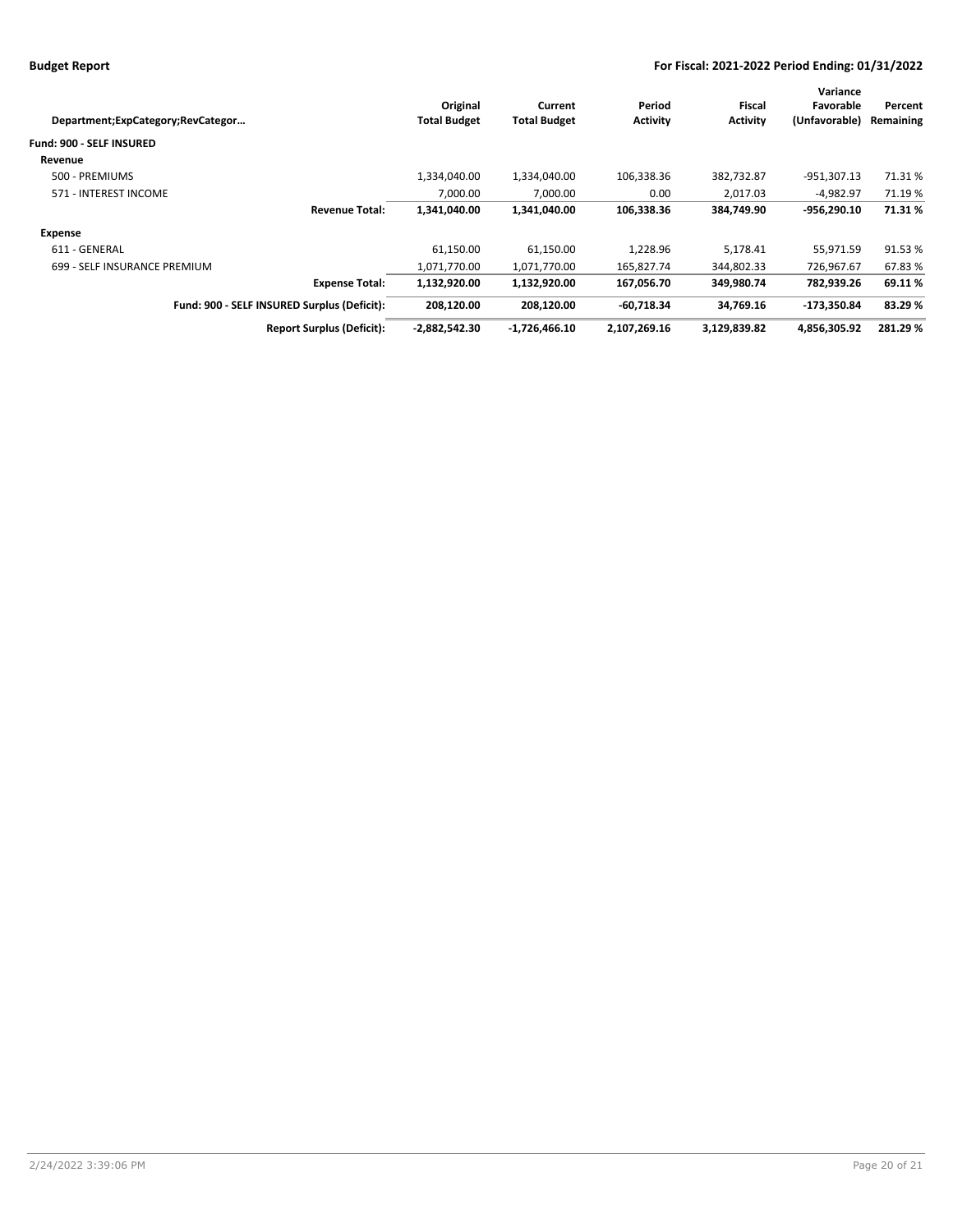# **Fund Summary**

| Fund                                 | Original<br><b>Total Budget</b> | Current<br><b>Total Budget</b> | Period<br><b>Activity</b> | <b>Fiscal</b><br><b>Activity</b> | Variance<br>Favorable<br>(Unfavorable) |  |
|--------------------------------------|---------------------------------|--------------------------------|---------------------------|----------------------------------|----------------------------------------|--|
| 110 - GENERAL                        | $-299,010.00$                   | $-338,768.04$                  | 447,377.87                | 333,637.46                       | 672,405.50                             |  |
| 210 - CAPITAL IMPROVEMENT TRAN       | 0.00                            | $-14,547.30$                   | 55,519.09                 | 215,478.83                       | 230,026.13                             |  |
| 215 - CAPITAL IMPROVEMENT 1/2 C      | 0.00                            | 0.00                           | 166,417.09                | 700,129.79                       | 700,129.79                             |  |
| 225 - GENERAL OBLIGATION BONDS       | 0.00                            | 0.00                           | 862,451.96                | 1,022,043.77                     | 1,022,043.77                           |  |
| 240 - AMERICAN RESCUE PLAN           | 0.00                            | 1,469,629.00                   | 0.00                      | 3,967.32                         | $-1,465,661.68$                        |  |
| 310 - DEBT SERVICE                   | 0.00                            | 0.00                           | $-6,678.00$               | $-6,678.00$                      | $-6,678.00$                            |  |
| 410 - NEIGHBORHOOD IMPROVEME         | 0.00                            | 0.00                           | 31,958.73                 | 54,636.71                        | 54,636.71                              |  |
| 430 - PARK & RECREATION              | 417.70                          | $-156,587.76$                  | 389,959.10                | 642,261.84                       | 798,849.60                             |  |
| 440 - TAX INCREMENTAL FINANCINO      | 0.00                            | 0.00                           | 131,401.65                | 131,401.65                       | 131,401.65                             |  |
| <b>610 - WATER POLLUTION CONTROL</b> | $-2,784,260.00$                 | $-2,826,802.00$                | 91,145.40                 | $-57,265.80$                     | 2,769,536.20                           |  |
| 710 - STEVENSON                      | 0.00                            | 0.00                           | 0.00                      | $-1,017.20$                      | $-1,017.20$                            |  |
| 720 - BROWN                          | 270.00                          | 270.00                         | 0.00                      | 52.35                            | $-217.65$                              |  |
| 730 - ANDERSON                       | 190.00                          | 190.00                         | 0.00                      | 38.12                            | $-151.88$                              |  |
| 740 - CRISSEY                        | $-370.00$                       | $-370.00$                      | 0.00                      | 43.62                            | 413.62                                 |  |
| 750 - TRICENTENNIAL                  | 80.00                           | 80.00                          | 0.00                      | 29.42                            | $-50.58$                               |  |
| 810 - CHILDREN'S MEMORIAL            | 250.00                          | 250.00                         | 0.00                      | 665.27                           | 415.27                                 |  |
| 820 - ARTS COMMISSION                | $-8,250.00$                     | $-8,250.00$                    | 0.00                      | 37.05                            | 8,287.05                               |  |
| 825 - PUBLIC ARTS FUND               | 20.00                           | 20.00                          | 0.00                      | 1.43                             | $-18.57$                               |  |
| 830 - WCVB TOURISM BUREAU            | 0.00                            | $-59,700.00$                   | $-1,565.39$               | 55,607.03                        | 115,307.03                             |  |
| 900 - SELF INSURED                   | 208,120.00                      | 208,120.00                     | $-60,718.34$              | 34,769.16                        | $-173,350.84$                          |  |
| <b>Report Surplus (Deficit):</b>     | $-2.882.542.30$                 | $-1.726.466.10$                | 2.107.269.16              | 3.129.839.82                     | 4.856.305.92                           |  |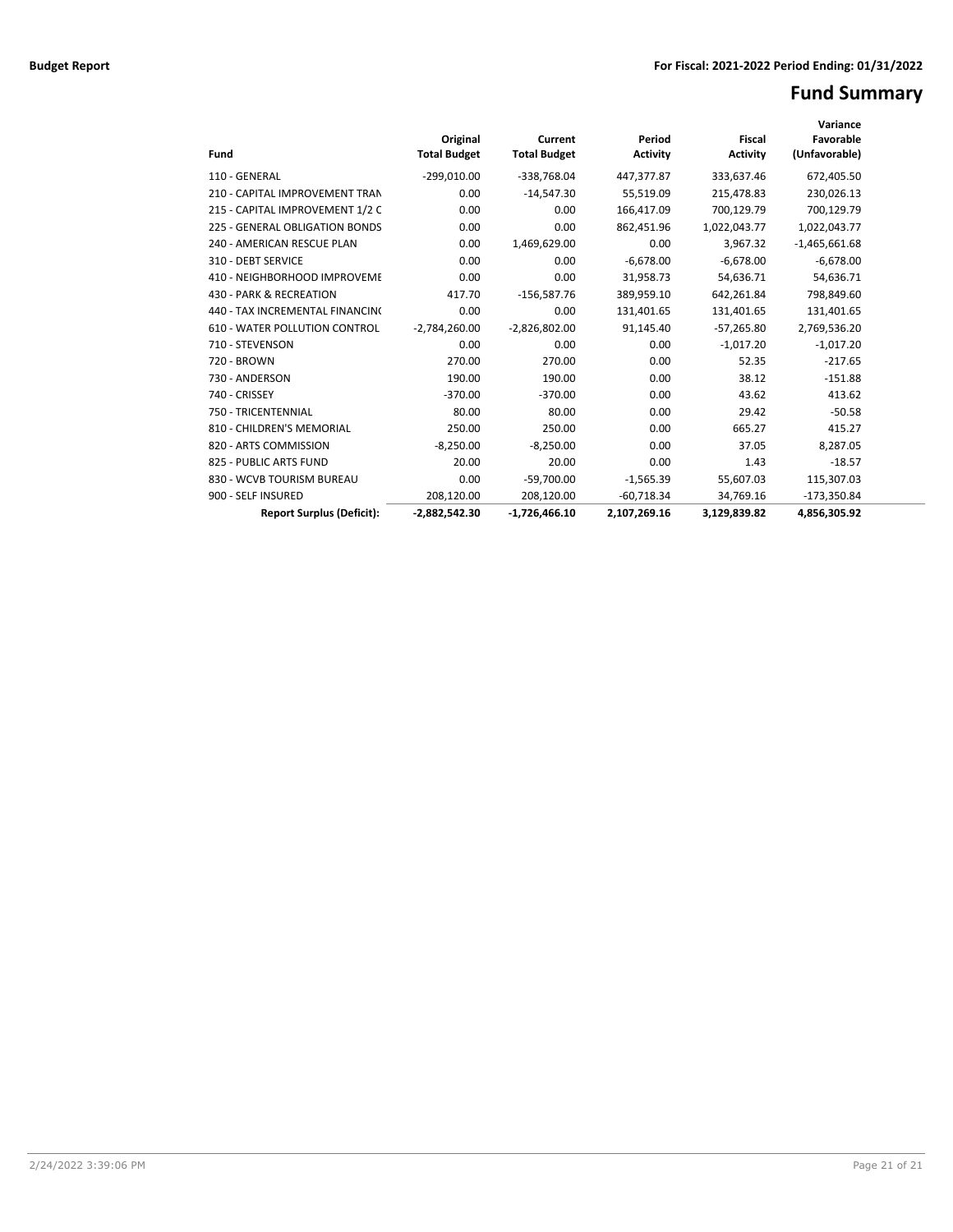

# **Prior-Year Comparative Income Statement**

City of Warrensburg, MO **Group Summary** 

For the Period Ending 01/31/2022

|                                         |               |               | Jan. Variance |             |                     |                     | <b>YTD Variance</b> |             |
|-----------------------------------------|---------------|---------------|---------------|-------------|---------------------|---------------------|---------------------|-------------|
|                                         | 2020-2021     | 2021-2022     | Favorable /   |             | 2020-2021           | 2021-2022           | Favorable /         |             |
| RevCategor                              | Jan. Activity | Jan. Activity | (Unfavorable) | Variance %  | <b>YTD Activity</b> | <b>YTD Activity</b> | (Unfavorable)       | Variance %  |
| Fund: 110 - GENERAL                     |               |               |               |             |                     |                     |                     |             |
| Revenue                                 |               |               |               |             |                     |                     |                     |             |
| 511 - PROPERTY TAX                      | 632,896.68    | 650,199.74    | 17,303.06     | 2.73%       | 737,840.88          | 845,353.65          | 107,512.77          | 14.57%      |
| 512 - SALES TAX                         | 385,958.67    | 381,275.57    | $-4,683.10$   | $-1.21%$    | 1,504,711.43        | 1,672,209.07        | 167,497.64          | 11.13%      |
| <b>513 - USE TAX</b>                    | 34,373.00     | 34,287.18     | -85.82        | $-0.25%$    | 132,175.72          | 130,547.99          | $-1,627.73$         | $-1.23%$    |
| 514 - FRANCHISE TAX                     | 208,937.06    | 213,434.66    | 4,497.60      | 2.15%       | 755,675.14          | 821,523.94          | 65,848.80           | 8.71%       |
| 519 - TAX - NON CATEGORIZED             | 18,653.37     | 14,828.82     | $-3,824.55$   | $-20.50%$   | 89,754.44           | 114,939.83          | 25,185.39           | 28.06%      |
| 521 - INTERGOVEN - FED GRANT            | 0.00          | 2,212.00      | 2,212.00      | 0.00%       | 227,302.38          | 2,212.00            | $-225,090.38$       | -99.03%     |
| 522 - INTERGOVEN - STATE GRANT          | 0.00          | 0.00          | 0.00          | 0.00%       | 0.00                | 17,257.16           | 17,257.16           | 0.00%       |
| 523 - INTERGOVEN - LOCAL GRANT          | 0.00          | 1,200.00      | 1,200.00      | 0.00%       | 8,450.50            | 1,200.00            | $-7,250.50$         | $-85.80%$   |
| 531 - LICENSES                          | 2,726.25      | 579.50        | $-2,146.75$   | $-78.74%$   | 12,173.34           | 7,941.79            | $-4,231.55$         | $-34.76%$   |
| 532 - PERMITS                           | 2,519.59      | 10,777.08     | 8,257.49      | 327.73%     | 39,448.96           | 42,049.40           | 2,600.44            | 6.59%       |
| <b>541 - FINES</b>                      | 18,557.83     | 19,413.58     | 855.75        | 4.61%       | 83,043.60           | 69,714.08           | $-13,329.52$        | $-16.05%$   |
| 551 - SERVICE & MERCHANDISE             | 7,248.00      | 8,436.40      | 1,188.40      | 16.40%      | 36,276.31           | 86,074.25           | 49,797.94           | 137.27%     |
| 555 - SERVICE & MERCHANDISE             | 0.00          | 0.00          | 0.00          | 0.00%       | 210,629.85          | 211,867.50          | 1,237.65            | 0.59%       |
| 561 - ASSET SALES                       | 0.00          | 0.00          | 0.00          | 0.00%       | 8,800.00            | 0.00                | $-8,800.00$         | $-100.00\%$ |
| 571 - INTEREST INCOME                   | 4,287.52      | 0.00          | $-4,287.52$   | $-100.00\%$ | 17,973.52           | 13,382.04           | $-4,591.48$         | $-25.55%$   |
| 591 - DONATION                          | 1,200.00      | 1,150.00      | $-50.00$      | $-4.17%$    | 10,956.00           | 12,100.00           | 1,144.00            | 10.44%      |
| 599 - REVENUE - NON CATEGORIZED         | 2,859.86      | 1,300.00      | $-1,559.86$   | $-54.54%$   | 12,343.32           | 4,522.82            | $-7,820.50$         | $-63.36%$   |
| <b>Revenue Total:</b>                   | 1,320,217.83  | 1,339,094.53  | 18,876.70     | 1.43%       | 3,887,555.39        | 4,052,895.52        | 165,340.13          | 4.25%       |
| <b>Expense</b>                          |               |               |               |             |                     |                     |                     |             |
| Department: 601 - LEGISLATIVE           |               |               |               |             |                     |                     |                     |             |
|                                         | 641.34        | 295.62        | 345.72        | 53.91%      | 36,985.02           | 51,678.52           | $-14,693.50$        | $-39.73%$   |
| Department 601 - LEGISLATIVE Total:     | 641.34        | 295.62        | 345.72        | 53.91%      | 36,985.02           | 51,678.52           | $-14,693.50$        | $-39.73%$   |
| Department: 602 - CITY CLERK            |               |               |               |             |                     |                     |                     |             |
|                                         | 9,305.49      | 2,561.58      | 6,743.91      | 72.47%      | 27,085.99           | 14,071.26           | 13,014.73           | 48.05%      |
| Department 602 - CITY CLERK Total:      | 9,305.49      | 2,561.58      | 6,743.91      | 72.47%      | 27,085.99           | 14,071.26           | 13,014.73           | 48.05%      |
| Department: 603 - CITY MANAGER          |               |               |               |             |                     |                     |                     |             |
|                                         | 5,803.94      | 19,698.99     | $-13,895.05$  | $-239.41%$  | 90,337.82           | 75,199.08           | 15,138.74           | 16.76%      |
| Department 603 - CITY MANAGER Total:    | 5,803.94      | 19,698.99     | -13,895.05    | $-239.41%$  | 90,337.82           | 75,199.08           | 15,138.74           | 16.76%      |
| Department: 604 - MUNICIPAL COURT       |               |               |               |             |                     |                     |                     |             |
|                                         | 11,790.60     | 11,615.63     | 174.97        | 1.48%       | 54,619.20           | 52,073.23           | 2,545.97            | 4.66%       |
| Department 604 - MUNICIPAL COURT Total: | 11,790.60     | 11,615.63     | 174.97        | 1.48%       | 54,619.20           | 52,073.23           | 2.545.97            | 4.66%       |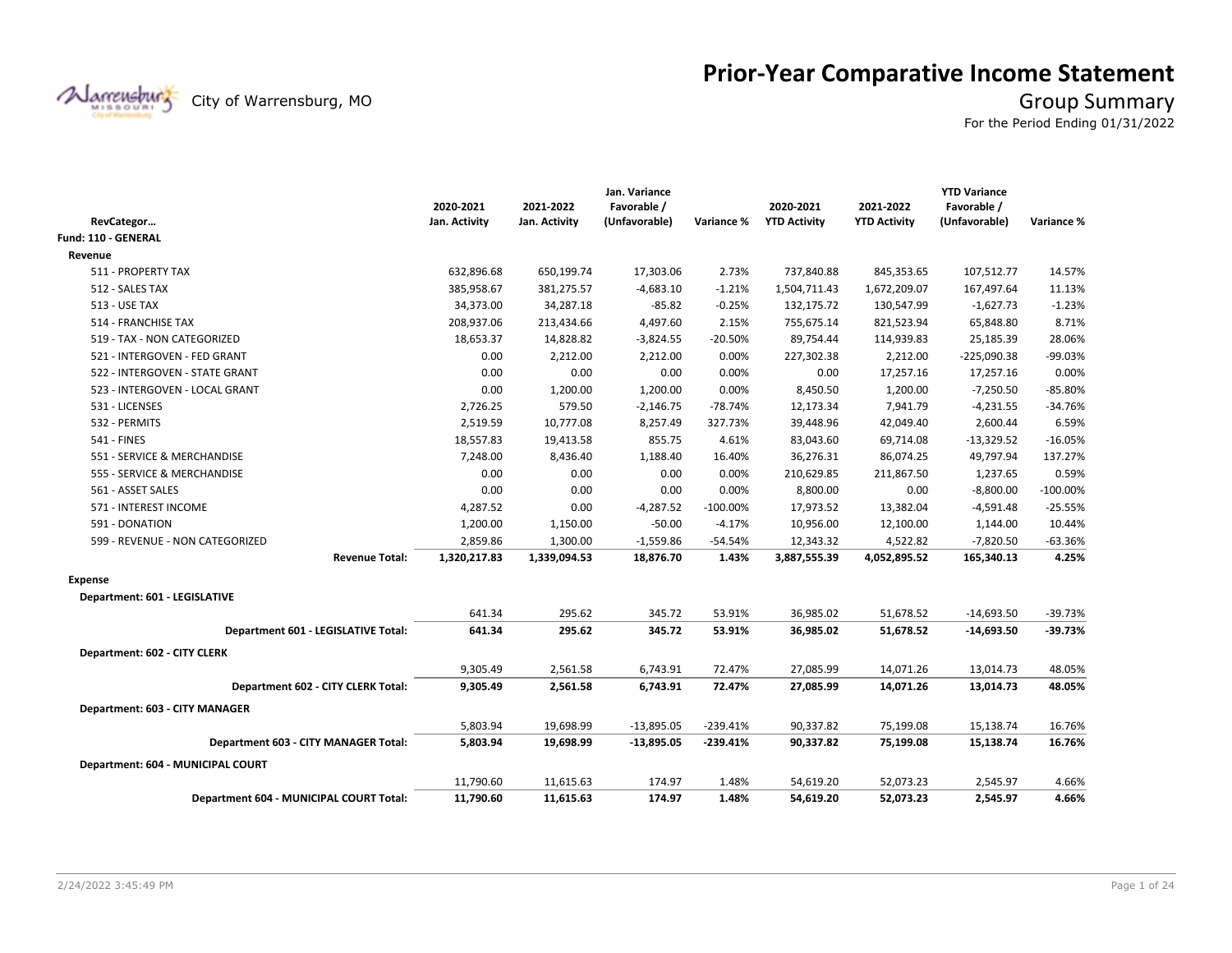|                                                            |                        |                        | Jan. Variance              |                      |                          |                          | <b>YTD Variance</b>          |                        |
|------------------------------------------------------------|------------------------|------------------------|----------------------------|----------------------|--------------------------|--------------------------|------------------------------|------------------------|
|                                                            | 2020-2021              | 2021-2022              | Favorable /                |                      | 2020-2021                | 2021-2022                | Favorable /                  |                        |
| RevCategor                                                 | Jan. Activity          | Jan. Activity          | (Unfavorable)              | Variance %           | <b>YTD Activity</b>      | <b>YTD Activity</b>      | (Unfavorable)                | Variance %             |
| Department: 605 - LEGAL                                    |                        |                        |                            |                      |                          |                          |                              |                        |
|                                                            | 1,000.00               | 5.26                   | 994.74                     | 99.47%               | 2,850.00                 | 821.04                   | 2,028.96                     | 71.19%                 |
| Department 605 - LEGAL Total:                              | 1,000.00               | 5.26                   | 994.74                     | 99.47%               | 2,850.00                 | 821.04                   | 2,028.96                     | 71.19%                 |
| Department: 610 - HUMAN RESOURCES                          |                        |                        |                            |                      |                          |                          |                              |                        |
|                                                            | 15,997.06              | 18,390.83              | $-2,393.77$                | -14.96%              | 65,967.59                | 66,405.21                | -437.62                      | $-0.66%$               |
| Department 610 - HUMAN RESOURCES Total:                    | 15,997.06              | 18,390.83              | $-2,393.77$                | $-14.96%$            | 65,967.59                | 66,405.21                | -437.62                      | $-0.66%$               |
| Department: 611 - GENERAL                                  |                        |                        |                            |                      |                          |                          |                              |                        |
|                                                            | 24,884.20              | 17,647.69              | 7,236.51                   | 29.08%               | 392,413.80               | 32,636.12                | 359,777.68                   | 91.68%                 |
| Department 611 - GENERAL Total:                            | 24,884.20              | 17,647.69              | 7,236.51                   | 29.08%               | 392,413.80               | 32,636.12                | 359,777.68                   | 91.68%                 |
| Department: 612 - FINANCE                                  |                        |                        |                            |                      |                          |                          |                              |                        |
|                                                            | 38,483.19              | 38,876.76              | $-393.57$                  | $-1.02%$             | 187,195.94               | 174,177.22               | 13,018.72                    | 6.95%                  |
| <b>Department 612 - FINANCE Total:</b>                     | 38,483.19              | 38,876.76              | -393.57                    | $-1.02%$             | 187,195.94               | 174,177.22               | 13,018.72                    | 6.95%                  |
|                                                            |                        |                        |                            |                      |                          |                          |                              |                        |
| Department: 613 - INFORMATION TECHNOLOGY                   |                        |                        |                            |                      |                          |                          |                              |                        |
| <b>Department 613 - INFORMATION TECHNOLOGY Total:</b>      | 52,455.24<br>52,455.24 | 55,739.22<br>55,739.22 | $-3,283.98$<br>$-3,283.98$ | $-6.26%$<br>$-6.26%$ | 241,253.15<br>241,253.15 | 330,940.60<br>330,940.60 | $-89,687.45$<br>$-89,687.45$ | $-37.18%$<br>$-37.18%$ |
|                                                            |                        |                        |                            |                      |                          |                          |                              |                        |
| Department: 614 - BUILDINGS & GROUNDS                      |                        |                        |                            |                      |                          |                          |                              |                        |
|                                                            | 11,438.74              | 21,142.33              | $-9,703.59$                | $-84.83%$            | 49,838.87                | 61,417.50                | $-11,578.63$                 | $-23.23%$              |
| Department 614 - BUILDINGS & GROUNDS Total:                | 11,438.74              | 21,142.33              | $-9,703.59$                | $-84.83%$            | 49,838.87                | 61,417.50                | $-11,578.63$                 | $-23.23%$              |
| <b>Department: 620 - EMERGENCY MANAGEMENT</b>              |                        |                        |                            |                      |                          |                          |                              |                        |
|                                                            | 260.00                 | 0.00                   | 260.00                     | 100.00%              | 13,316.00                | 13,382.45                | $-66.45$                     | $-0.50%$               |
| <b>Department 620 - EMERGENCY MANAGEMENT Total:</b>        | 260.00                 | 0.00                   | 260.00                     | 100.00%              | 13,316.00                | 13,382.45                | $-66.45$                     | $-0.50%$               |
| Department: 621 - FIRE PROTECTION                          |                        |                        |                            |                      |                          |                          |                              |                        |
|                                                            | 203,486.76             | 187,975.04             | 15,511.72                  | 7.62%                | 784,242.00               | 796,137.72               | $-11,895.72$                 | $-1.52%$               |
| Department 621 - FIRE PROTECTION Total:                    | 203,486.76             | 187,975.04             | 15,511.72                  | 7.62%                | 784,242.00               | 796,137.72               | $-11,895.72$                 | $-1.52%$               |
| Department: 622 - LAW ENFORCEMENT                          |                        |                        |                            |                      |                          |                          |                              |                        |
|                                                            | 204,627.35             | 327,569.12             | $-122,941.77$              | $-60.08%$            | 861,649.52               | 1,037,474.72             | $-175,825.20$                | $-20.41%$              |
| Department 622 - LAW ENFORCEMENT Total:                    | 204,627.35             | 327,569.12             | $-122,941.77$              | -60.08%              | 861,649.52               | 1,037,474.72             | $-175,825.20$                | $-20.41%$              |
| Department: 623 - ANIMAL CONTROL                           |                        |                        |                            |                      |                          |                          |                              |                        |
|                                                            | 2,645.72               | 0.00                   | 2,645.72                   | 100.00%              | 79,910.62                | 0.00                     | 79,910.62                    | 100.00%                |
| Department 623 - ANIMAL CONTROL Total:                     | 2,645.72               | 0.00                   | 2,645.72                   | 100.00%              | 79,910.62                | 0.00                     | 79,910.62                    | 100.00%                |
|                                                            |                        |                        |                            |                      |                          |                          |                              |                        |
| <b>Department: 640 - GRAPHIC INFORMATION SYSTEMS</b>       | 14,576.80              | 5,566.04               | 9,010.76                   | 61.82%               | 35,128.62                | 28,358.24                | 6,770.38                     | 19.27%                 |
| <b>Department 640 - GRAPHIC INFORMATION SYSTEMS Total:</b> | 14,576.80              | 5,566.04               | 9,010.76                   | 61.82%               | 35,128.62                | 28,358.24                | 6,770.38                     | 19.27%                 |
|                                                            |                        |                        |                            |                      |                          |                          |                              |                        |
| Department: 641 - COMMUNITY DEVELOPMENT                    |                        |                        |                            |                      |                          |                          |                              |                        |
|                                                            | 37,106.46              | 41,836.40              | $-4,729.94$                | $-12.75%$<br>-12.75% | 161,929.92               | 178,232.70               | $-16,302.78$                 | $-10.07%$<br>$-10.07%$ |
| Department 641 - COMMUNITY DEVELOPMENT Total:              | 37,106.46              | 41,836.40              | -4,729.94                  |                      | 161,929.92               | 178,232.70               | $-16,302.78$                 |                        |
| Department: 642 - ECONOMIC DEVELOPMENT                     |                        |                        |                            |                      |                          |                          |                              |                        |
|                                                            | 10,786.67              | 44,439.27              | $-33,652.60$               | $-311.98%$           | 40,686.66                | 286,788.82               | $-246, 102.16$               | $-604.87%$             |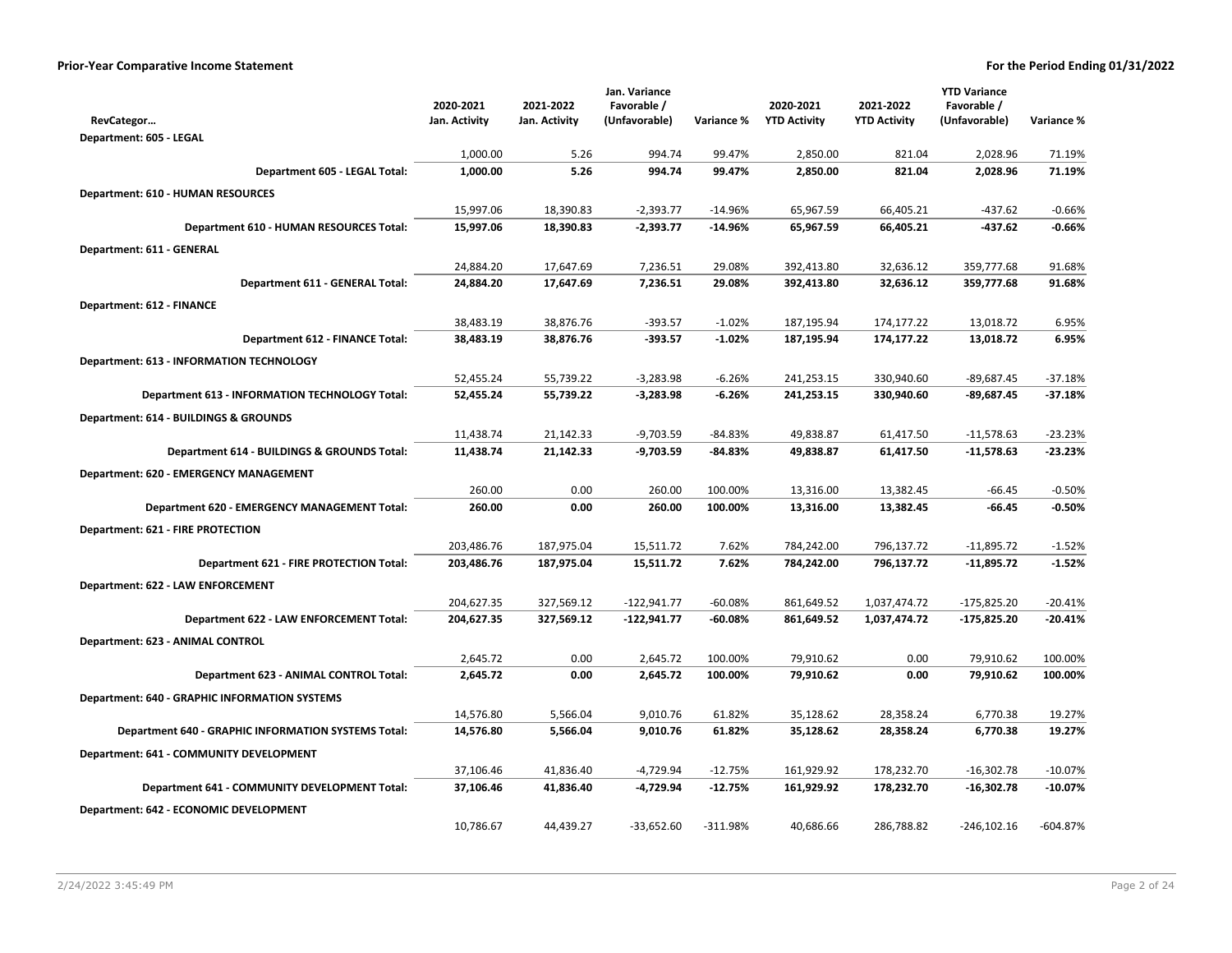|                                              |               |               | Jan. Variance |            |                     |                     | <b>YTD Variance</b> |            |
|----------------------------------------------|---------------|---------------|---------------|------------|---------------------|---------------------|---------------------|------------|
|                                              | 2020-2021     | 2021-2022     | Favorable /   |            | 2020-2021           | 2021-2022           | Favorable /         |            |
| RevCategor                                   | Jan. Activity | Jan. Activity | (Unfavorable) | Variance % | <b>YTD Activity</b> | <b>YTD Activity</b> | (Unfavorable)       | Variance % |
| Department 642 - ECONOMIC DEVELOPMENT Total: | 10,786.67     | 44,439.27     | $-33,652.60$  | $-311.98%$ | 40,686.66           | 286,788.82          | $-246, 102.16$      | $-604.87%$ |
| <b>Department: 643 - STREET MAINTENANCE</b>  |               |               |               |            |                     |                     |                     |            |
|                                              | 106,034.58    | 92,191.59     | 13,842.99     | 13.06%     | 437,642.36          | 404,259.71          | 33,382.65           | 7.63%      |
| Department 643 - STREET MAINTENANCE Total:   | 106,034.58    | 92,191.59     | 13,842.99     | 13.06%     | 437,642.36          | 404,259.71          | 33,382.65           | 7.63%      |
| Department: 644 - CEMETERY                   |               |               |               |            |                     |                     |                     |            |
|                                              | 5,055.96      | 6,165.29      | $-1,109.33$   | $-21.94%$  | 25,438.42           | 31,320.09           | $-5,881.67$         | $-23.12%$  |
| <b>Department 644 - CEMETERY Total:</b>      | 5,055.96      | 6,165.29      | $-1,109.33$   | $-21.94%$  | 25,438.42           | 31,320.09           | $-5,881.67$         | $-23.12%$  |
| Department: 810 - NON-DEPARTMENTAL           |               |               |               |            |                     |                     |                     |            |
|                                              | 0.00          | 0.00          | 0.00          | 0.00%      | 83,883.83           | 83,883.83           | 0.00                | 0.00%      |
| Department 810 - NON-DEPARTMENTAL Total:     | 0.00          | 0.00          | 0.00          | 0.00%      | 83,883.83           | 83,883.83           | 0.00                | 0.00%      |
| <b>Expense Total:</b>                        | 756,380.10    | 891,716.66    | $-135,336.56$ | $-17.89%$  | 3,672,375.33        | 3,719,258.06        | $-46,882.73$        | $-1.28%$   |
| Fund 110 Surplus (Deficit):                  | 563,837.73    | 447,377.87    | $-116,459.86$ | $-20.65%$  | 215,180.06          | 333,637.46          | 118,457.40          | 55.05%     |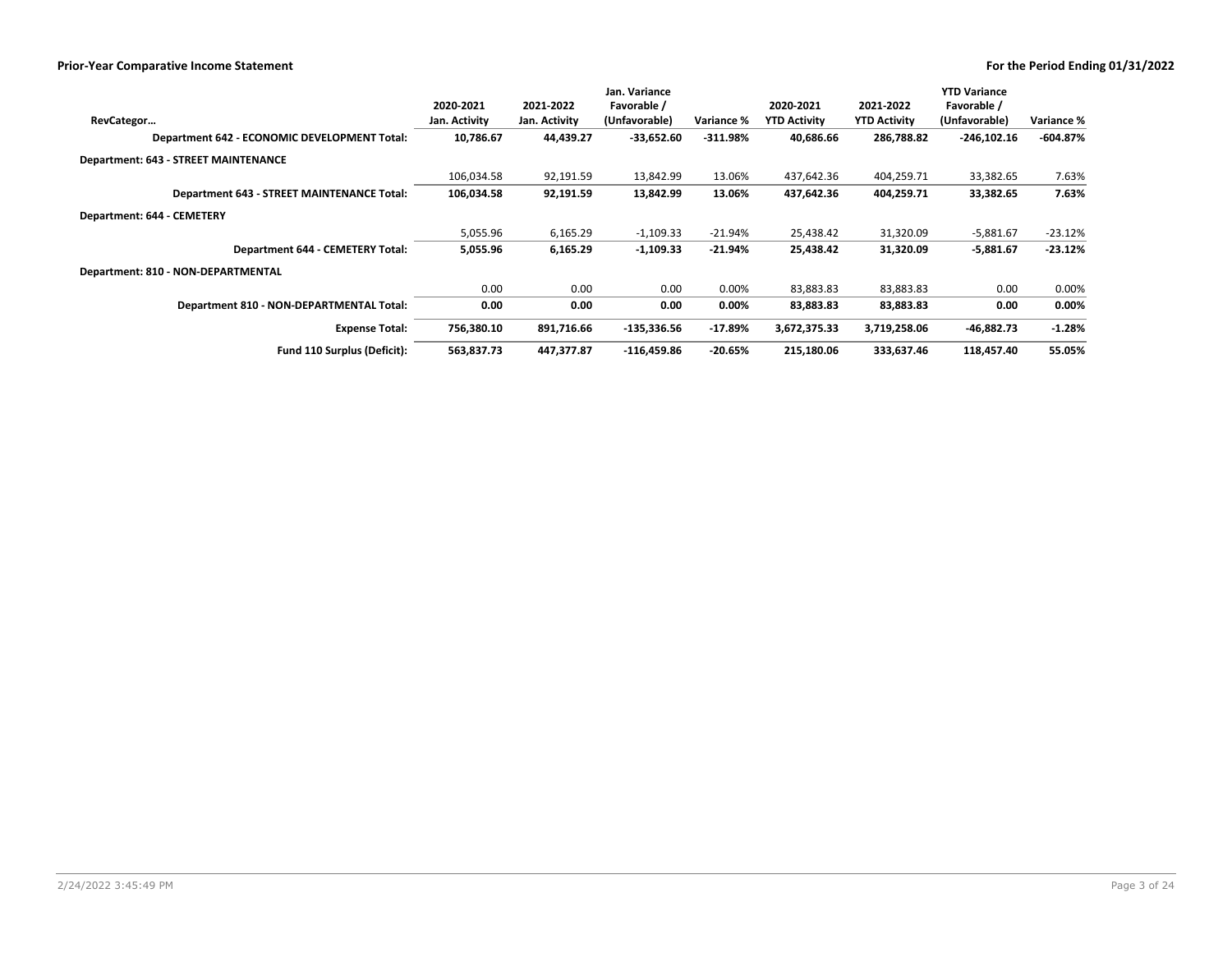|                                             | 2020-2021     | 2021-2022     | Jan. Variance<br>Favorable / |             | 2020-2021           | 2021-2022           | <b>YTD Variance</b><br>Favorable / |            |
|---------------------------------------------|---------------|---------------|------------------------------|-------------|---------------------|---------------------|------------------------------------|------------|
| RevCategor                                  | Jan. Activity | Jan. Activity | (Unfavorable)                | Variance %  | <b>YTD Activity</b> | <b>YTD Activity</b> | (Unfavorable)                      | Variance % |
| Fund: 210 - CAPITAL IMPROVEMENT TRAN        |               |               |                              |             |                     |                     |                                    |            |
| Revenue                                     |               |               |                              |             |                     |                     |                                    |            |
| 512 - SALES TAX                             | 53,081.84     | 60,446.90     | 7,365.06                     | 13.87%      | 227,119.79          | 243,380.40          | 16,260.61                          | 7.16%      |
| 551 - SERVICE & MERCHANDISE                 | 8,188.43      | 7,627.99      | $-560.44$                    | -6.84%      | 29,553.17           | 28,420.44           | $-1,132.73$                        | $-3.83%$   |
| 571 - INTEREST INCOME                       | 516.42        | 0.00          | $-516.42$                    | $-100.00\%$ | 1,949.68            | 2,741.97            | 792.29                             | 40.64%     |
| <b>Revenue Total:</b>                       | 61,786.69     | 68,074.89     | 6,288.20                     | 10.18%      | 258,622.64          | 274,542.81          | 15,920.17                          | 6.16%      |
| Expense                                     |               |               |                              |             |                     |                     |                                    |            |
| Department: 611 - GENERAL                   |               |               |                              |             |                     |                     |                                    |            |
|                                             | 150.19        | 0.00          | 150.19                       | 100.00%     | 510.50              | 677.95              | $-167.45$                          | $-32.80%$  |
| Department 611 - GENERAL Total:             | 150.19        | 0.00          | 150.19                       | 100.00%     | 510.50              | 677.95              | $-167.45$                          | $-32.80%$  |
| Department: 680 - CAPITAL IMPROVEMENT       |               |               |                              |             |                     |                     |                                    |            |
|                                             | 3,386.01      | 12,555.80     | $-9,169.79$                  | $-270.81%$  | 30,806.25           | 58,386.03           | $-27,579.78$                       | -89.53%    |
| Department 680 - CAPITAL IMPROVEMENT Total: | 3,386.01      | 12,555.80     | $-9,169.79$                  | $-270.81%$  | 30,806.25           | 58,386.03           | $-27,579.78$                       | $-89.53%$  |
| <b>Expense Total:</b>                       | 3,536.20      | 12,555.80     | -9,019.60                    | $-255.06%$  | 31,316.75           | 59,063.98           | $-27,747.23$                       | $-88.60\%$ |
| Fund 210 Surplus (Deficit):                 | 58,250.49     | 55,519.09     | $-2,731.40$                  | -4.69%      | 227,305.89          | 215,478.83          | $-11,827.06$                       | $-5.20%$   |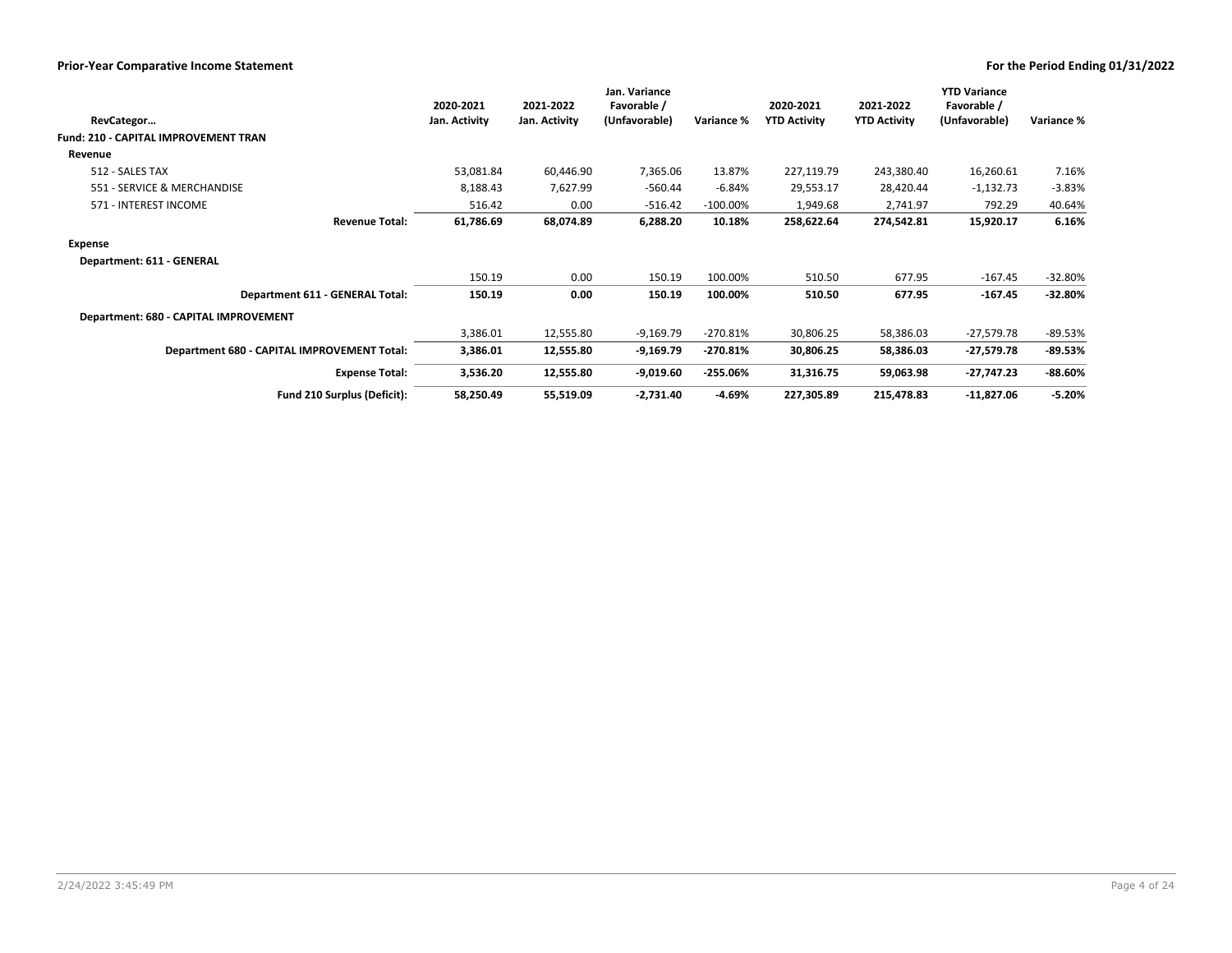| RevCategor                                  | 2020-2021<br>Jan. Activity | 2021-2022<br>Jan. Activity | Jan. Variance<br>Favorable /<br>(Unfavorable) | Variance %  | 2020-2021<br><b>YTD Activity</b> | 2021-2022<br><b>YTD Activity</b> | <b>YTD Variance</b><br>Favorable /<br>(Unfavorable) | Variance %   |
|---------------------------------------------|----------------------------|----------------------------|-----------------------------------------------|-------------|----------------------------------|----------------------------------|-----------------------------------------------------|--------------|
| Fund: 215 - CAPITAL IMPROVEMENT 1/2 C       |                            |                            |                                               |             |                                  |                                  |                                                     |              |
| Revenue                                     |                            |                            |                                               |             |                                  |                                  |                                                     |              |
| 512 - SALES TAX                             | 151,205.65                 | 149,270.29                 | $-1,935.36$                                   | $-1.28%$    | 590,380.80                       | 657,550.32                       | 67,169.52                                           | 11.38%       |
| 513 - USE TAX                               | 17.189.72                  | 17,146.80                  | $-42.92$                                      | $-0.25%$    | 66,100.26                        | 65,286.23                        | $-814.03$                                           | $-1.23%$     |
| 571 - INTEREST INCOME                       | 891.51                     | 0.00                       | $-891.51$                                     | $-100.00\%$ | 2,589.01                         | 3,339.40                         | 750.39                                              | 28.98%       |
| <b>Revenue Total:</b>                       | 169,286.88                 | 166,417.09                 | $-2,869.79$                                   | $-1.70%$    | 659,070.07                       | 726,175.95                       | 67,105.88                                           | 10.18%       |
| <b>Expense</b>                              |                            |                            |                                               |             |                                  |                                  |                                                     |              |
| Department: 611 - GENERAL                   |                            |                            |                                               |             |                                  |                                  |                                                     |              |
|                                             | 203.06                     | 0.00                       | 203.06                                        | 100.00%     | 577.99                           | 733.94                           | $-155.95$                                           | $-26.98%$    |
| Department 611 - GENERAL Total:             | 203.06                     | 0.00                       | 203.06                                        | 100.00%     | 577.99                           | 733.94                           | $-155.95$                                           | $-26.98%$    |
| Department: 680 - CAPITAL IMPROVEMENT       |                            |                            |                                               |             |                                  |                                  |                                                     |              |
|                                             | 0.00                       | 0.00                       | 0.00                                          | 0.00%       | 614.00                           | 25,312.22                        | $-24,698.22$                                        | $-4,022.51%$ |
| Department 680 - CAPITAL IMPROVEMENT Total: | 0.00                       | 0.00                       | 0.00                                          | 0.00%       | 614.00                           | 25,312.22                        | -24,698.22                                          | -4,022.51%   |
| Department: 810 - NON-DEPARTMENTAL          |                            |                            |                                               |             |                                  |                                  |                                                     |              |
|                                             | 2,809.00                   | 0.00                       | 2,809.00                                      | 100.00%     | 95,775.19                        | 0.00                             | 95,775.19                                           | 100.00%      |
| Department 810 - NON-DEPARTMENTAL Total:    | 2,809.00                   | 0.00                       | 2,809.00                                      | 100.00%     | 95,775.19                        | 0.00                             | 95,775.19                                           | 100.00%      |
| <b>Expense Total:</b>                       | 3,012.06                   | 0.00                       | 3,012.06                                      | 100.00%     | 96,967.18                        | 26,046.16                        | 70,921.02                                           | 73.14%       |
| Fund 215 Surplus (Deficit):                 | 166,274.82                 | 166,417.09                 | 142.27                                        | 0.09%       | 562,102.89                       | 700,129.79                       | 138,026.90                                          | 24.56%       |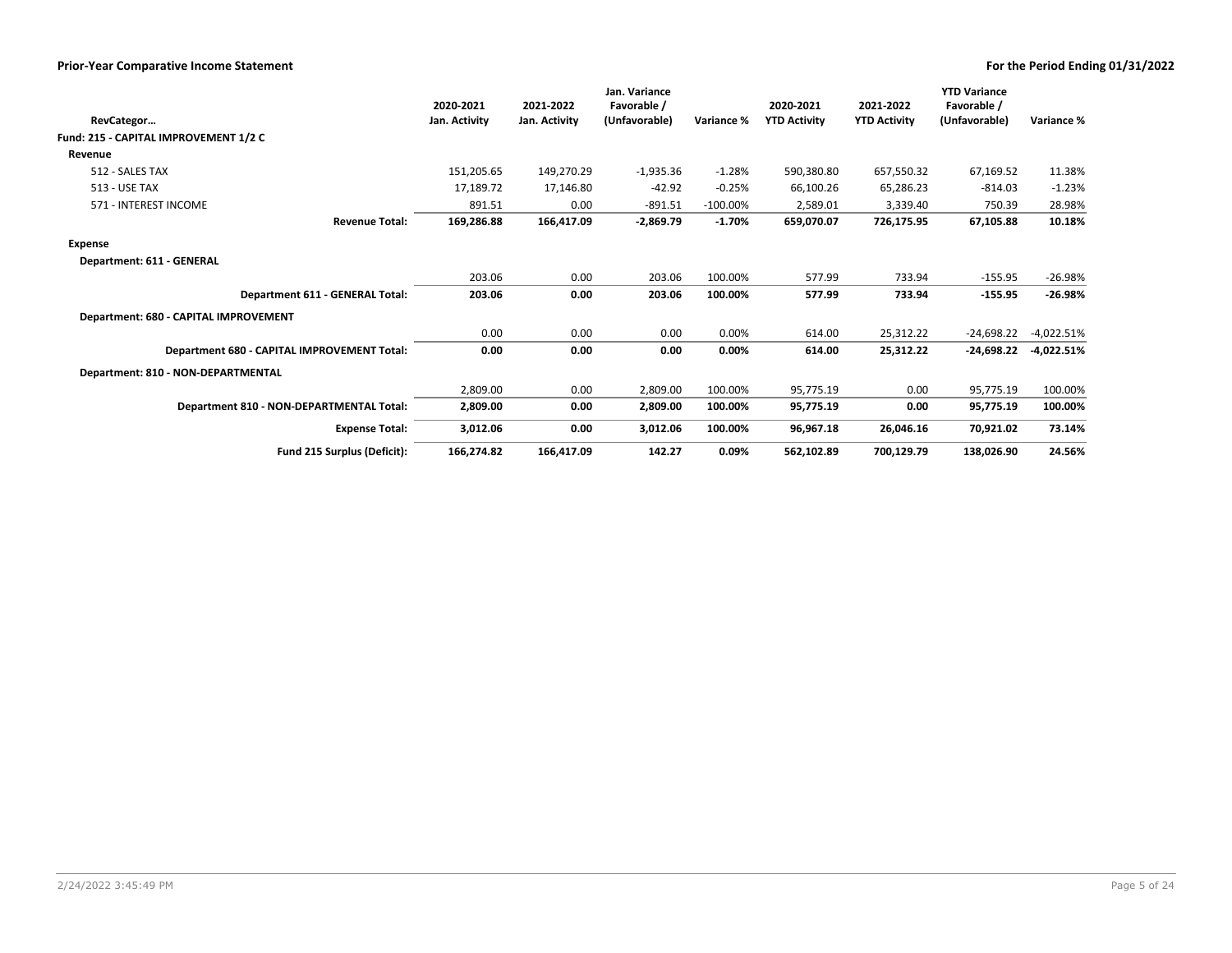| RevCategor                                  | 2020-2021<br>Jan. Activity | 2021-2022<br>Jan. Activity | Jan. Variance<br>Favorable /<br>(Unfavorable) | Variance %  | 2020-2021<br><b>YTD Activity</b> | 2021-2022<br><b>YTD Activity</b> | <b>YTD Variance</b><br>Favorable /<br>(Unfavorable) | Variance %   |
|---------------------------------------------|----------------------------|----------------------------|-----------------------------------------------|-------------|----------------------------------|----------------------------------|-----------------------------------------------------|--------------|
| <b>Fund: 225 - GENERAL OBLIGATION BONDS</b> |                            |                            |                                               |             |                                  |                                  |                                                     |              |
| Revenue                                     |                            |                            |                                               |             |                                  |                                  |                                                     |              |
| 511 - PROPERTY TAX                          | 863.144.42                 | 862,451.96                 | $-692.46$                                     | $-0.08%$    | 997.852.41                       | 1,011,826.63                     | 13,974.22                                           | 1.40%        |
| 571 - INTEREST INCOME                       | 877.96                     | 0.00                       | -877.96                                       | $-100.00\%$ | 1,261.41                         | 13,648.94                        | 12,387.53                                           | 982.04%      |
| <b>Revenue Total:</b>                       | 864,022.38                 | 862,451.96                 | $-1,570.42$                                   | $-0.18%$    | 999,113.82                       | 1,025,475.57                     | 26,361.75                                           | 2.64%        |
| Expense                                     |                            |                            |                                               |             |                                  |                                  |                                                     |              |
| Department: 611 - GENERAL                   |                            |                            |                                               |             |                                  |                                  |                                                     |              |
|                                             | 54.85                      | 0.00                       | 54.85                                         | 100.00%     | 116.72                           | 3,431.80                         | $-3,315.08$                                         | $-2,840.20%$ |
| Department 611 - GENERAL Total:             | 54.85                      | 0.00                       | 54.85                                         | 100.00%     | 116.72                           | 3,431.80                         | $-3,315.08$                                         | $-2,840.20%$ |
| <b>Expense Total:</b>                       | 54.85                      | 0.00                       | 54.85                                         | 100.00%     | 116.72                           | 3,431.80                         | $-3,315.08$                                         | $-2,840.20%$ |
| Fund 225 Surplus (Deficit):                 | 863,967.53                 | 862,451.96                 | $-1,515.57$                                   | $-0.18%$    | 998,997.10                       | 1,022,043.77                     | 23,046.67                                           | 2.31%        |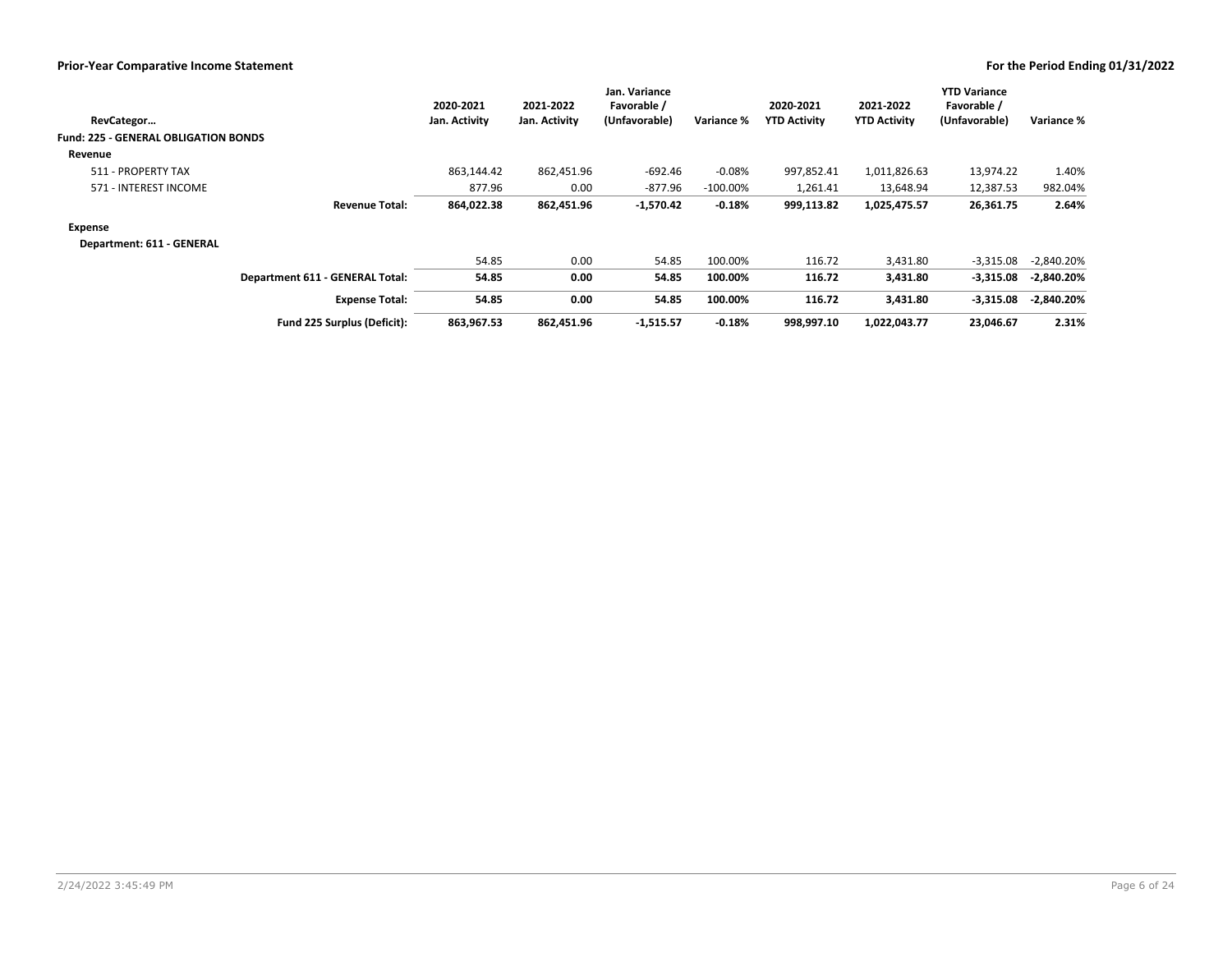| RevCategor                              |                                 | 2020-2021<br>Jan. Activity | 2021-2022<br>Jan. Activity | Jan. Variance<br>Favorable /<br>(Unfavorable) | Variance % | 2020-2021<br><b>YTD Activity</b> | 2021-2022<br><b>YTD Activity</b> | <b>YTD Variance</b><br>Favorable /<br>(Unfavorable) | Variance % |
|-----------------------------------------|---------------------------------|----------------------------|----------------------------|-----------------------------------------------|------------|----------------------------------|----------------------------------|-----------------------------------------------------|------------|
| <b>Fund: 240 - AMERICAN RESCUE PLAN</b> |                                 |                            |                            |                                               |            |                                  |                                  |                                                     |            |
| Revenue                                 |                                 |                            |                            |                                               |            |                                  |                                  |                                                     |            |
| 571 - INTEREST INCOME                   |                                 | 0.00                       | 0.00                       | 0.00                                          | 0.00%      | 0.00                             | 5,319.16                         | 5,319.16                                            | 0.00%      |
|                                         | <b>Revenue Total:</b>           | 0.00                       | 0.00                       | 0.00                                          | 0.00%      | 0.00                             | 5,319.16                         | 5,319.16                                            | $0.00\%$   |
| <b>Expense</b>                          |                                 |                            |                            |                                               |            |                                  |                                  |                                                     |            |
| Department: 611 - GENERAL               |                                 |                            |                            |                                               |            |                                  |                                  |                                                     |            |
|                                         |                                 | 0.00                       | 0.00                       | 0.00                                          | 0.00%      | 0.00                             | 1,351.84                         | $-1,351.84$                                         | 0.00%      |
|                                         | Department 611 - GENERAL Total: | 0.00                       | 0.00                       | 0.00                                          | 0.00%      | 0.00                             | 1,351.84                         | $-1,351.84$                                         | 0.00%      |
|                                         | <b>Expense Total:</b>           | 0.00                       | 0.00                       | 0.00                                          | 0.00%      | 0.00                             | 1,351.84                         | $-1,351.84$                                         | 0.00%      |
|                                         | Fund 240 Surplus (Deficit):     | 0.00                       | 0.00                       | 0.00                                          | $0.00\%$   | 0.00                             | 3,967.32                         | 3,967.32                                            | $0.00\%$   |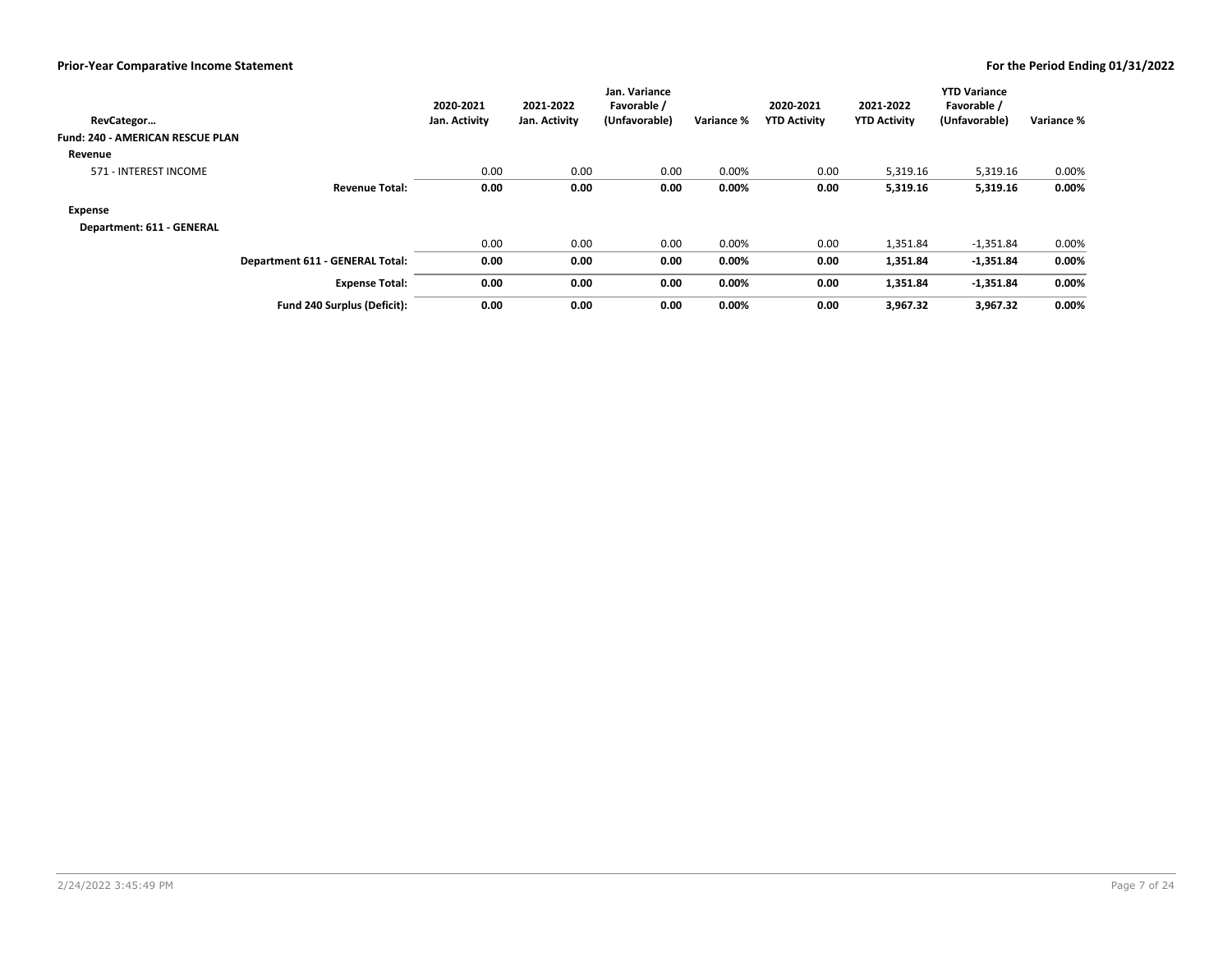| RevCategor<br>Fund: 250 - VEHICLE AND EQUIPMENT REPLACEMENT |                                 | 2020-2021<br>Jan. Activity | 2021-2022<br>Jan. Activity | Jan. Variance<br>Favorable /<br>(Unfavorable) | Variance %  | 2020-2021<br><b>YTD Activity</b> | 2021-2022<br><b>YTD Activity</b> | <b>YTD Variance</b><br>Favorable /<br>(Unfavorable) | Variance %  |
|-------------------------------------------------------------|---------------------------------|----------------------------|----------------------------|-----------------------------------------------|-------------|----------------------------------|----------------------------------|-----------------------------------------------------|-------------|
| Revenue                                                     |                                 |                            |                            |                                               |             |                                  |                                  |                                                     |             |
| 571 - INTEREST INCOME                                       |                                 | 1.60                       | 0.00                       | $-1.60$                                       | $-100.00\%$ | 6.96                             | 0.00                             | $-6.96$                                             | $-100.00\%$ |
|                                                             | <b>Revenue Total:</b>           | 1.60                       | 0.00                       | $-1.60$                                       | $-100.00\%$ | 6.96                             | 0.00                             | $-6.96$                                             | $-100.00\%$ |
| <b>Expense</b>                                              |                                 |                            |                            |                                               |             |                                  |                                  |                                                     |             |
| Department: 611 - GENERAL                                   |                                 |                            |                            |                                               |             |                                  |                                  |                                                     |             |
|                                                             |                                 | 0.51                       | 0.00                       | 0.51                                          | 100.00%     | 2.01                             | 0.00                             | 2.01                                                | 100.00%     |
|                                                             | Department 611 - GENERAL Total: | 0.51                       | 0.00                       | 0.51                                          | 100.00%     | 2.01                             | 0.00                             | 2.01                                                | 100.00%     |
|                                                             | <b>Expense Total:</b>           | 0.51                       | 0.00                       | 0.51                                          | 100.00%     | 2.01                             | 0.00                             | 2.01                                                | 100.00%     |
|                                                             | Fund 250 Surplus (Deficit):     | 1.09                       | 0.00                       | $-1.09$                                       | $-100.00\%$ | 4.95                             | 0.00                             | $-4.95$                                             | $-100.00\%$ |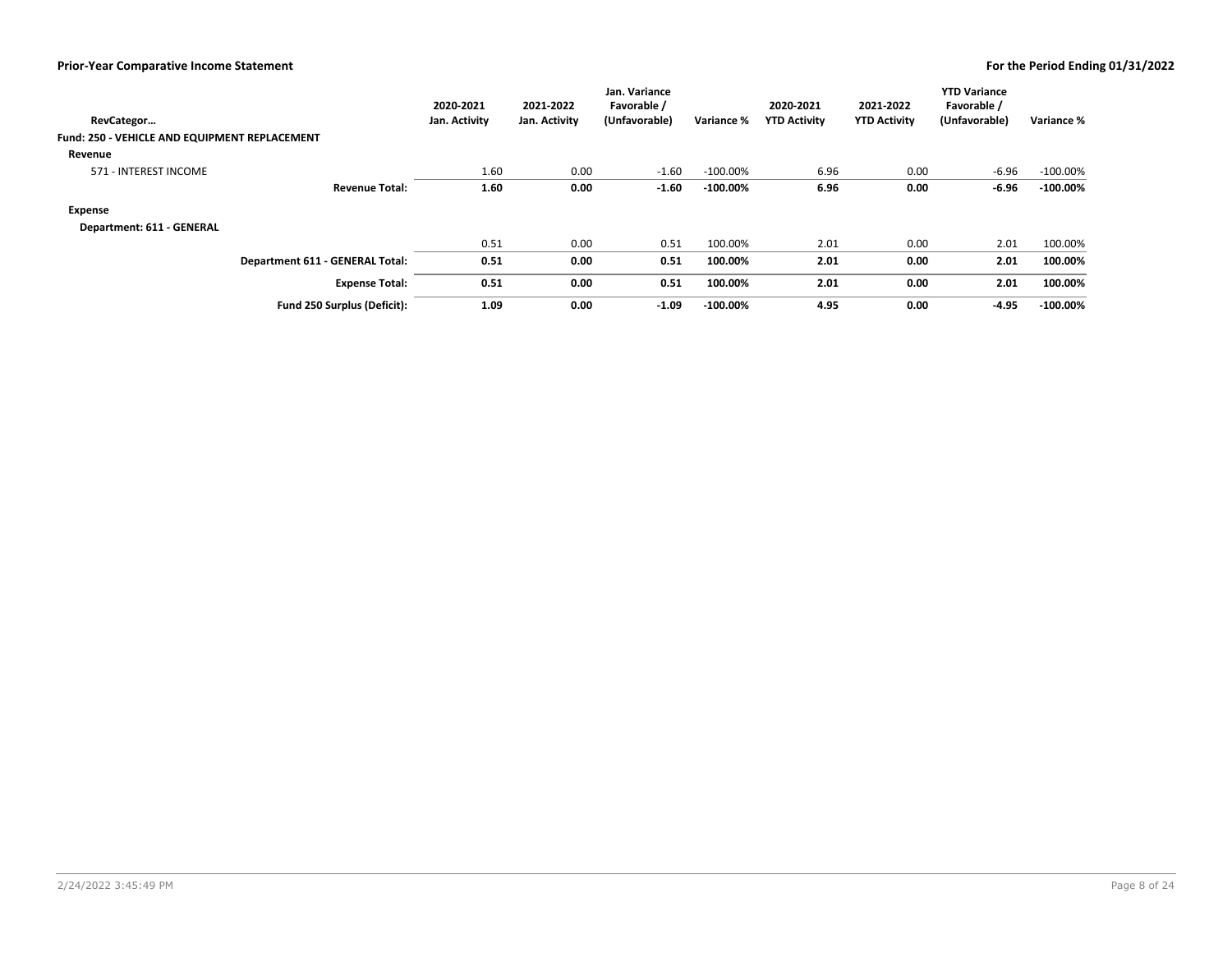| RevCategor                             | 2020-2021<br>Jan. Activity | 2021-2022<br>Jan. Activity | Jan. Variance<br>Favorable /<br>(Unfavorable) | Variance %  | 2020-2021<br><b>YTD Activity</b> | 2021-2022<br><b>YTD Activity</b> | <b>YTD Variance</b><br>Favorable /<br>(Unfavorable) | Variance % |
|----------------------------------------|----------------------------|----------------------------|-----------------------------------------------|-------------|----------------------------------|----------------------------------|-----------------------------------------------------|------------|
| <b>Fund: 310 - DEBT SERVICE</b>        |                            |                            |                                               |             |                                  |                                  |                                                     |            |
| Revenue                                |                            |                            |                                               |             |                                  |                                  |                                                     |            |
| 711 - OTHER FINANCING SOURCES          | 4.717.00                   | 0.00                       | $-4.717.00$                                   | $-100.00\%$ | 189,813.40                       | 91,155.01                        | -98,658.39                                          | $-51.98%$  |
| <b>Revenue Total:</b>                  | 4,717.00                   | 0.00                       | $-4,717.00$                                   | $-100.00\%$ | 189,813.40                       | 91,155.01                        | $-98,658.39$                                        | $-51.98%$  |
| Expense                                |                            |                            |                                               |             |                                  |                                  |                                                     |            |
| Department: 611 - GENERAL              |                            |                            |                                               |             |                                  |                                  |                                                     |            |
|                                        | 4,717.00                   | 6,678.00                   | $-1,961.00$                                   | -41.57%     | 189,813.40                       | 97,833.01                        | 91,980.39                                           | 48.46%     |
| <b>Department 611 - GENERAL Total:</b> | 4,717.00                   | 6,678.00                   | $-1,961.00$                                   | -41.57%     | 189,813.40                       | 97,833.01                        | 91,980.39                                           | 48.46%     |
| <b>Expense Total:</b>                  | 4,717.00                   | 6,678.00                   | $-1,961.00$                                   | $-41.57%$   | 189,813.40                       | 97,833.01                        | 91,980.39                                           | 48.46%     |
| Fund 310 Surplus (Deficit):            | 0.00                       | $-6,678.00$                | $-6,678.00$                                   | 0.00%       | 0.00                             | $-6.678.00$                      | $-6.678.00$                                         | $0.00\%$   |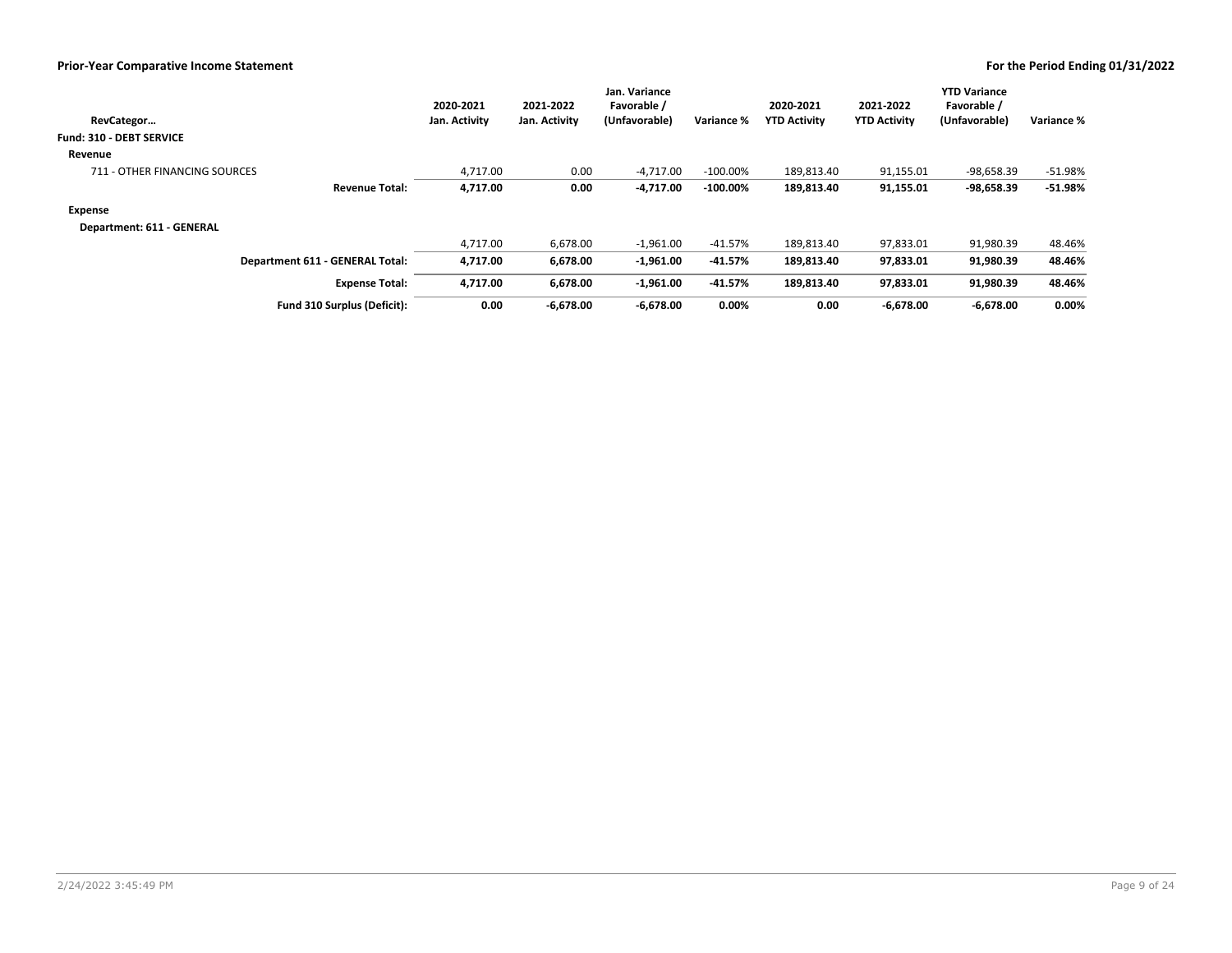|                                               | 2020-2021     | 2021-2022     | Jan. Variance<br>Favorable / |            | 2020-2021           | 2021-2022           | <b>YTD Variance</b><br>Favorable / |            |
|-----------------------------------------------|---------------|---------------|------------------------------|------------|---------------------|---------------------|------------------------------------|------------|
| RevCategor                                    | Jan. Activity | Jan. Activity | (Unfavorable)                | Variance % | <b>YTD Activity</b> | <b>YTD Activity</b> | (Unfavorable)                      | Variance % |
| <b>Fund: 410 - NEIGHBORHOOD IMPROVEMENT</b>   |               |               |                              |            |                     |                     |                                    |            |
| Revenue                                       |               |               |                              |            |                     |                     |                                    |            |
| 511 - PROPERTY TAX                            | 50,705.68     | 31,958.73     | $-18,746.95$                 | $-36.97%$  | 63,282.81           | 54,082.80           | $-9,200.01$                        | $-14.54%$  |
| 571 - INTEREST INCOME                         | 0.00          | 0.00          | 0.00                         | 0.00%      | 0.00                | 705.59              | 705.59                             | 0.00%      |
| <b>Revenue Total:</b>                         | 50,705.68     | 31,958.73     | -18,746.95                   | $-36.97%$  | 63,282.81           | 54,788.39           | $-8,494.42$                        | $-13.42%$  |
| <b>Expense</b>                                |               |               |                              |            |                     |                     |                                    |            |
| Department: 611 - GENERAL                     |               |               |                              |            |                     |                     |                                    |            |
|                                               | 0.00          | 0.00          | 0.00                         | 0.00%      | 0.00                | 151.68              | $-151.68$                          | 0.00%      |
| Department 611 - GENERAL Total:               | 0.00          | 0.00          | 0.00                         | $0.00\%$   | 0.00                | 151.68              | $-151.68$                          | 0.00%      |
| Department: 692 - HAWTHORNE DEVELOPMENT       |               |               |                              |            |                     |                     |                                    |            |
|                                               | 0.00          | 0.00          | 0.00                         | 0.00%      | 200.00              | 0.00                | 200.00                             | 100.00%    |
| Department 692 - HAWTHORNE DEVELOPMENT Total: | 0.00          | 0.00          | 0.00                         | $0.00\%$   | 200.00              | 0.00                | 200.00                             | 100.00%    |
| <b>Expense Total:</b>                         | 0.00          | 0.00          | 0.00                         | $0.00\%$   | 200.00              | 151.68              | 48.32                              | 24.16%     |
| Fund 410 Surplus (Deficit):                   | 50,705.68     | 31,958.73     | $-18,746.95$                 | $-36.97%$  | 63,082.81           | 54,636.71           | $-8,446.10$                        | $-13.39%$  |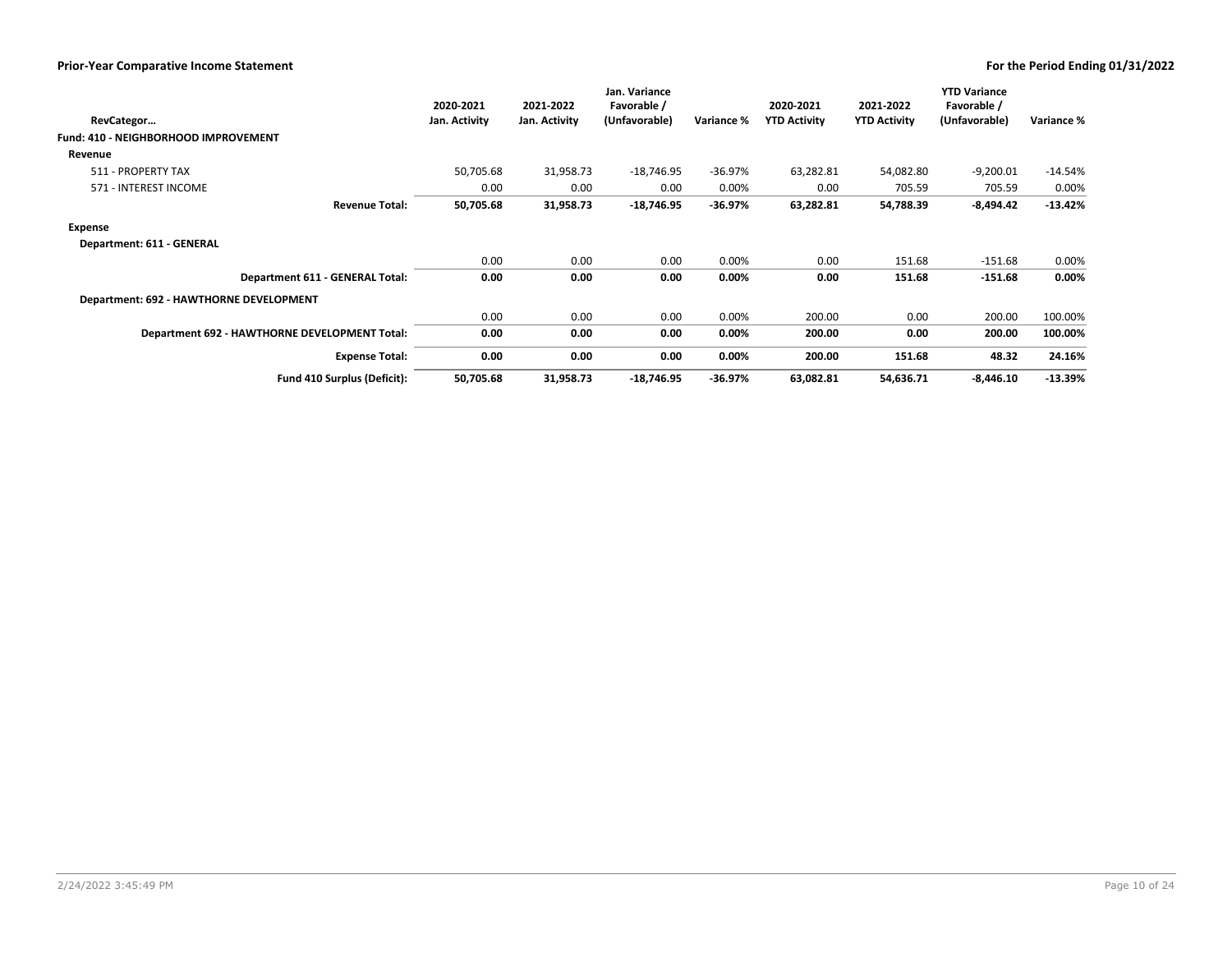|                                                    | 2020-2021     | 2021-2022     | Jan. Variance<br>Favorable / |             | 2020-2021           | 2021-2022           | <b>YTD Variance</b><br>Favorable / |                      |
|----------------------------------------------------|---------------|---------------|------------------------------|-------------|---------------------|---------------------|------------------------------------|----------------------|
| RevCategor                                         | Jan. Activity | Jan. Activity | (Unfavorable)                | Variance %  | <b>YTD Activity</b> | <b>YTD Activity</b> | (Unfavorable)                      | Variance %           |
| <b>Fund: 430 - PARK &amp; RECREATION</b>           |               |               |                              |             |                     |                     |                                    |                      |
| Revenue                                            |               |               |                              |             |                     |                     |                                    |                      |
| 511 - PROPERTY TAX                                 | 342,733.55    | 343,821.68    | 1,088.13                     | 0.32%       | 399,743.14          | 424,770.44          | 25,027.30                          | 6.26%                |
| 512 - SALES TAX                                    | 107,678.95    | 109,764.53    | 2,085.58                     | 1.94%       | 428,194.96          | 479,417.14          | 51,222.18                          | 11.96%               |
| <b>513 - USE TAX</b>                               | 12,890.68     | 12,858.50     | $-32.18$                     | $-0.25%$    | 49,568.99           | 48,958.55           | $-610.44$                          | $-1.23%$             |
| 551 - SERVICE & MERCHANDISE                        | 20,562.75     | 24,353.72     | 3,790.97                     | 18.44%      | 89,967.08           | 128,503.40          | 38,536.32                          | 42.83%               |
| 571 - INTEREST INCOME                              | 1,480.70      | 0.00          | $-1,480.70$                  | $-100.00\%$ | 5,123.16            | 4,685.45            | $-437.71$                          | $-8.54%$             |
| 591 - DONATION                                     | 0.00          | 0.00          | 0.00                         | 0.00%       | 221.00              | 250.00              | 29.00                              | 13.12%               |
| 599 - REVENUE - NON CATEGORIZED                    | 0.00          | 0.00          | 0.00                         | 0.00%       | 61.92               | 13,598.00           |                                    | 13,536.08 21,860.59% |
| <b>Revenue Total:</b>                              | 485,346.63    | 490,798.43    | 5,451.80                     | 1.12%       | 972,880.25          | 1,100,182.98        | 127,302.73                         | 13.09%               |
| <b>Expense</b>                                     |               |               |                              |             |                     |                     |                                    |                      |
| Department: 611 - GENERAL                          |               |               |                              |             |                     |                     |                                    |                      |
|                                                    | 35,600.75     | 37,263.01     | $-1,662.26$                  | $-4.67%$    | 142,585.22          | 138,424.93          | 4,160.29                           | 2.92%                |
| Department 611 - GENERAL Total:                    | 35,600.75     | 37,263.01     | $-1,662.26$                  | $-4.67%$    | 142,585.22          | 138,424.93          | 4,160.29                           | 2.92%                |
| Department: 631 - MAINTENANCE                      |               |               |                              |             |                     |                     |                                    |                      |
|                                                    | 19,450.79     | 12,078.18     | 7,372.61                     | 37.90%      | 99,721.72           | 104,427.75          | $-4,706.03$                        | $-4.72%$             |
| Department 631 - MAINTENANCE Total:                | 19,450.79     | 12,078.18     | 7,372.61                     | 37.90%      | 99,721.72           | 104,427.75          | $-4,706.03$                        | $-4.72%$             |
| <b>Department: 632 - RECREATION PROGRAMS</b>       |               |               |                              |             |                     |                     |                                    |                      |
|                                                    | 29,779.85     | 28,772.39     | 1,007.46                     | 3.38%       | 130,225.38          | 127,319.26          | 2,906.12                           | 2.23%                |
| <b>Department 632 - RECREATION PROGRAMS Total:</b> | 29,779.85     | 28,772.39     | 1,007.46                     | 3.38%       | 130,225.38          | 127,319.26          | 2,906.12                           | 2.23%                |
| Department: 633 - COMMUNITY CENTER                 |               |               |                              |             |                     |                     |                                    |                      |
|                                                    | 20,413.59     | 22,725.75     | $-2,312.16$                  | $-11.33%$   | 81,474.96           | 80,478.02           | 996.94                             | 1.22%                |
| Department 633 - COMMUNITY CENTER Total:           | 20,413.59     | 22,725.75     | $-2,312.16$                  | $-11.33%$   | 81,474.96           | 80,478.02           | 996.94                             | 1.22%                |
| Department: 810 - NON-DEPARTMENTAL                 |               |               |                              |             |                     |                     |                                    |                      |
|                                                    | 1.908.00      | 0.00          | 1,908.00                     | 100.00%     | 10,154.38           | 7,271.18            | 2,883.20                           | 28.39%               |
| Department 810 - NON-DEPARTMENTAL Total:           | 1,908.00      | 0.00          | 1,908.00                     | 100.00%     | 10,154.38           | 7,271.18            | 2,883.20                           | 28.39%               |
| <b>Expense Total:</b>                              | 107,152.98    | 100,839.33    | 6,313.65                     | 5.89%       | 464,161.66          | 457,921.14          | 6,240.52                           | 1.34%                |
| Fund 430 Surplus (Deficit):                        | 378.193.65    | 389,959.10    | 11,765.45                    | 3.11%       | 508,718.59          | 642,261.84          | 133,543.25                         | 26.25%               |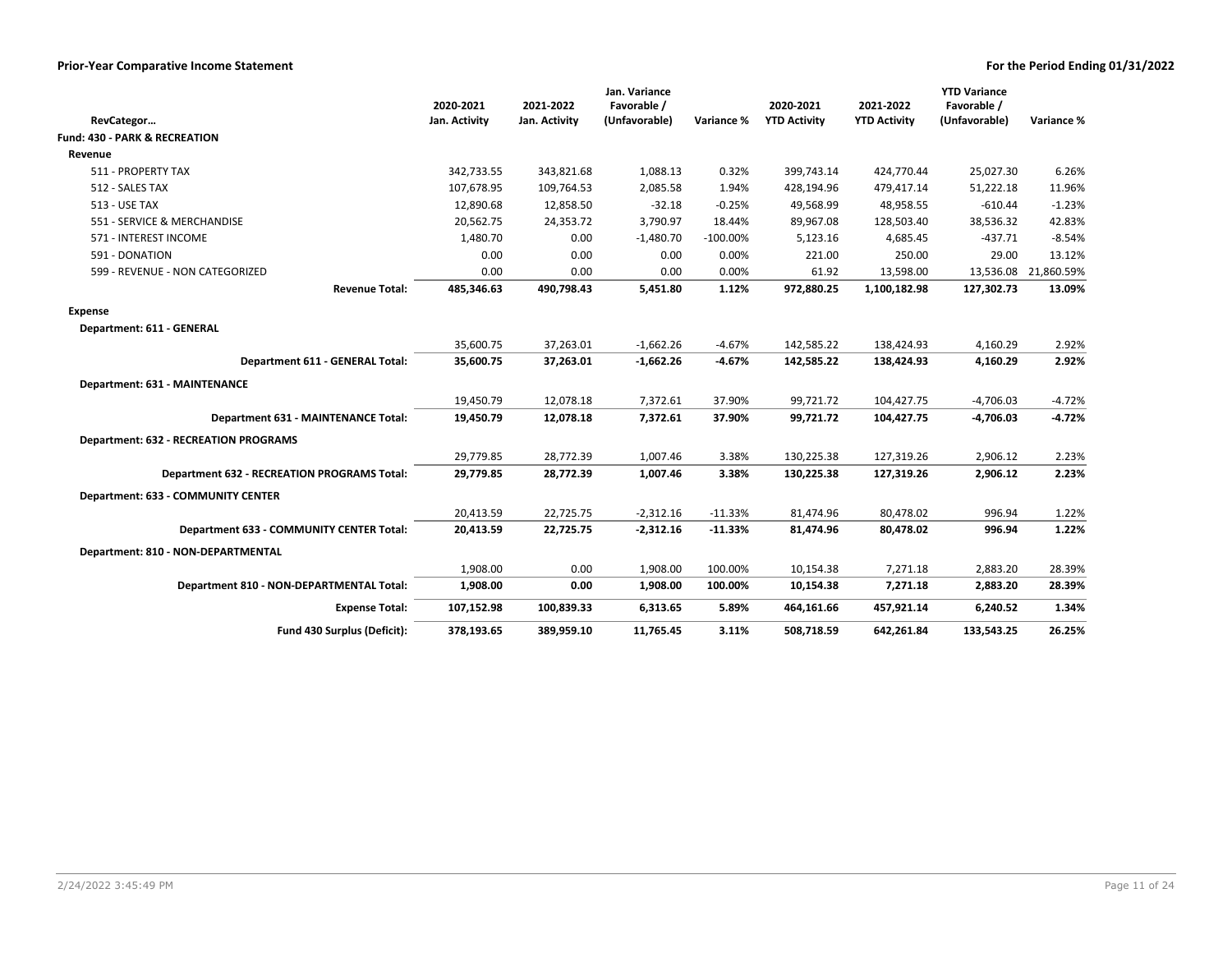| RevCategor                            | 2020-2021<br>Jan. Activity | 2021-2022<br>Jan. Activity | Jan. Variance<br>Favorable /<br>(Unfavorable) | Variance % | 2020-2021<br><b>YTD Activity</b> | 2021-2022<br><b>YTD Activity</b> | <b>YTD Variance</b><br>Favorable /<br>(Unfavorable) | Variance %  |
|---------------------------------------|----------------------------|----------------------------|-----------------------------------------------|------------|----------------------------------|----------------------------------|-----------------------------------------------------|-------------|
| Fund: 440 - TAX INCREMENTAL FINANCING |                            |                            |                                               |            |                                  |                                  |                                                     |             |
| Revenue                               |                            |                            |                                               |            |                                  |                                  |                                                     |             |
| 511 - PROPERTY TAX                    | 140,736.94                 | 131,401.65                 | $-9,335.29$                                   | $-6.63%$   | 140,736.94                       | 131,401.65                       | $-9,335.29$                                         | -6.63%      |
| 512 - SALES TAX                       | 0.00                       | 0.00                       | 0.00                                          | 0.00%      | 1,791.60                         | 0.00                             | $-1,791.60$                                         | $-100.00\%$ |
| <b>Revenue Total:</b>                 | 140,736.94                 | 131,401.65                 | $-9,335.29$                                   | $-6.63%$   | 142,528.54                       | 131,401.65                       | $-11,126.89$                                        | $-7.81%$    |
| Expense                               |                            |                            |                                               |            |                                  |                                  |                                                     |             |
| Department: 693 - KEYSTONE TIF        |                            |                            |                                               |            |                                  |                                  |                                                     |             |
|                                       | 4.342.30                   | 0.00                       | 4,342.30                                      | 100.00%    | 4,397.58                         | 0.00                             | 4.397.58                                            | 100.00%     |
| Department 693 - KEYSTONE TIF Total:  | 4,342.30                   | 0.00                       | 4,342.30                                      | 100.00%    | 4,397.58                         | 0.00                             | 4,397.58                                            | 100.00%     |
| <b>Expense Total:</b>                 | 4,342.30                   | 0.00                       | 4,342.30                                      | 100.00%    | 4,397.58                         | 0.00                             | 4,397.58                                            | 100.00%     |
| Fund 440 Surplus (Deficit):           | 136.394.64                 | 131,401.65                 | -4,992.99                                     | $-3.66%$   | 138,130.96                       | 131.401.65                       | $-6,729.31$                                         | $-4.87%$    |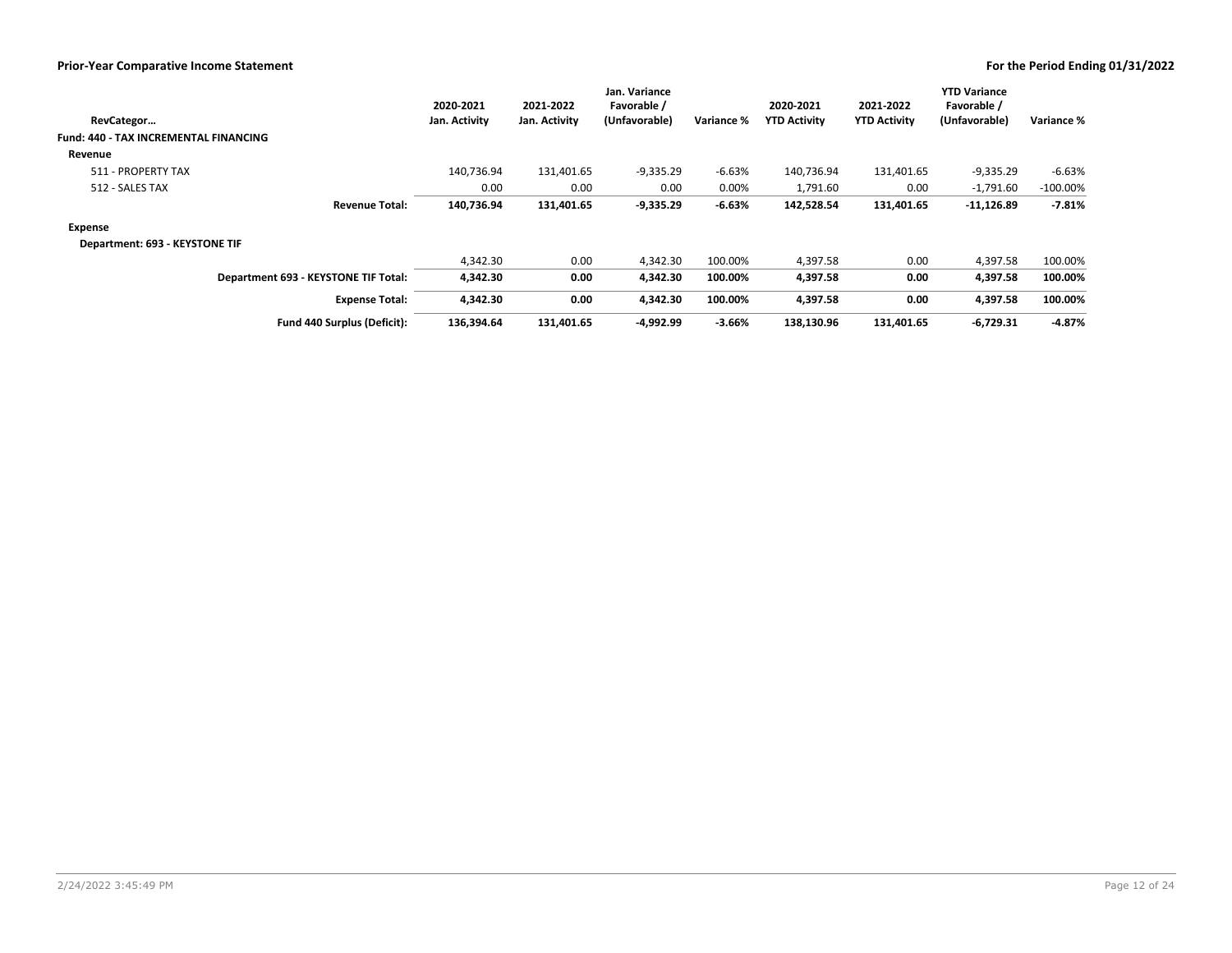|                                             | 2020-2021     | 2021-2022     | Jan. Variance<br>Favorable / |            | 2020-2021           | 2021-2022           | <b>YTD Variance</b><br>Favorable / |            |
|---------------------------------------------|---------------|---------------|------------------------------|------------|---------------------|---------------------|------------------------------------|------------|
| RevCategor                                  | Jan. Activity | Jan. Activity | (Unfavorable)                | Variance % | <b>YTD Activity</b> | <b>YTD Activity</b> | (Unfavorable)                      | Variance % |
| <b>Fund: 610 - WATER POLLUTION CONTROL</b>  |               |               |                              |            |                     |                     |                                    |            |
| Revenue                                     |               |               |                              |            |                     |                     |                                    |            |
| 551 - SERVICE & MERCHANDISE                 | 387,211.65    | 368,846.20    | $-18,365.45$                 | $-4.74%$   | 1,654,993.57        | 1,737,744.61        | 82,751.04                          | 5.00%      |
| 571 - INTEREST INCOME                       | 17,822.53     | 16,378.94     | $-1,443.59$                  | $-8.10%$   | 74,261.77           | 67,562.85           | $-6,698.92$                        | $-9.02%$   |
| 599 - REVENUE - NON CATEGORIZED             | 0.00          | 0.00          | 0.00                         | 0.00%      | 0.00                | 2,094.85            | 2,094.85                           | 0.00%      |
| <b>Revenue Total:</b>                       | 405,034.18    | 385,225.14    | $-19,809.04$                 | $-4.89%$   | 1,729,255.34        | 1,807,402.31        | 78,146.97                          | 4.52%      |
| <b>Expense</b>                              |               |               |                              |            |                     |                     |                                    |            |
| Department: 611 - GENERAL                   |               |               |                              |            |                     |                     |                                    |            |
|                                             | 80,728.58     | 134,898.48    | $-54,169.90$                 | $-67.10%$  | 438,942.60          | 767,430.54          | $-328,487.94$                      | $-74.84%$  |
| Department 611 - GENERAL Total:             | 80,728.58     | 134,898.48    | $-54,169.90$                 | $-67.10%$  | 438,942.60          | 767.430.54          | -328.487.94                        | $-74.84%$  |
| Department: 612 - FINANCE                   |               |               |                              |            |                     |                     |                                    |            |
|                                             | 4,553.61      | 18,857.64     | $-14,304.03$                 | $-314.13%$ | 31,071.56           | 34,022.69           | $-2,951.13$                        | $-9.50%$   |
| <b>Department 612 - FINANCE Total:</b>      | 4,553.61      | 18,857.64     | $-14,304.03$                 | $-314.13%$ | 31,071.56           | 34,022.69           | $-2,951.13$                        | $-9.50%$   |
| Department: 671 - PLANTS                    |               |               |                              |            |                     |                     |                                    |            |
|                                             | 73,969.10     | 114,733.25    | $-40,764.15$                 | $-55.11%$  | 466,264.34          | 862,507.73          | -396,243.39                        | $-84.98%$  |
| Department 671 - PLANTS Total:              | 73,969.10     | 114,733.25    | $-40,764.15$                 | $-55.11%$  | 466,264.34          | 862,507.73          | $-396,243.39$                      | $-84.98%$  |
| Department: 672 - COLLECTIONS               |               |               |                              |            |                     |                     |                                    |            |
|                                             | 25,268.90     | 25,590.37     | $-321.47$                    | $-1.27%$   | 102,398.24          | 161,250.27          | $-58,852.03$                       | $-57.47%$  |
| Department 672 - COLLECTIONS Total:         | 25,268.90     | 25,590.37     | $-321.47$                    | $-1.27%$   | 102,398.24          | 161,250.27          | $-58,852.03$                       | $-57.47%$  |
| Department: 680 - CAPITAL IMPROVEMENT       |               |               |                              |            |                     |                     |                                    |            |
|                                             | 41,256.65     | 0.00          | 41,256.65                    | 100.00%    | 392,919.94          | 39,456.88           | 353,463.06                         | 89.96%     |
| Department 680 - CAPITAL IMPROVEMENT Total: | 41,256.65     | 0.00          | 41,256.65                    | 100.00%    | 392,919.94          | 39,456.88           | 353,463.06                         | 89.96%     |
|                                             |               |               |                              |            |                     |                     |                                    |            |
| <b>Expense Total:</b>                       | 225,776.84    | 294,079.74    | $-68,302.90$                 | $-30.25%$  | 1,431,596.68        | 1,864,668.11        | -433,071.43                        | $-30.25%$  |
| Fund 610 Surplus (Deficit):                 | 179,257.34    | 91,145.40     | $-88,111.94$                 | $-49.15%$  | 297,658.66          | $-57,265.80$        | $-354,924.46$                      | $-119.24%$ |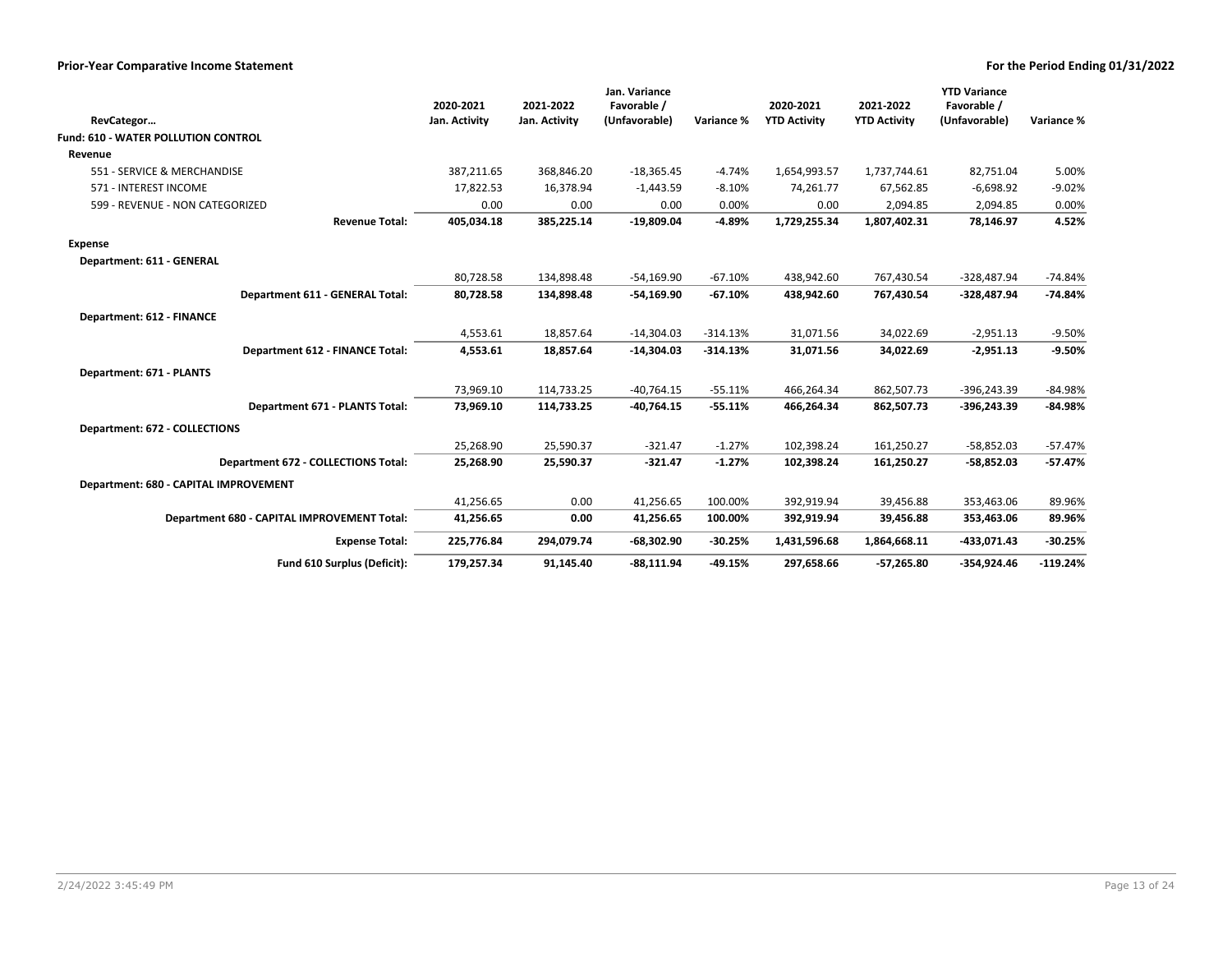| RevCategor<br>Fund: 710 - STEVENSON |                                        | 2020-2021<br>Jan. Activity | 2021-2022<br>Jan. Activity | Jan. Variance<br>Favorable /<br>(Unfavorable) | Variance %  | 2020-2021<br><b>YTD Activity</b> | 2021-2022<br><b>YTD Activity</b> | <b>YTD Variance</b><br>Favorable /<br>(Unfavorable) | Variance % |
|-------------------------------------|----------------------------------------|----------------------------|----------------------------|-----------------------------------------------|-------------|----------------------------------|----------------------------------|-----------------------------------------------------|------------|
|                                     |                                        |                            |                            |                                               |             |                                  |                                  |                                                     |            |
| Revenue                             |                                        |                            |                            |                                               |             |                                  |                                  |                                                     |            |
| 571 - INTEREST INCOME               |                                        | 76.56                      | 0.00                       | $-76.56$                                      | $-100.00\%$ | 333.96                           | 245.43                           | $-88.53$                                            | $-26.51%$  |
|                                     | <b>Revenue Total:</b>                  | 76.56                      | 0.00                       | -76.56                                        | $-100.00\%$ | 333.96                           | 245.43                           | $-88.53$                                            | $-26.51%$  |
| <b>Expense</b>                      |                                        |                            |                            |                                               |             |                                  |                                  |                                                     |            |
| Department: 611 - GENERAL           |                                        |                            |                            |                                               |             |                                  |                                  |                                                     |            |
|                                     |                                        | 24.43                      | 0.00                       | 24.43                                         | 100.00%     | 2,471.83                         | 1,262.63                         | 1,209.20                                            | 48.92%     |
|                                     | <b>Department 611 - GENERAL Total:</b> | 24.43                      | 0.00                       | 24.43                                         | 100.00%     | 2,471.83                         | 1,262.63                         | 1,209.20                                            | 48.92%     |
|                                     | <b>Expense Total:</b>                  | 24.43                      | 0.00                       | 24.43                                         | 100.00%     | 2,471.83                         | 1,262.63                         | 1,209.20                                            | 48.92%     |
|                                     | Fund 710 Surplus (Deficit):            | 52.13                      | 0.00                       | $-52.13$                                      | $-100.00\%$ | $-2,137.87$                      | $-1,017.20$                      | 1,120.67                                            | 52.42%     |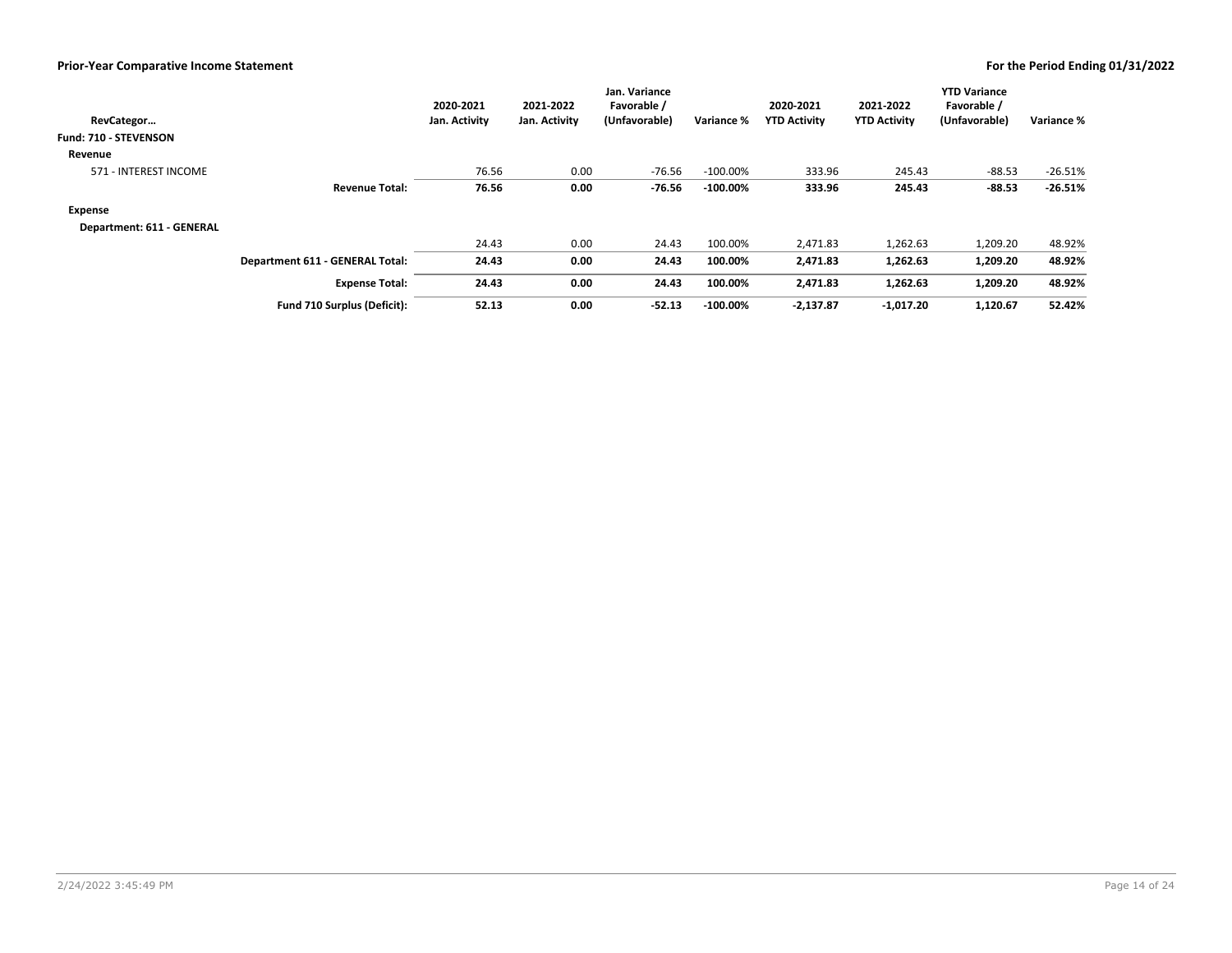| RevCategor<br>Fund: 720 - BROWN |                                 | 2020-2021<br>Jan. Activity | 2021-2022<br>Jan. Activity | Jan. Variance<br>Favorable /<br>(Unfavorable) | Variance %  | 2020-2021<br><b>YTD Activity</b> | 2021-2022<br><b>YTD Activity</b> | <b>YTD Variance</b><br>Favorable /<br>(Unfavorable) | Variance % |
|---------------------------------|---------------------------------|----------------------------|----------------------------|-----------------------------------------------|-------------|----------------------------------|----------------------------------|-----------------------------------------------------|------------|
| Revenue                         |                                 |                            |                            |                                               |             |                                  |                                  |                                                     |            |
| 571 - INTEREST INCOME           |                                 | 21.38                      | 0.00                       | $-21.38$                                      | $-100.00\%$ | 92.97                            | 70.19                            | $-22.78$                                            | $-24.50%$  |
|                                 | <b>Revenue Total:</b>           | 21.38                      | 0.00                       | $-21.38$                                      | $-100.00\%$ | 92.97                            | 70.19                            | $-22.78$                                            | $-24.50%$  |
| Expense                         |                                 |                            |                            |                                               |             |                                  |                                  |                                                     |            |
| Department: 611 - GENERAL       |                                 |                            |                            |                                               |             |                                  |                                  |                                                     |            |
|                                 |                                 | 6.82                       | 0.00                       | 6.82                                          | 100.00%     | 19.97                            | 17.84                            | 2.13                                                | 10.67%     |
|                                 | Department 611 - GENERAL Total: | 6.82                       | 0.00                       | 6.82                                          | 100.00%     | 19.97                            | 17.84                            | 2.13                                                | 10.67%     |
|                                 | <b>Expense Total:</b>           | 6.82                       | 0.00                       | 6.82                                          | 100.00%     | 19.97                            | 17.84                            | 2.13                                                | 10.67%     |
|                                 | Fund 720 Surplus (Deficit):     | 14.56                      | 0.00                       | $-14.56$                                      | $-100.00\%$ | 73.00                            | 52.35                            | $-20.65$                                            | $-28.29%$  |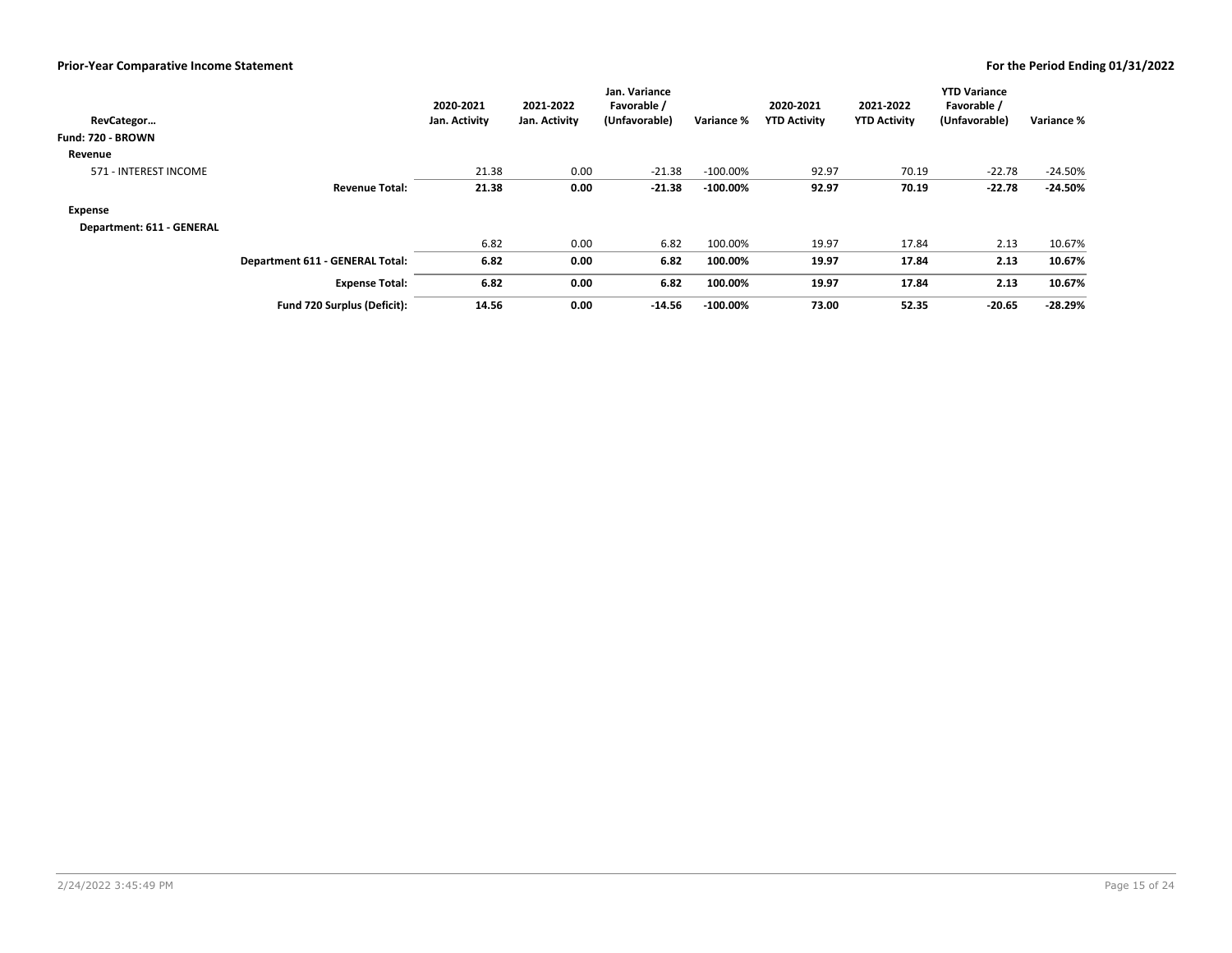| RevCategor<br>Fund: 730 - ANDERSON |                                 | 2020-2021<br>Jan. Activity | 2021-2022<br>Jan. Activity | Jan. Variance<br>Favorable /<br>(Unfavorable) | Variance %  | 2020-2021<br><b>YTD Activity</b> | 2021-2022<br><b>YTD Activity</b> | <b>YTD Variance</b><br>Favorable /<br>(Unfavorable) | Variance % |
|------------------------------------|---------------------------------|----------------------------|----------------------------|-----------------------------------------------|-------------|----------------------------------|----------------------------------|-----------------------------------------------------|------------|
|                                    |                                 |                            |                            |                                               |             |                                  |                                  |                                                     |            |
| Revenue                            |                                 |                            |                            |                                               |             |                                  |                                  |                                                     |            |
| 571 - INTEREST INCOME              |                                 | 15.57                      | 0.00                       | $-15.57$                                      | $-100.00\%$ | 67.71                            | 51.11                            | $-16.60$                                            | $-24.52%$  |
|                                    | <b>Revenue Total:</b>           | 15.57                      | 0.00                       | $-15.57$                                      | $-100.00\%$ | 67.71                            | 51.11                            | $-16.60$                                            | $-24.52%$  |
| Expense                            |                                 |                            |                            |                                               |             |                                  |                                  |                                                     |            |
| Department: 611 - GENERAL          |                                 |                            |                            |                                               |             |                                  |                                  |                                                     |            |
|                                    |                                 | 4.97                       | 0.00                       | 4.97                                          | 100.00%     | 14.55                            | 12.99                            | 1.56                                                | 10.72%     |
|                                    | Department 611 - GENERAL Total: | 4.97                       | 0.00                       | 4.97                                          | 100.00%     | 14.55                            | 12.99                            | 1.56                                                | 10.72%     |
|                                    | <b>Expense Total:</b>           | 4.97                       | 0.00                       | 4.97                                          | 100.00%     | 14.55                            | 12.99                            | 1.56                                                | 10.72%     |
|                                    | Fund 730 Surplus (Deficit):     | 10.60                      | 0.00                       | $-10.60$                                      | $-100.00\%$ | 53.16                            | 38.12                            | $-15.04$                                            | $-28.29%$  |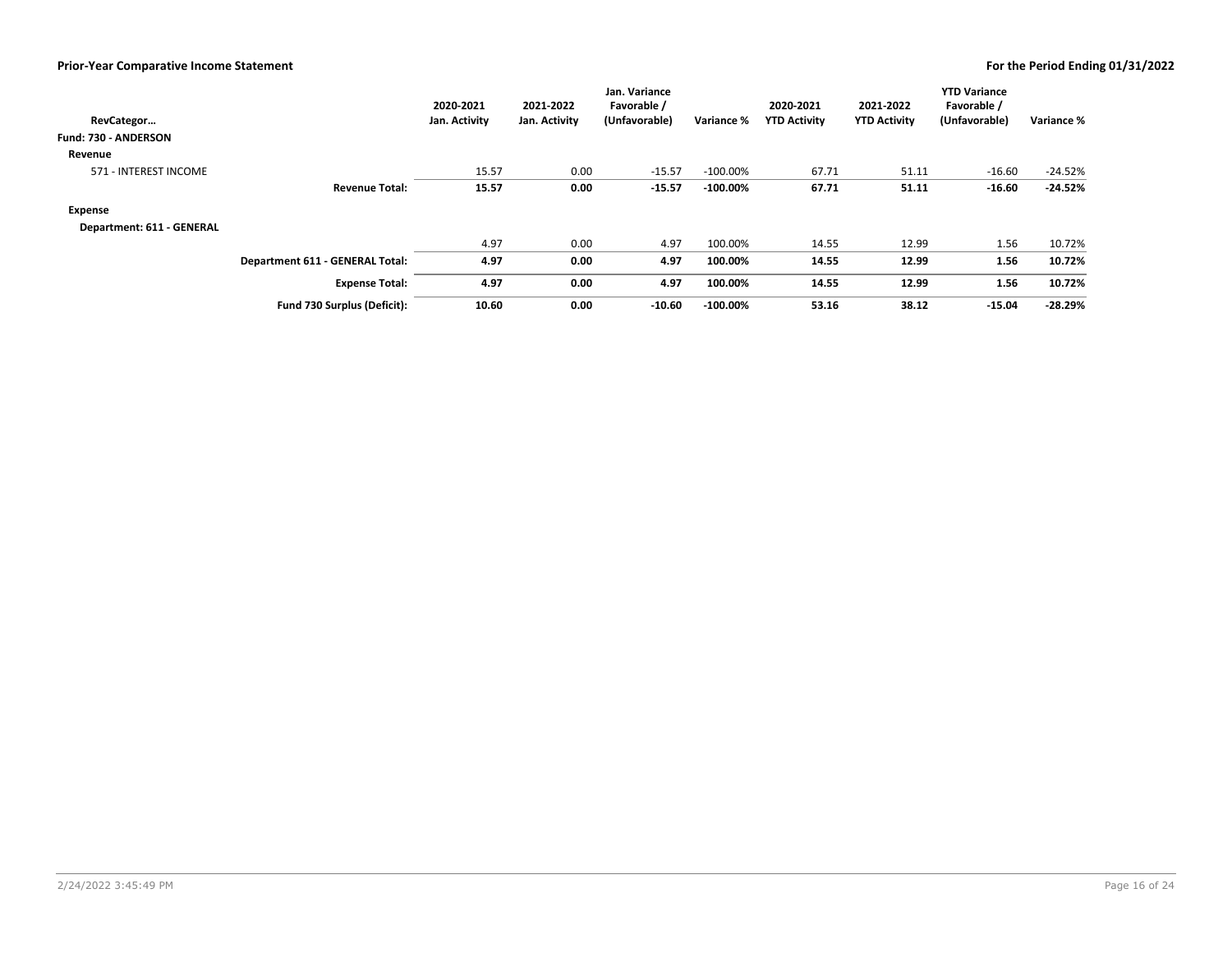| RevCategor<br>Fund: 740 - CRISSEY |                                 | 2020-2021<br>Jan. Activity | 2021-2022<br>Jan. Activity | Jan. Variance<br>Favorable /<br>(Unfavorable) | Variance %  | 2020-2021<br><b>YTD Activity</b> | 2021-2022<br><b>YTD Activity</b> | <b>YTD Variance</b><br>Favorable /<br>(Unfavorable) | Variance % |
|-----------------------------------|---------------------------------|----------------------------|----------------------------|-----------------------------------------------|-------------|----------------------------------|----------------------------------|-----------------------------------------------------|------------|
| Revenue                           |                                 |                            |                            |                                               |             |                                  |                                  |                                                     |            |
| 571 - INTEREST INCOME             |                                 | 17.81                      | 0.00                       | $-17.81$                                      | $-100.00\%$ | 77.46                            | 58.49                            | $-18.97$                                            | $-24.49%$  |
|                                   | <b>Revenue Total:</b>           | 17.81                      | 0.00                       | -17.81                                        | $-100.00\%$ | 77.46                            | 58.49                            | $-18.97$                                            | $-24.49%$  |
| Expense                           |                                 |                            |                            |                                               |             |                                  |                                  |                                                     |            |
| Department: 611 - GENERAL         |                                 |                            |                            |                                               |             |                                  |                                  |                                                     |            |
|                                   |                                 | 5.68                       | 0.00                       | 5.68                                          | 100.00%     | 16.64                            | 14.87                            | 1.77                                                | 10.64%     |
|                                   | Department 611 - GENERAL Total: | 5.68                       | 0.00                       | 5.68                                          | 100.00%     | 16.64                            | 14.87                            | 1.77                                                | 10.64%     |
|                                   | <b>Expense Total:</b>           | 5.68                       | 0.00                       | 5.68                                          | 100.00%     | 16.64                            | 14.87                            | 1.77                                                | 10.64%     |
|                                   | Fund 740 Surplus (Deficit):     | 12.13                      | 0.00                       | $-12.13$                                      | $-100.00\%$ | 60.82                            | 43.62                            | $-17.20$                                            | $-28.28%$  |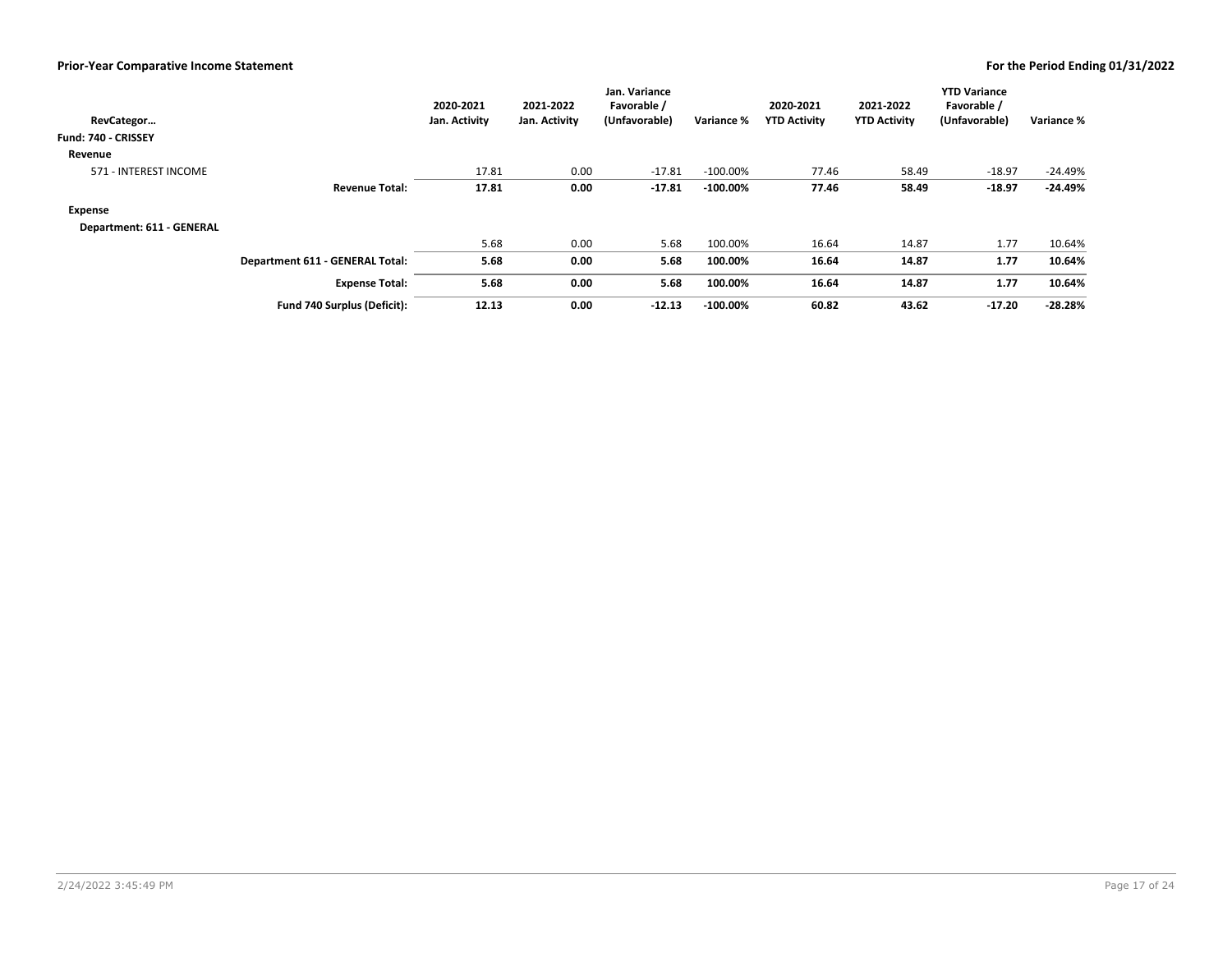| RevCategor<br><b>Fund: 750 - TRICENTENNIAL</b> |                                 | 2020-2021<br>Jan. Activity | 2021-2022<br>Jan. Activity | Jan. Variance<br>Favorable /<br>(Unfavorable) | Variance %  | 2020-2021<br><b>YTD Activity</b> | 2021-2022<br><b>YTD Activity</b> | <b>YTD Variance</b><br>Favorable /<br>(Unfavorable) | Variance % |
|------------------------------------------------|---------------------------------|----------------------------|----------------------------|-----------------------------------------------|-------------|----------------------------------|----------------------------------|-----------------------------------------------------|------------|
| Revenue                                        |                                 |                            |                            |                                               |             |                                  |                                  |                                                     |            |
| 571 - INTEREST INCOME                          |                                 | 12.01                      | 0.00                       | $-12.01$                                      | $-100.00\%$ | 52.24                            | 39.45                            | $-12.79$                                            | $-24.48%$  |
|                                                | <b>Revenue Total:</b>           | 12.01                      | 0.00                       | $-12.01$                                      | $-100.00\%$ | 52.24                            | 39.45                            | $-12.79$                                            | $-24.48%$  |
| Expense                                        |                                 |                            |                            |                                               |             |                                  |                                  |                                                     |            |
| Department: 611 - GENERAL                      |                                 |                            |                            |                                               |             |                                  |                                  |                                                     |            |
|                                                |                                 | 3.83                       | 0.00                       | 3.83                                          | 100.00%     | 11.22                            | 10.03                            | 1.19                                                | 10.61%     |
|                                                | Department 611 - GENERAL Total: | 3.83                       | 0.00                       | 3.83                                          | 100.00%     | 11.22                            | 10.03                            | 1.19                                                | 10.61%     |
|                                                | <b>Expense Total:</b>           | 3.83                       | 0.00                       | 3.83                                          | 100.00%     | 11.22                            | 10.03                            | 1.19                                                | 10.61%     |
|                                                | Fund 750 Surplus (Deficit):     | 8.18                       | 0.00                       | $-8.18$                                       | $-100.00\%$ | 41.02                            | 29.42                            | $-11.60$                                            | $-28.28%$  |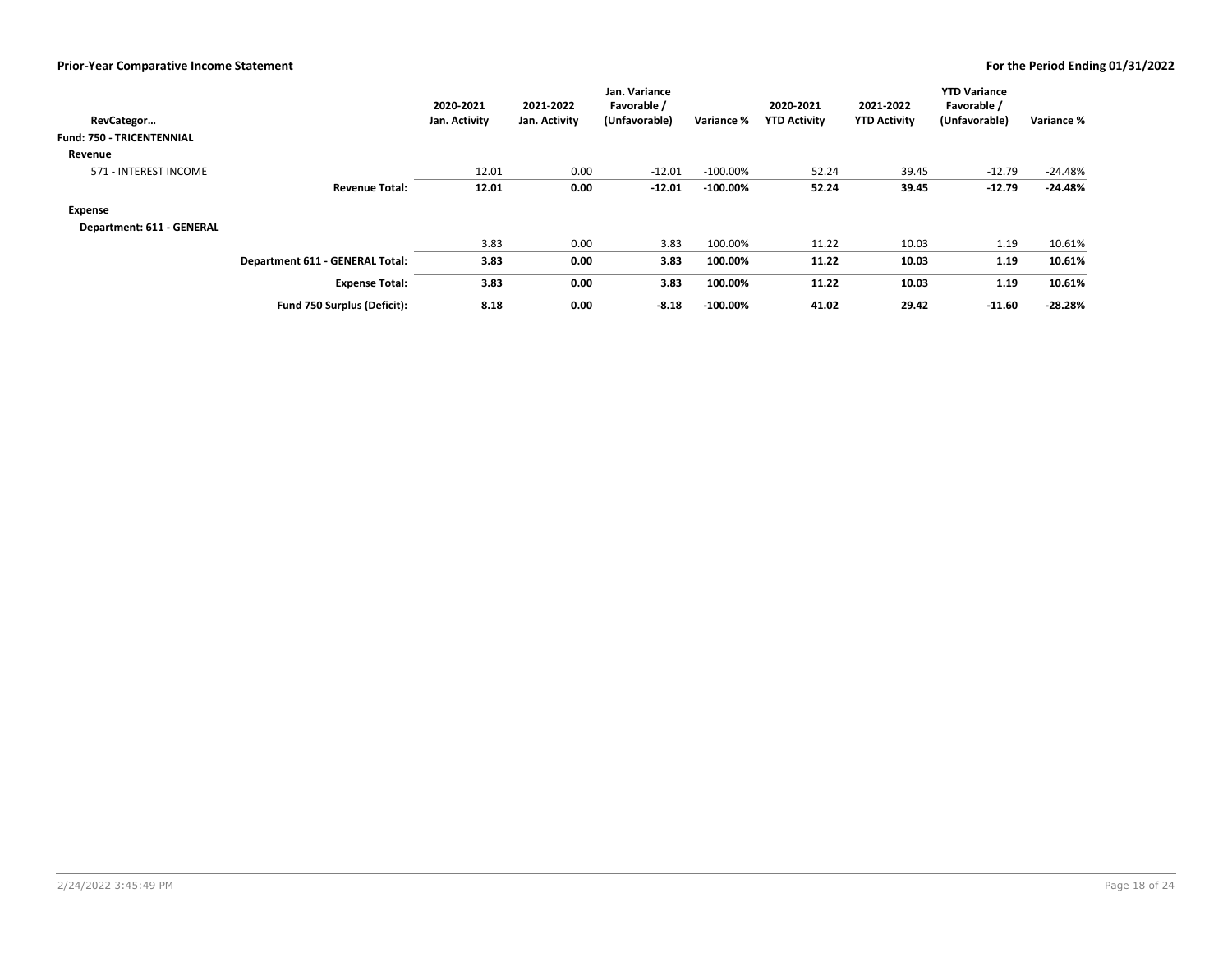|                                 |                                 | 2020-2021     | 2021-2022     | Jan. Variance<br>Favorable / |             | 2020-2021           | 2021-2022           | <b>YTD Variance</b><br>Favorable / |            |
|---------------------------------|---------------------------------|---------------|---------------|------------------------------|-------------|---------------------|---------------------|------------------------------------|------------|
| RevCategor                      |                                 | Jan. Activity | Jan. Activity | (Unfavorable)                | Variance %  | <b>YTD Activity</b> | <b>YTD Activity</b> | (Unfavorable)                      | Variance % |
| Fund: 810 - CHILDREN'S MEMORIAL |                                 |               |               |                              |             |                     |                     |                                    |            |
| Revenue                         |                                 |               |               |                              |             |                     |                     |                                    |            |
| 571 - INTEREST INCOME           |                                 | 24.73         | 0.00          | $-24.73$                     | $-100.00\%$ | 109.06              | 154.40              | 45.34                              | 41.57%     |
| 591 - DONATION                  |                                 | 0.00          | 0.00          | 0.00                         | 0.00%       | 225.00              | 1,050.00            | 825.00                             | 366.67%    |
|                                 | <b>Revenue Total:</b>           | 24.73         | 0.00          | $-24.73$                     | $-100.00\%$ | 334.06              | 1,204.40            | 870.34                             | 260.53%    |
| Expense                         |                                 |               |               |                              |             |                     |                     |                                    |            |
| Department: 611 - GENERAL       |                                 |               |               |                              |             |                     |                     |                                    |            |
|                                 |                                 | 7.89          | 0.00          | 7.89                         | 100.00%     | 1,531.84            | 539.13              | 992.71                             | 64.81%     |
|                                 | Department 611 - GENERAL Total: | 7.89          | 0.00          | 7.89                         | 100.00%     | 1,531.84            | 539.13              | 992.71                             | 64.81%     |
|                                 | <b>Expense Total:</b>           | 7.89          | 0.00          | 7.89                         | 100.00%     | 1,531.84            | 539.13              | 992.71                             | 64.81%     |
|                                 | Fund 810 Surplus (Deficit):     | 16.84         | 0.00          | $-16.84$                     | $-100.00\%$ | $-1,197.78$         | 665.27              | 1,863.05                           | 155.54%    |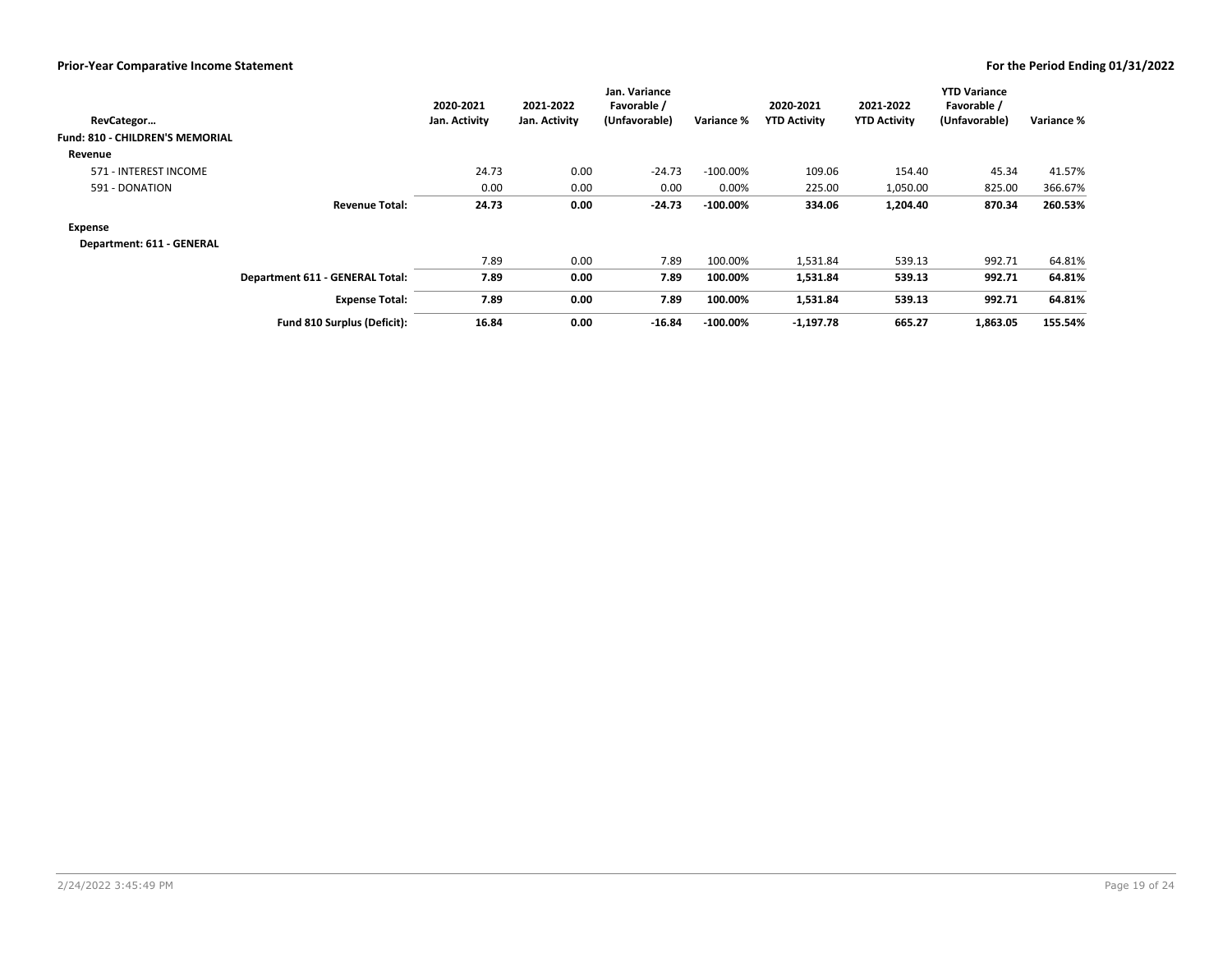| RevCategor<br><b>Fund: 820 - ARTS COMMISSION</b> |                                 | 2020-2021<br>Jan. Activity | 2021-2022<br>Jan. Activity | Jan. Variance<br>Favorable /<br>(Unfavorable) | Variance %  | 2020-2021<br><b>YTD Activity</b> | 2021-2022<br><b>YTD Activity</b> | <b>YTD Variance</b><br>Favorable /<br>(Unfavorable) | Variance % |
|--------------------------------------------------|---------------------------------|----------------------------|----------------------------|-----------------------------------------------|-------------|----------------------------------|----------------------------------|-----------------------------------------------------|------------|
| Revenue                                          |                                 |                            |                            |                                               |             |                                  |                                  |                                                     |            |
| 571 - INTEREST INCOME                            |                                 | 15.72                      | 0.00                       | $-15.72$                                      | $-100.00\%$ | 68.36                            | 49.75                            | $-18.61$                                            | $-27.22%$  |
|                                                  | <b>Revenue Total:</b>           | 15.72                      | 0.00                       | $-15.72$                                      | $-100.00\%$ | 68.36                            | 49.75                            | $-18.61$                                            | $-27.22%$  |
| Expense                                          |                                 |                            |                            |                                               |             |                                  |                                  |                                                     |            |
| Department: 611 - GENERAL                        |                                 |                            |                            |                                               |             |                                  |                                  |                                                     |            |
|                                                  |                                 | 5.02                       | 0.00                       | 5.02                                          | 100.00%     | 19.77                            | 12.70                            | 7.07                                                | 35.76%     |
|                                                  | Department 611 - GENERAL Total: | 5.02                       | 0.00                       | 5.02                                          | 100.00%     | 19.77                            | 12.70                            | 7.07                                                | 35.76%     |
|                                                  | <b>Expense Total:</b>           | 5.02                       | 0.00                       | 5.02                                          | 100.00%     | 19.77                            | 12.70                            | 7.07                                                | 35.76%     |
|                                                  | Fund 820 Surplus (Deficit):     | 10.70                      | 0.00                       | $-10.70$                                      | $-100.00\%$ | 48.59                            | 37.05                            | $-11.54$                                            | $-23.75%$  |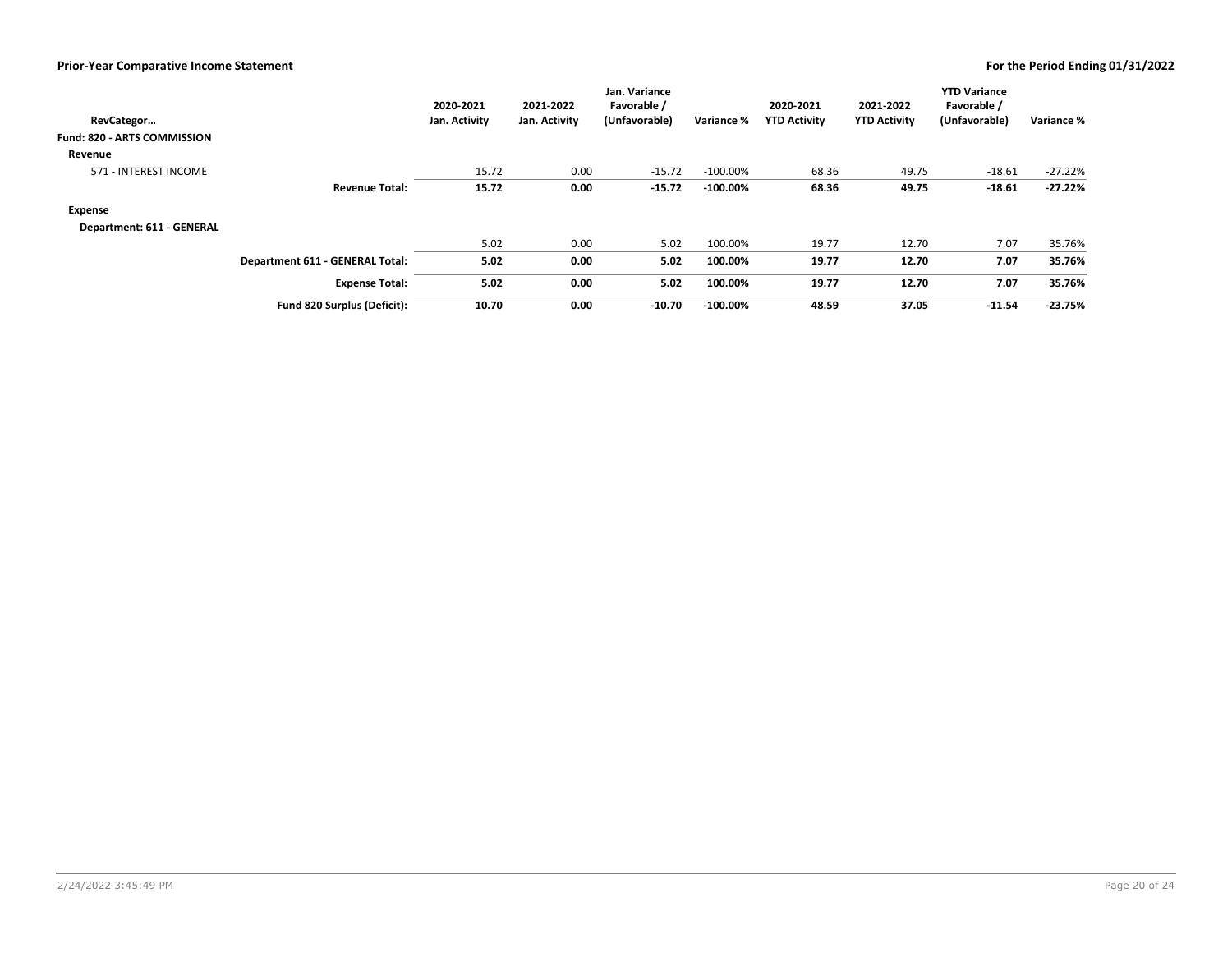| RevCategor<br><b>Fund: 825 - PUBLIC ARTS FUND</b> |                                 | 2020-2021<br>Jan. Activity | 2021-2022<br>Jan. Activity | Jan. Variance<br>Favorable /<br>(Unfavorable) | Variance %  | 2020-2021<br><b>YTD Activity</b> | 2021-2022<br><b>YTD Activity</b> | <b>YTD Variance</b><br>Favorable /<br>(Unfavorable) | Variance % |
|---------------------------------------------------|---------------------------------|----------------------------|----------------------------|-----------------------------------------------|-------------|----------------------------------|----------------------------------|-----------------------------------------------------|------------|
|                                                   |                                 |                            |                            |                                               |             |                                  |                                  |                                                     |            |
| Revenue                                           |                                 |                            |                            |                                               |             |                                  |                                  |                                                     |            |
| 571 - INTEREST INCOME                             |                                 | 0.58                       | 0.00                       | $-0.58$                                       | $-100.00\%$ | 2.52                             | 1.91                             | $-0.61$                                             | $-24.21%$  |
|                                                   | <b>Revenue Total:</b>           | 0.58                       | 0.00                       | $-0.58$                                       | $-100.00\%$ | 2.52                             | 1.91                             | $-0.61$                                             | $-24.21%$  |
| Expense                                           |                                 |                            |                            |                                               |             |                                  |                                  |                                                     |            |
| Department: 611 - GENERAL                         |                                 |                            |                            |                                               |             |                                  |                                  |                                                     |            |
|                                                   |                                 | 0.19                       | 0.00                       | 0.19                                          | 100.00%     | 0.74                             | 0.48                             | 0.26                                                | 35.14%     |
|                                                   | Department 611 - GENERAL Total: | 0.19                       | 0.00                       | 0.19                                          | 100.00%     | 0.74                             | 0.48                             | 0.26                                                | 35.14%     |
|                                                   | <b>Expense Total:</b>           | 0.19                       | 0.00                       | 0.19                                          | 100.00%     | 0.74                             | 0.48                             | 0.26                                                | 35.14%     |
|                                                   | Fund 825 Surplus (Deficit):     | 0.39                       | 0.00                       | $-0.39$                                       | $-100.00\%$ | 1.78                             | 1.43                             | $-0.35$                                             | $-19.66%$  |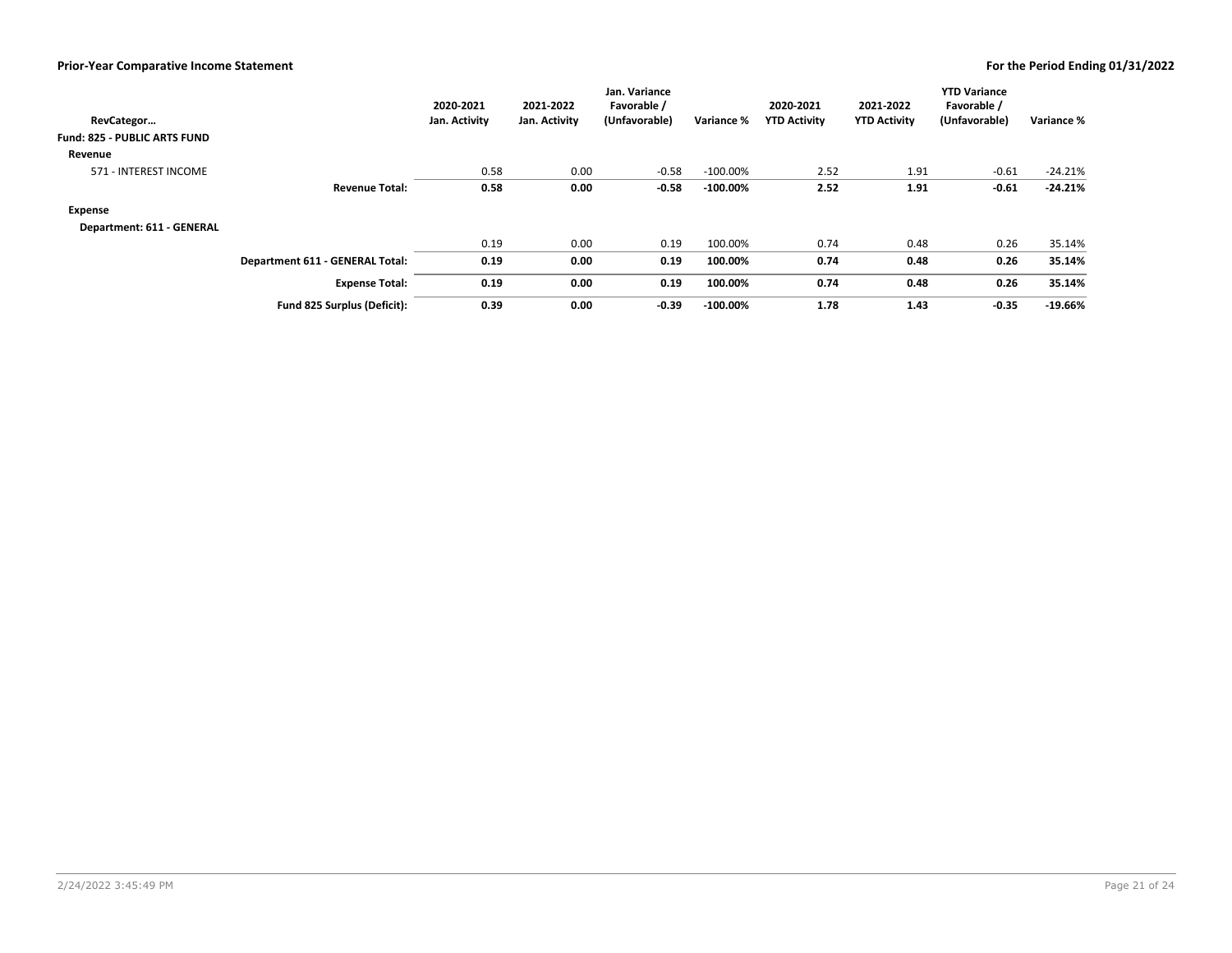|                                 | 2020-2021     | 2021-2022     | Jan. Variance<br>Favorable / |            | 2020-2021           | 2021-2022           | <b>YTD Variance</b><br>Favorable / |            |
|---------------------------------|---------------|---------------|------------------------------|------------|---------------------|---------------------|------------------------------------|------------|
| RevCategor                      | Jan. Activity | Jan. Activity | (Unfavorable)                | Variance % | <b>YTD Activity</b> | <b>YTD Activity</b> | (Unfavorable)                      | Variance % |
| Fund: 830 - WCVB TOURISM BUREAU |               |               |                              |            |                     |                     |                                    |            |
| Revenue                         |               |               |                              |            |                     |                     |                                    |            |
| 519 - TAX - NON CATEGORIZED     | 18,653.37     | 14,828.82     | $-3,824.55$                  | $-20.50%$  | 89,754.44           | 114,939.83          | 25,185.39                          | 28.06%     |
| 522 - INTERGOVEN - STATE GRANT  | 0.00          | 0.00          | 0.00                         | 0.00%      | 54,062.88           | 6,628.83            | -47,434.05                         | $-87.74%$  |
| 551 - SERVICE & MERCHANDISE     | 0.00          | 1,900.00      | 1,900.00                     | 0.00%      | 0.00                | 7,600.00            | 7,600.00                           | 0.00%      |
| 571 - INTEREST INCOME           | 444.91        | 428.17        | $-16.74$                     | $-3.76%$   | 1,622.65            | 1,617.58            | $-5.07$                            | $-0.31%$   |
| 599 - REVENUE - NON CATEGORIZED | 0.00          | 0.00          | 0.00                         | 0.00%      | 0.00                | 250.00              | 250.00                             | 0.00%      |
| <b>Revenue Total:</b>           | 19,098.28     | 17,156.99     | $-1,941.29$                  | $-10.16%$  | 145,439.97          | 131,036.24          | $-14,403.73$                       | $-9.90\%$  |
| Expense                         |               |               |                              |            |                     |                     |                                    |            |
| Department: 611 - GENERAL       |               |               |                              |            |                     |                     |                                    |            |
|                                 | 8,154.46      | 18,722.38     | $-10,567.92$                 | $-129.60%$ | 97,558.50           | 75,429.21           | 22,129.29                          | 22.68%     |
| Department 611 - GENERAL Total: | 8,154.46      | 18,722.38     | $-10,567.92$                 | $-129.60%$ | 97,558.50           | 75,429.21           | 22,129.29                          | 22.68%     |
| <b>Expense Total:</b>           | 8,154.46      | 18,722.38     | $-10,567.92$                 | $-129.60%$ | 97,558.50           | 75,429.21           | 22,129.29                          | 22.68%     |
| Fund 830 Surplus (Deficit):     | 10,943.82     | $-1,565.39$   | $-12,509.21$                 | $-114.30%$ | 47,881.47           | 55,607.03           | 7,725.56                           | 16.13%     |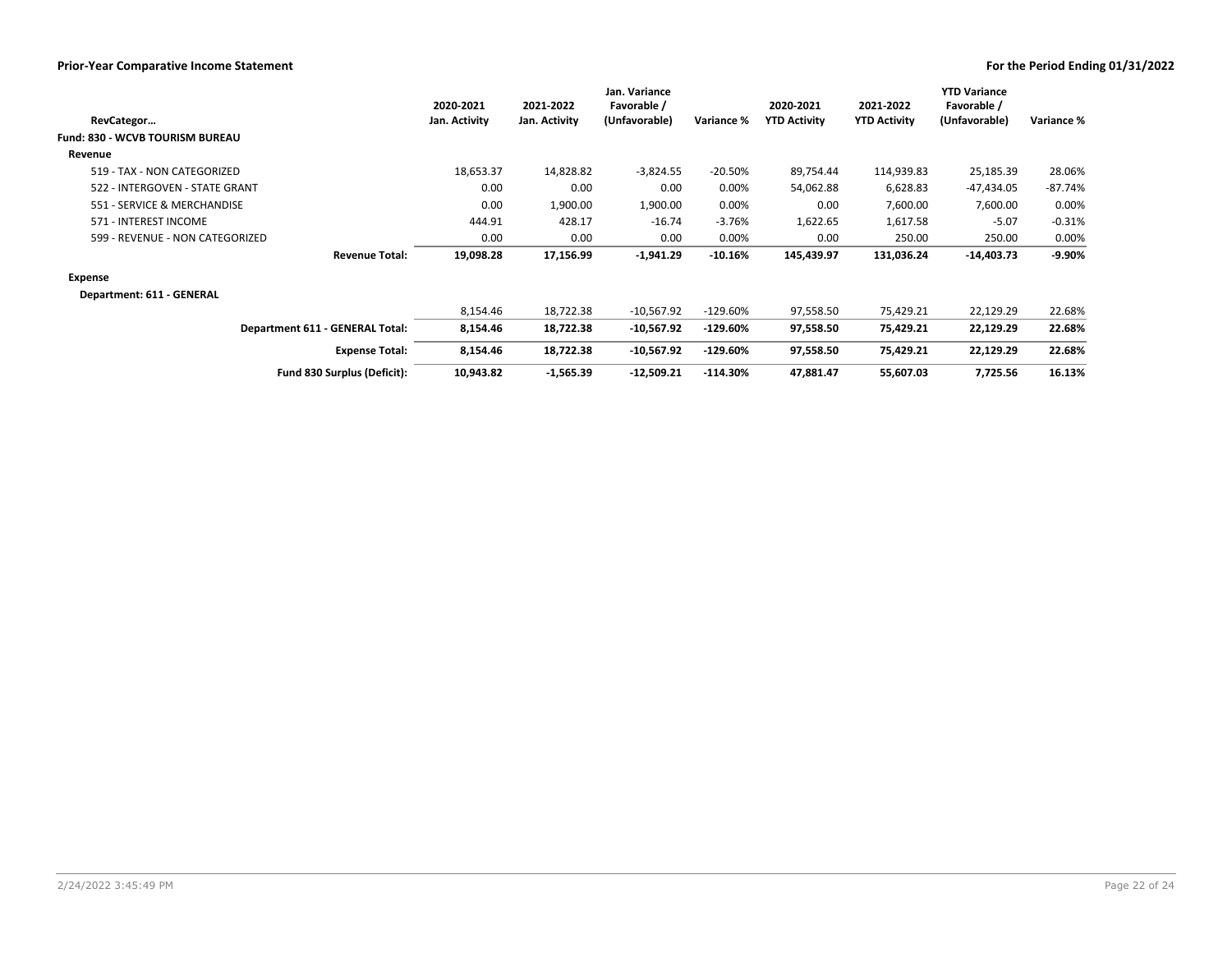|                                                | 2020-2021     | 2021-2022     | Jan. Variance<br>Favorable / |             | 2020-2021           | 2021-2022           | <b>YTD Variance</b><br>Favorable / |            |
|------------------------------------------------|---------------|---------------|------------------------------|-------------|---------------------|---------------------|------------------------------------|------------|
| RevCategor                                     | Jan. Activity | Jan. Activity | (Unfavorable)                | Variance %  | <b>YTD Activity</b> | <b>YTD Activity</b> | (Unfavorable)                      | Variance % |
| Fund: 900 - SELF INSURED                       |               |               |                              |             |                     |                     |                                    |            |
| Revenue                                        |               |               |                              |             |                     |                     |                                    |            |
| 500 - PREMIUMS                                 | 96,109.19     | 106,338.36    | 10,229.17                    | 10.64%      | 378,544.42          | 382,732.87          | 4,188.45                           | 1.11%      |
| 571 - INTEREST INCOME                          | 712.12        | 0.00          | $-712.12$                    | $-100.00\%$ | 3,014.25            | 2,017.03            | -997.22                            | $-33.08%$  |
| <b>Revenue Total:</b>                          | 96,821.31     | 106,338.36    | 9,517.05                     | 9.83%       | 381,558.67          | 384,749.90          | 3,191.23                           | 0.84%      |
| Expense                                        |               |               |                              |             |                     |                     |                                    |            |
| Department: 611 - GENERAL                      |               |               |                              |             |                     |                     |                                    |            |
|                                                | 2,128.83      | 1,228.96      | 899.87                       | 42.27%      | 9,864.07            | 5,178.41            | 4,685.66                           | 47.50%     |
| Department 611 - GENERAL Total:                | 2,128.83      | 1,228.96      | 899.87                       | 42.27%      | 9,864.07            | 5,178.41            | 4,685.66                           | 47.50%     |
| Department: 699 - SELF INSURANCE PREMIUM       |               |               |                              |             |                     |                     |                                    |            |
|                                                | 73,923.79     | 165,827.74    | $-91,903.95$                 | $-124.32%$  | 250,849.34          | 344,802.33          | -93,952.99                         | $-37.45%$  |
| Department 699 - SELF INSURANCE PREMIUM Total: | 73,923.79     | 165,827.74    | $-91,903.95$                 | $-124.32%$  | 250,849.34          | 344,802.33          | $-93,952.99$                       | $-37.45%$  |
| <b>Expense Total:</b>                          | 76,052.62     | 167,056.70    | $-91,004.08$                 | $-119.66%$  | 260,713.41          | 349,980.74          | $-89,267.33$                       | $-34.24%$  |
| <b>Fund 900 Surplus (Deficit):</b>             | 20,768.69     | -60,718.34    | $-81,487.03$                 | $-392.36%$  | 120,845.26          | 34,769.16           | $-86,076.10$                       | $-71.23%$  |
| <b>Total Surplus (Deficit):</b>                | 2,428,721.01  | 2,107,269.16  | $-321,451.85$                | $-13.24%$   | 3,176,851.36        | 3,129,839.82        | -47,011.54                         | $-1.48%$   |